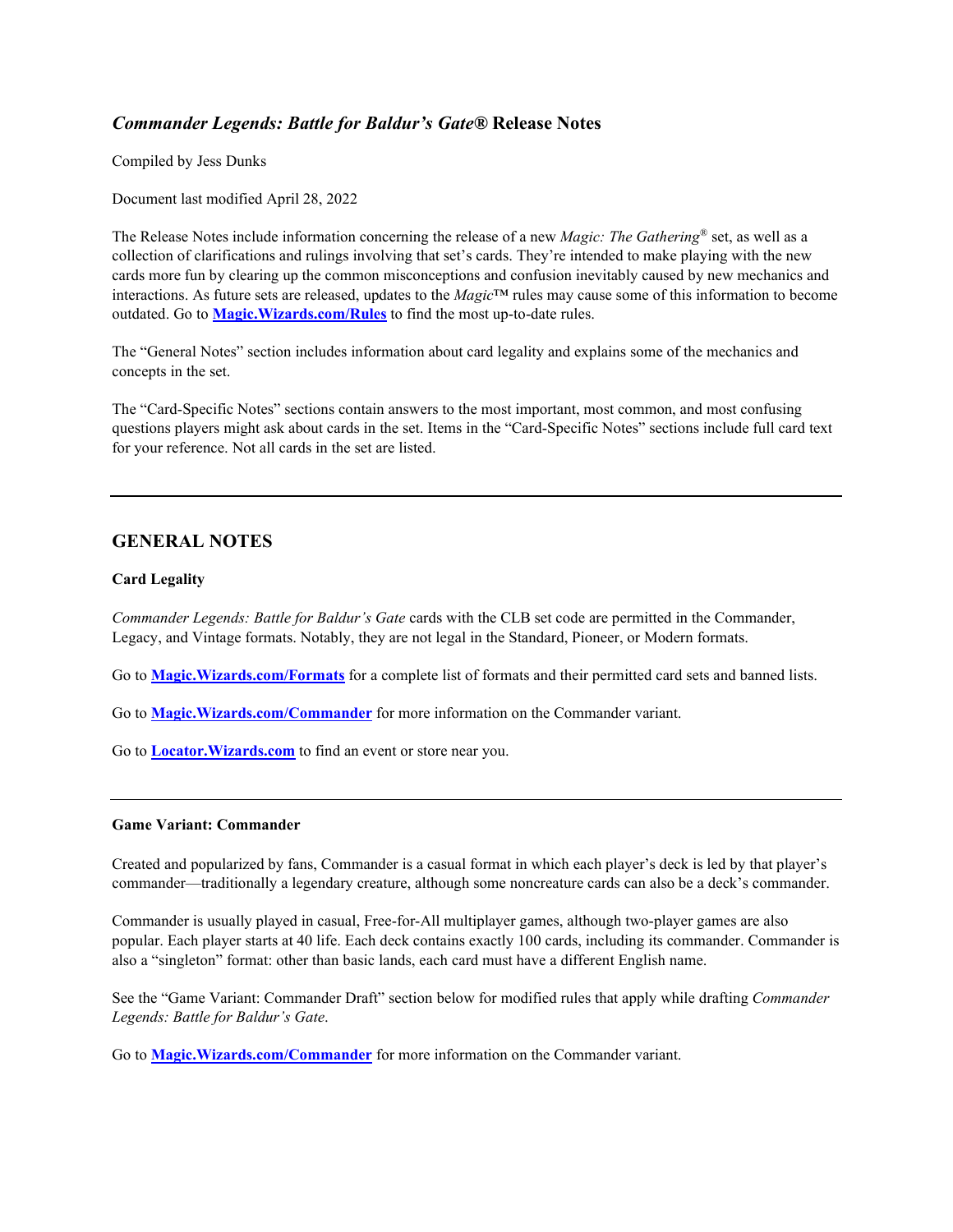The legendary card chosen as your deck's commander plays a prominent role in games, often appearing on the battlefield multiple times.

- Your commander is normally a legendary creature, but a very small number of legendary cards (including three new cards in this set) have the ability "[This card] can be your commander." A legendary noncreature card can't be chosen as your deck's commander unless it has that ability.
- Your commander begins the game in a separate game area called the command zone. The other cards in your deck are shuffled and become your library.
- While in the command zone, your commander's abilities don't affect the game unless those abilities specifically say they do.
- You may cast your commander from the command zone. Each time you do, it costs  $\{2\}$  more to cast for each time you've previously cast it from the command zone during the game. This additional cost is informally known as the "commander tax."
- If you cast your commander from the command zone for an alternative cost or "without paying its mana" cost," the commander tax still applies.
- If your commander would be put into your hand or library from anywhere, you may choose to put it into the command zone instead.
- If your commander would be put into your graveyard or exile, it goes there as normal. The next time statebased actions are performed, if your commander is still in that zone, you may choose to put it into the command zone.

Your commander's color identity determines the other cards that can be in your deck. A card's color identity includes its colors (taking into account its color indicator if it has one), plus the colors of any colored mana symbols in its rules text.

- Color identity is established before the game begins and doesn't change during the game, even if your commander becomes a different color or is in a hidden zone.
- Color words in a card's text don't add to a card's color identity.
- A card can be in your deck if its color identity is part of your commander's color identity. For example, if your commander's color identity is white and blue, your deck may include cards whose color identities are white, blue, or white and blue. It may also include cards with no colors in their color identities.
- A land with a basic land type can't be included in your deck if that basic land type's intrinsic mana ability generates a color of mana outside of your commander's color identity.

In addition to the normal rules regarding winning and losing the game, the Commander format has one other rule: a player who has been dealt 21 or more combat damage by the same commander over the course of the game loses the game.

- Players should keep track of combat damage dealt to them by each commander over the course of the game.
- This rule includes a player's own commander, which can deal combat damage to its owner if it is controlled by another player or if its combat damage gets redirected to its owner.

Unlike two-player games, multiplayer games can continue after a player loses and leaves the game.

• When a player leaves the game, all permanents, spells, and other cards owned by that player also leave the game.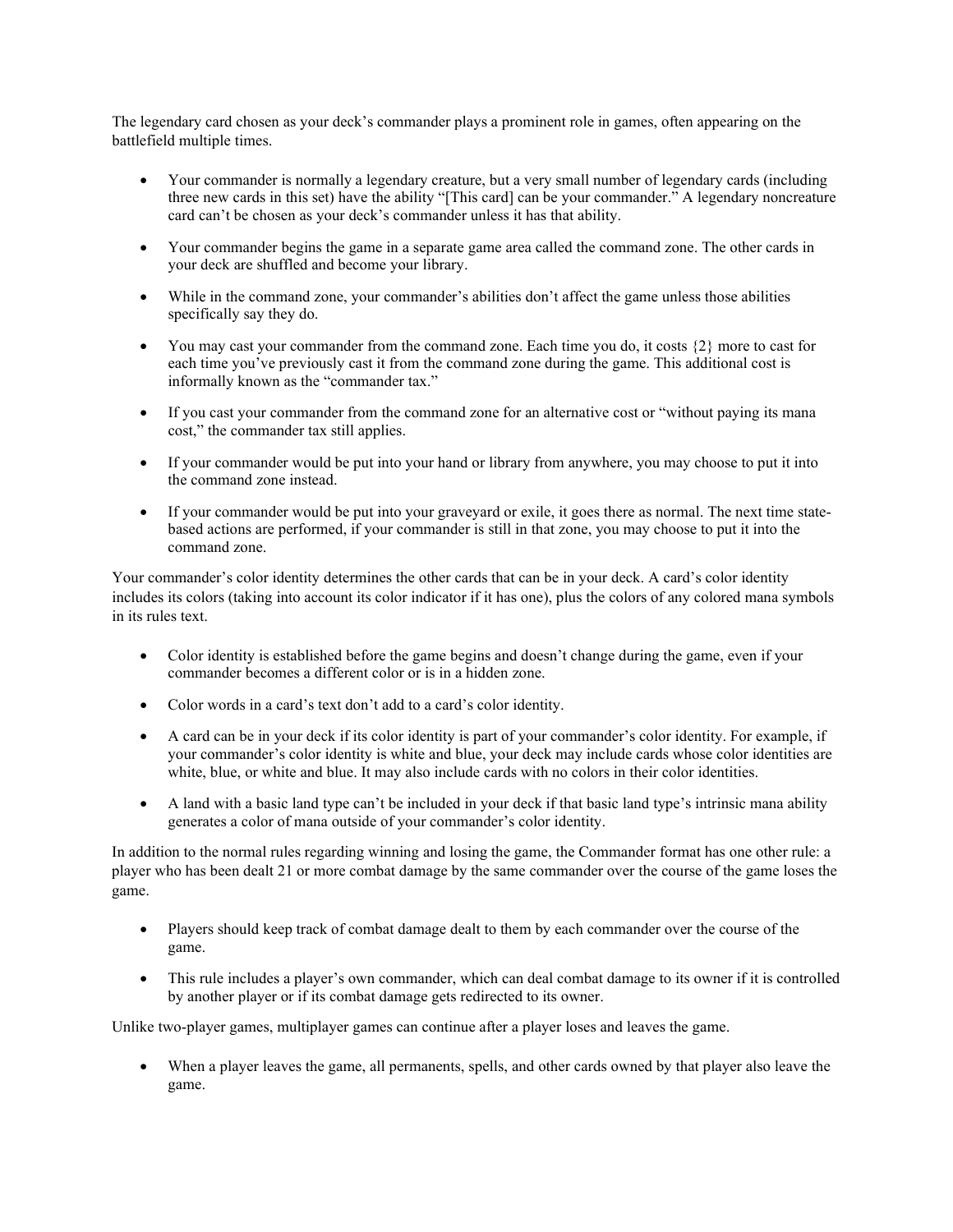- If that player controlled any abilities or copies of spells that were waiting to resolve, they cease to exist.
- If that player controlled any permanents owned by another player, the effects that gave control of them to the player who left end. If this doesn't give control of those permanents to a different player (most likely because they entered the battlefield under the control of the player who left), they're exiled.

### **Game Variant: Commander Draft**

Commander Draft combines aspects of Booster Draft and Commander. Rather than build a deck beforehand, players draft and build a Commander Draft deck as part of the experience. Each player needs three booster packs to draft. All players should sit around the table in a random order. To begin, each player opens one booster pack. Each player chooses two cards from the pack and puts them face down in front of them, then passes the remaining cards to the player on their left. Each player takes two cards from the pack they were passed and places those cards face down in front of them, forming a single face-down pile of drafted cards. Each player passes the remaining cards to their left, repeating this process until all cards from the first round of booster packs have been drafted. Then players open their second pack, repeating the above procedure, except this time passing cards to the right. For the third booster pack, players once again pass to the left.

The sixty cards each player has drafted form their "card pool." Using those cards (and as many basic lands as desired), each player builds a deck of exactly 60 cards, including their commander. As with constructed Commander decks, the deck can include only cards allowed by the color identity of its commander. However, unlike constructed Commander decks, decks in Commander Draft can include more than one copy of any card, so don't be afraid to draft multiples.

> Faceless One  ${5}$ Legendary Enchantment Creature — Background 3/3 If Faceless One is your commander, choose a color before the game begins. Faceless One is the chosen color. Choose a Background *(You can have a Background as a second commander.)*

Although there are a large number of legendary creatures in *Commander Legends: Battle for Baldur's Gate*, you might get to the end of the draft and realize you don't have the right one to lead your deck. Never fear—Faceless One is here to help. Faceless One appears in place of a common in about one-sixth of *Commander Legends: Battle for Baldur's Gate* packs. After the draft, you can add up to two copies of Faceless One to your card pool to serve as your deck's commanders. (See "Choose a Background," below.) This means you don't have to draft Faceless One to play with it. If you need it as your commander, you can borrow unused copies from other players in the draft, your own collection, or anywhere else.

The color you choose for Faceless One during deckbuilding will determine its color identity. For example, if you draft red and green cards but don't have a red-green legendary creature, you can use one Faceless One choosing red and another choosing green. If you drafted a green legendary creature with choose a Background or a green Background, you can use that card and a Faceless One choosing red.

Once each player has their deck, they play a traditional Commander game. This draft format is optimized for eight players drafting and then splitting into two games of four players, but there's no wrong way to play!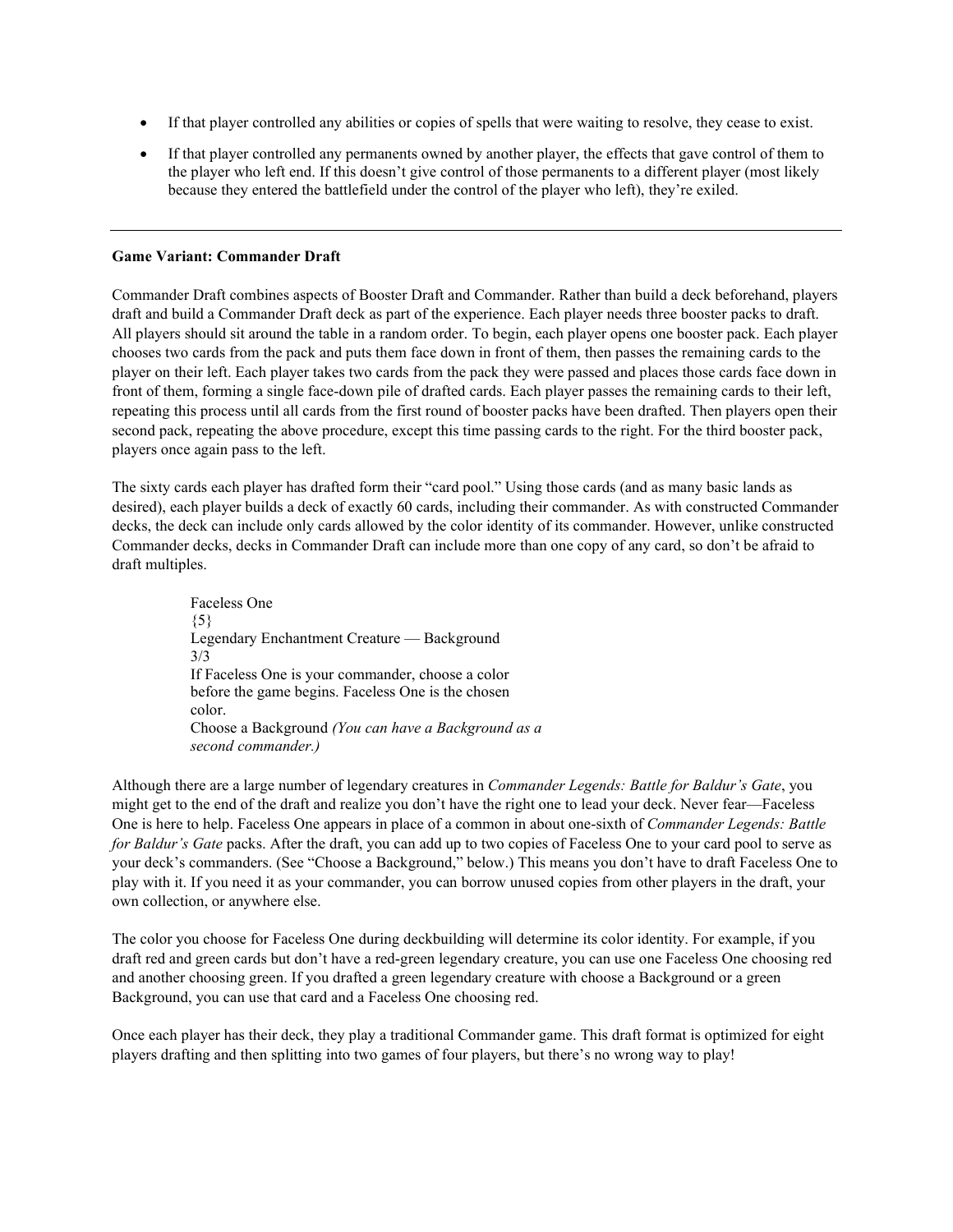### **New Enchantment Type: Background New Keyword Ability: Choose a Background**

One of the fun aspects of creating a character in a game of *Dungeons & Dragons®* is choosing a background for that character. It helps you decide how you'll play that character and what brought them to the present point. Similarly, Background enchantment cards can help define your commander. Each of them grants an ability to commander creatures you own or otherwise modifies their characteristics.

> Acolyte of Bahamut  ${1}{G}$ Legendary Enchantment — Background Commander creatures you own have "The first Dragon spell you cast each turn costs {2} less to cast."

Some legendary creatures in this set have the choose a Background keyword ability. Choose a background is a variant of the partner ability. It means that you may have two commanders if one of them has choose a Background and the other is a Background card.

> Renari, Merchant of Marvels  $\{3\}\{U\}$ Legendary Creature — Dragon Artificer  $2/4$ You may cast Dragon spells and artifact spells as though they had flash. Choose a Background *(You can have a Background as a second commander.)*

- Although choose a Background is a new variant of the partner ability, the rules for partner have not otherwise changed. Notably, Backgrounds and cards with choose a Background do not interact with cards which have another partner ability.
- One card, Faceless One, both has choose a Background and is itself a Background. In a Commander Draft which uses *Commander Legends: Battle for Baldur's Gate* booster packs, you may use two copies of Faceless One as your commanders (see "Commander Draft," above). Note that during the game, the "legend rule" will apply to them if they're ever under your control at the same time.
- If your Commander deck has two commanders, you can include only cards whose own color identities are also found in your commanders' combined color identities. If Renari, Merchant of Marvels and Acolyte of Bahamut are your commanders, your deck may contain cards with blue and/or green in their color identity, but not cards with white, black, or red.
- Both commanders start in the command zone, and the remaining 98 cards (or 58 cards in a Commander Draft game) of your deck are shuffled to become your library.
- If your commander loses the choose a Background ability or stops being a Background during the game, as appropriate, it is still your commander.
- Once the game begins, your two commanders are tracked separately. If you cast one, you won't have to pay an additional  $\{2\}$  the first time you cast the other. A player loses the game after having been dealt 21 combat damage from any one of them, not from both of them combined (although your Background won't usually be a creature anyway).
- If something refers to your commander while you have two commanders, it refers to one of them of your choice. If you are instructed to perform an action on your commander (e.g. put it from the command zone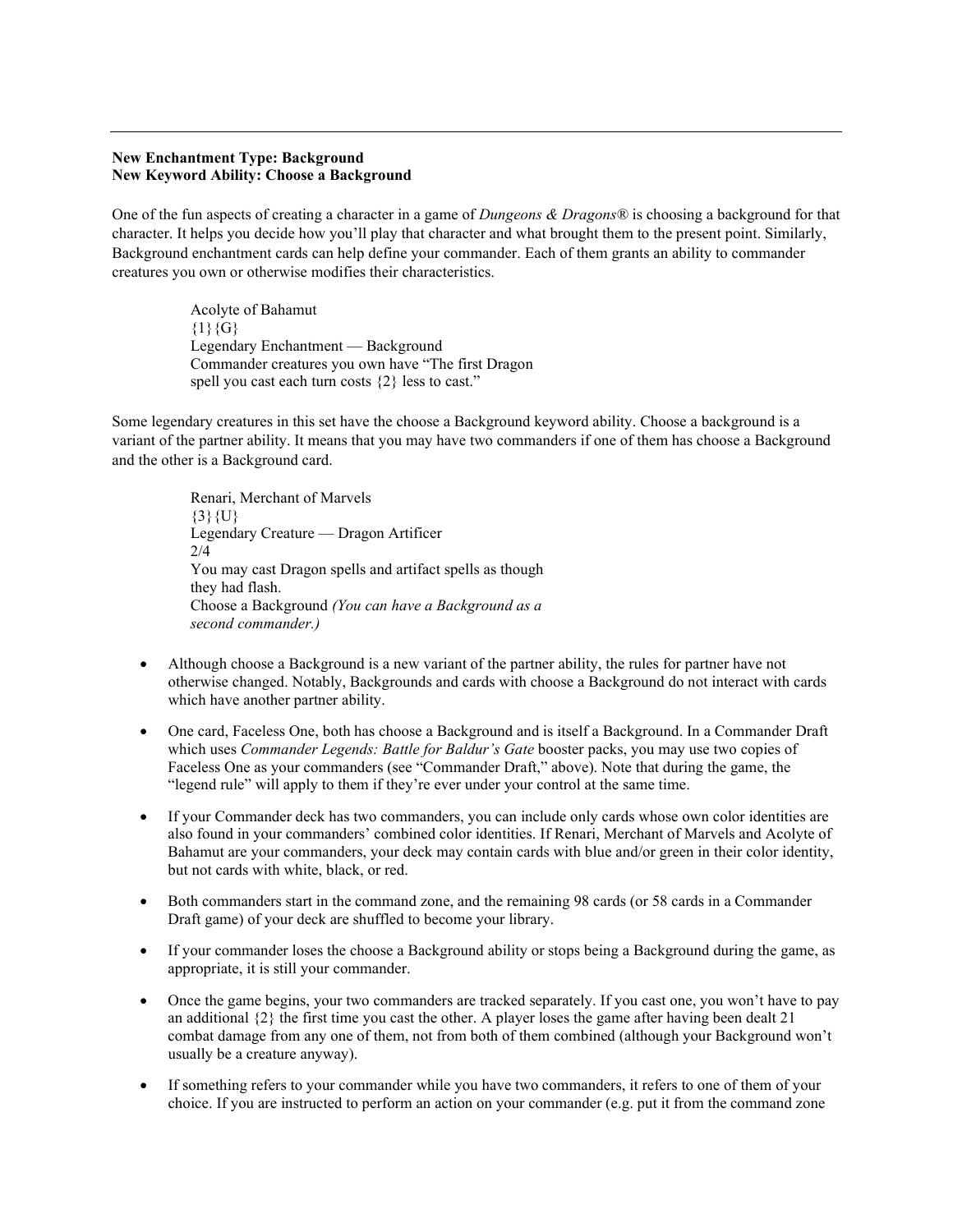into your hand due to Command Beacon), you choose one of your commanders at the time the effect happens.

- An effect that checks whether you control your commander is satisfied if you control one or both of your two commanders.
- You can choose two commanders that are the same color or colors.
- Many cards in *Commander Legends: Battle for Baldur's Gate* refer to commander creatures you own. A Background isn't normally a creature, so it won't normally be included in such an effect. If another spell or ability causes your Background to become a creature, however, it will be included. Any effect that refers to your commander or a commander you own or control without specifying creature will apply to a Background that is your commander, as appropriate.
- If you control a Background that grants an ability to commander creatures you own, and you own more than one commander creature, each of them will have that ability. This means, for example, that if you control Acolyte of Bahamut along with two commander creatures you own, the first Dragon spell you cast each turn costs {4} less to cast.

### **New Keyword Action: Venture into Undercity**

This set brings with it a new dungeon, called Undercity. Undercity works a bit differently than previous dungeon cards. You can only venture into Undercity with the initiative (see below).

> Undercity Dungeon — Undercity You can't enter this dungeon unless you "venture into Undercity." Secret Entrance — Search your library for a basic land card, reveal it, put it into your hand, then shuffle. *(Leads to: Forge, Lost Well)* Forge — Put two  $+1/+1$  counters on target creature. *(Leads to: Trap!, Arena)* Lost Well — Scry 2. *(Leads to: Arena, Stash)* Trap! — Target player loses 5 life. *(Leads to: Archives)* Arena — Goad target creature. *(Leads to: Archives, Catacombs)* Stash — Create a Treasure token. *(Leads to: Catacombs)* Archives — Draw a card. *(Leads to: Throne of the Dead Three)* Catacombs — Create a 4/1 black Skeleton creature token with menace. *(Leads to: Throne of the Dead Three)* Throne of the Dead Three — Reveal the top ten cards of your library. Put a creature card from among them onto the battlefield with three  $+1/+1$  counters on it. It gains hexproof until your next turn. Then shuffle.

# Notes on Undercity

- You cannot venture into Undercity unless instructed to do so, either because you have the initiative at the beginning of your upkeep or because you take the initiative. Notably, if you aren't in a dungeon and an effect instructs you to venture into the dungeon (*not* venture into Undercity), you can't start Undercity.
- Similarly, when instructed to venture into Undercity, you can't start a dungeon that isn't Undercity.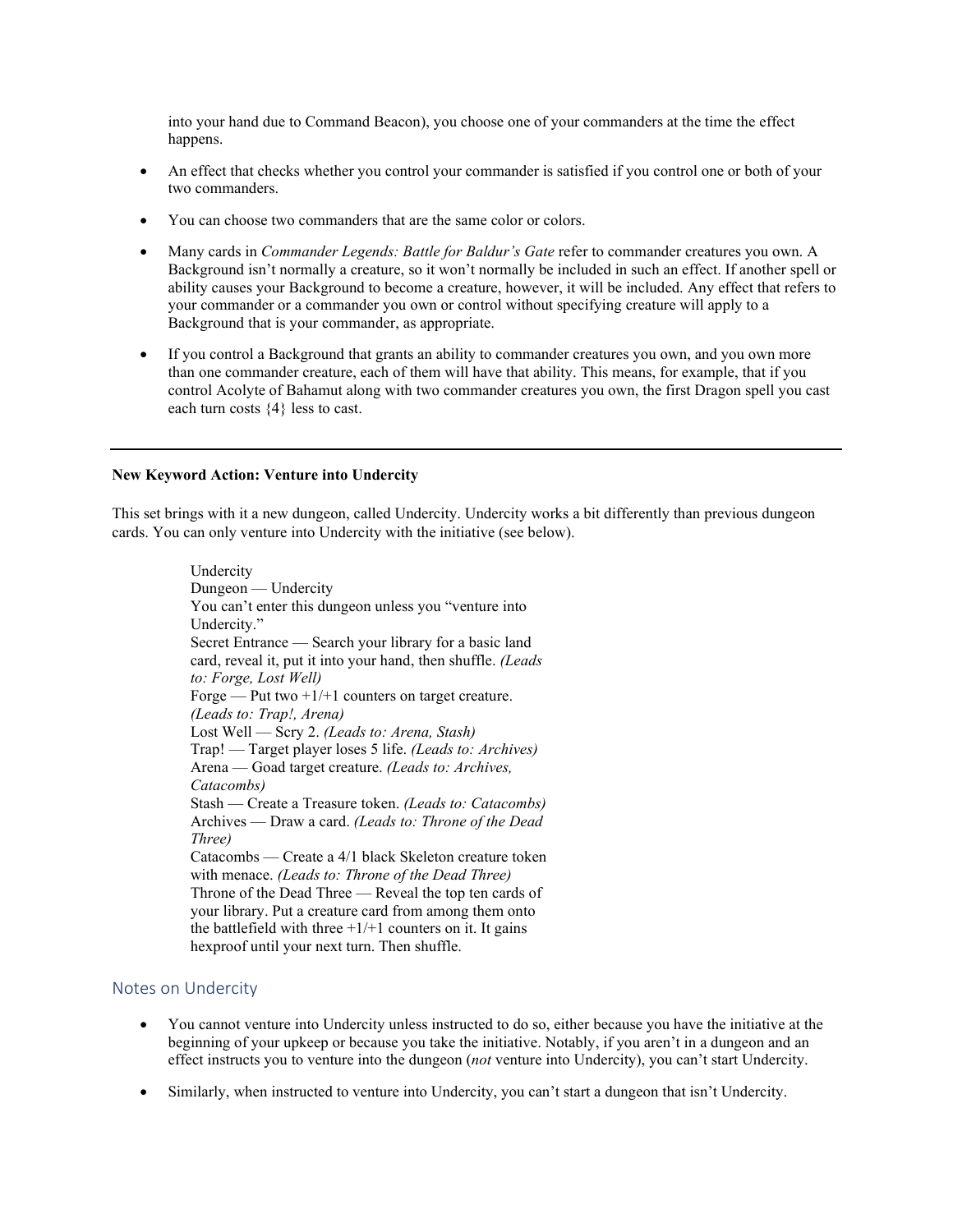- If you aren't in a dungeon when instructed to venture into Undercity, you will put Undercity into the command zone and move your venture marker to Secret Entrance (the first room).
- If you're already in a dungeon when instructed to venture into Undercity, you move to the next room of that dungeon. If you are already in the last room, you will complete that dungeon and start Undercity. This is true whether you're already in Undercity or any other dungeon.

# General dungeon notes

- The rules for dungeons and venture into the dungeon haven't changed significantly since they last appeared.
- Dungeons are put into the command zone from outside the game. You use a venture marker to track your progress through them. Each dungeon includes a series of rooms. Each room has a triggered ability, the effect of which is printed in that room. That ability is "When you move your venture marker into this room, [effect]."
- After you move your venture marker into the last room of a dungeon and that room's ability resolves (or otherwise leaves the stack), the dungeon leaves the game and you have now completed it.
- Some cards care about whether you've completed a dungeon or have an ability that triggers whenever you complete a dungeon. These abilities work the same way whether the dungeon you have completed is Undercity or another dungeon.
- Whenever a player starts a dungeon (whether via venture into the dungeon or venture into Undercity), no player can respond until after that player has entered the dungeon and its first room ability has triggered.

# **The Initiative**

Some cards in this set instruct a player to *take the initiative*. The initiative is a designation a player can have (much like the monarch). A player with the initiative designation is said to "have the initiative." The initiative carries two inherent rules. First, whenever a player takes the initiative, and at the beginning of the upkeep of the player with the initiative, that player ventures into Undercity. Second, whenever one or more creatures a player controls deal combat damage to the player who has the initiative, the first player takes the initiative. Also, some abilities will refer to having the initiative and provide other benefits.

> Aarakocra Sneak  ${3}$ {U} Creature — Bird Rogue 1/4 Flying When Aarakocra Sneak enters the battlefield, you take the initiative. Rasaad yn Bashir  ${2}{W}$ Legendary Creature — Human Monk 0/3 Each creature you control assigns combat damage equal to its toughness rather than its power. Whenever Rasaad yn Bashir attacks, if you have the initiative, double the toughness of each creature you control until end of turn. Choose a Background *(You can have a Background as a second commander.)*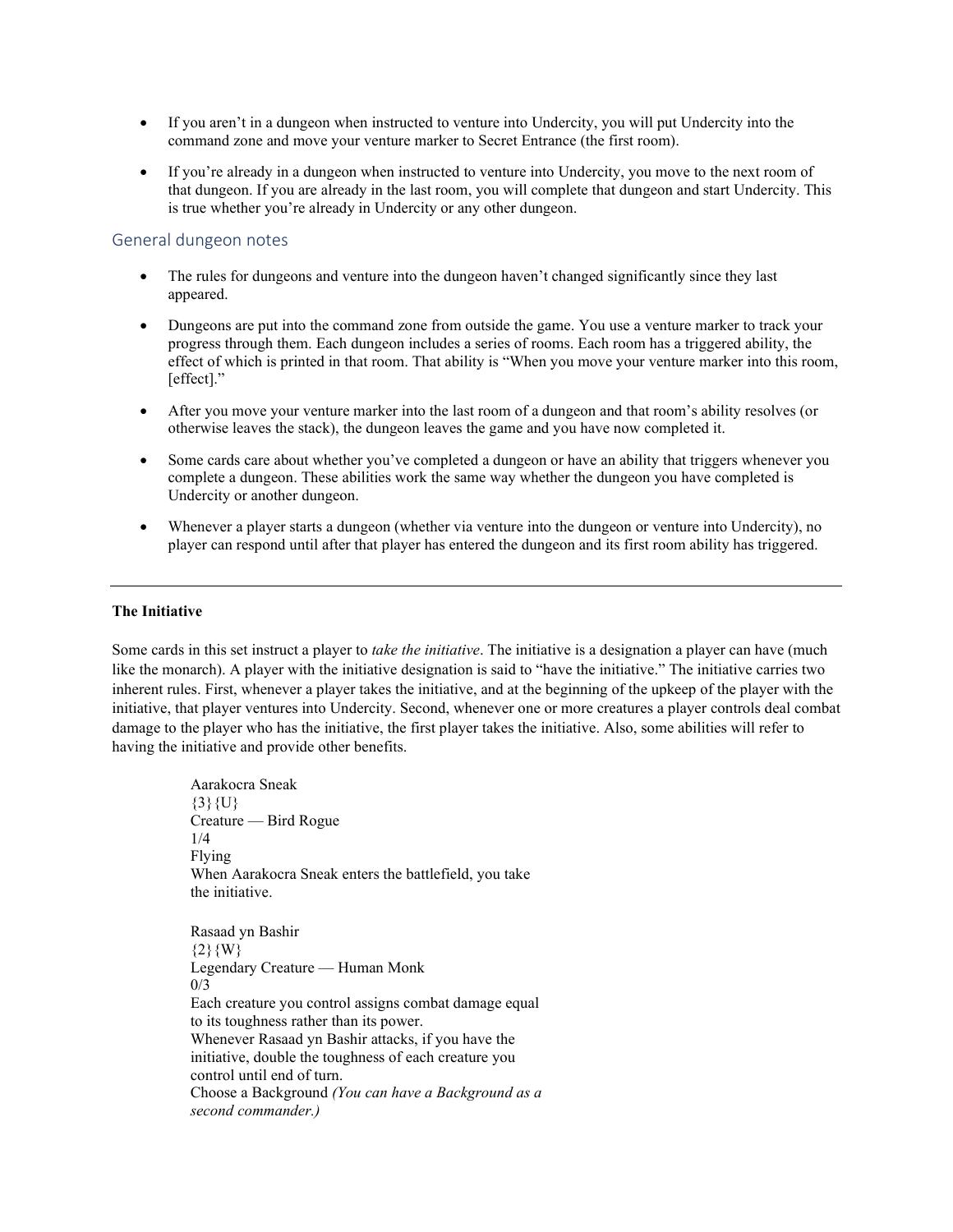- There is no initiative in a game until an effect instructs a player to take the initiative. Once a player is instructed to do this, they have the initiative until another player takes the initiative.
- Only one player can have the initiative at a time. As one player takes the initiative, any other player that had the initiative ceases to have it.
- A player who currently has the initiative may take the initiative again. This causes that player to venture into Undercity again, but does not cause them to have multiple initiative designations.
- If the player with the initiative leaves the game, the active player takes the initiative at the same time that player leaves the game. If the active player is leaving the game or if there is no active player, the next player in turn order takes the initiative.
- In a Two-Headed Giant game, if both players on a team deal combat damage to the player that has the initiative at the same time, the player with the initiative will choose the order of the triggered abilities. Then, as those abilities resolve, one team member takes the initiative (and ventures into Undercity) and then the other team member does the same. The last player to take the initiative keeps it until the initiative changes again.

## **Returning mechanic: Adventurer cards**

Adventures return to tell the story of Baldur's Gate. Just as before, adventurer cards are permanent cards, but each one has an Adventure, a set of alternative characteristics in a subset frame on the left side of its text box. You may cast the card as its Adventure—if you do, you can cast it as a permanent later. What's new in this set is that not all adventurer cards are creature cards! They now appear on other types of permanent cards as well.

> Altar of Bhaal  ${1}{B}$ Artifact  $\{2\}$  $\{B\}$ ,  $\{T\}$ , Exile a creature you control: Return target creature card from your graveyard to the battlefield. Activate only as a sorcery. // Bone Offering  ${2}{B}$ Sorcery — Adventure Create a tapped 4/1 black Skeleton creature token with menace. *(Then exile this card. You may cast the artifact later from exile.)*

- An adventurer card is a permanent card in every zone except the stack, as well as while on the stack if not cast as an Adventure. Ignore its alternative characteristics in those cases. For example, while it's in your graveyard, Altar of Bhaal is an artifact card whose mana value is 2.
- When casting a spell as an Adventure, use the alternative characteristics and ignore all of the card's normal characteristics. The spell's color, mana cost, mana value, and so on are determined by only those alternative characteristics. If the spell leaves the stack, it immediately resumes using its normal characteristics.
- If you cast an adventurer card as an Adventure, use only its alternative characteristics to determine whether it's legal to cast that spell.
- If a spell is cast as an Adventure, its controller exiles it instead of putting it into its owner's graveyard as it resolves. For as long as it remains exiled, that player may cast it as a permanent spell. If an Adventure spell leaves the stack in any way other than resolving (most likely by being countered or by failing to resolve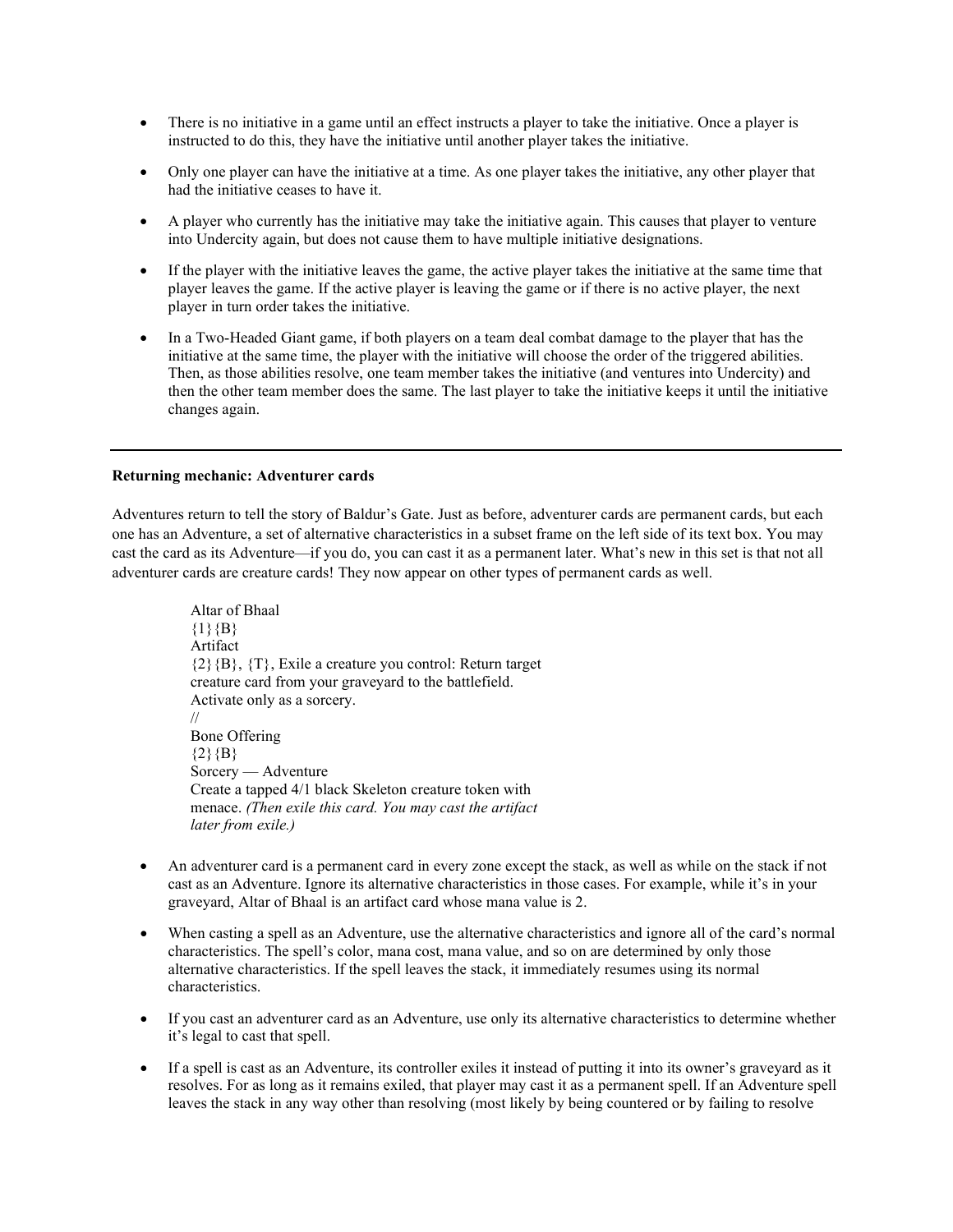because its targets have all become illegal), that card won't be exiled and the spell's controller won't be able to cast it as a permanent later.

- If an adventurer card ends up in exile for any other reason than by exiling itself while resolving, it won't give you permission to cast it as a permanent spell.
- You must still follow any relevant timing rules for the permanent spell you cast from exile. Normally, you'll be able to cast it only during your main phase while the stack is empty.
- If an effect copies an Adventure spell, that copy is exiled as it resolves. It ceases to exist as a state-based action; it's not possible to cast the copy from exile.
- An effect may refer to a card, spell, or permanent that "has an Adventure." This refers to a card, spell, or permanent that has an adventurer card's set of alternative characteristics, even if they're not being used and even if that card was never cast as an Adventure.
- If an object becomes a copy of an object that has an Adventure, the copy also has an Adventure. If it changes zones, it will either cease to exist (if it's a token) or cease to be a copy (if it's a nontoken permanent), and so you won't be able to cast it as an Adventure.
- If an effect instructs you to choose a card name, you may choose the alternative Adventure name. Consider only the alternative characteristics to determine whether that is an appropriate name to choose.
- Casting a card as an Adventure isn't casting it for an alternative cost. Effects that allow you to cast a spell for an alternative cost or without paying its mana cost may allow you to apply those to the Adventure.

#### **Returning Mechanic: Rolling Dice**

In *Adventures in the Forgotten Realms™*, we introduced dice-rolling to black-bordered *Magic* for the first time, and it returns here. Many cards instruct you to roll dice and then tell you what to do based on the result. Some cards have abilities that trigger whenever you roll dice or whenever you roll a certain result. Some other cards modify die rolls.

> Ancient Brass Dragon  $\{5\}$   $\{B\}$   $\{B\}$ Creature — Elder Dragon 7/6 Flying Whenever Ancient Brass Dragon deals combat damage to a player, roll a d20. When you do, put any number of target creature cards with total mana value X or less from graveyards onto the battlefield under your control, where X is the result.

- Each die is identified by the number of faces it has. For example, a d20 is a twenty-sided die. Each die must have equally likely outcomes and the roll must be fair. Although physical dice are recommended, digital substitutes are allowed, provided they have the same number of equally likely outcomes as specified in the original roll instruction.
- An ability that tells you to roll a die will also specify what to do with the result of that roll. Most often, this is in the form of a "results table" in the card text.
- The instruction to roll a die and the effect that occurs because of the result are usually all part of the same ability. Players do not get the chance to respond to the ability after knowing the result of the roll. However, if a separate ability triggers after the die roll, as is the case with Ancient Brass Dragon's ability, players will know the result of the die roll as that reflexive triggered ability is put on the stack and its targets are chosen.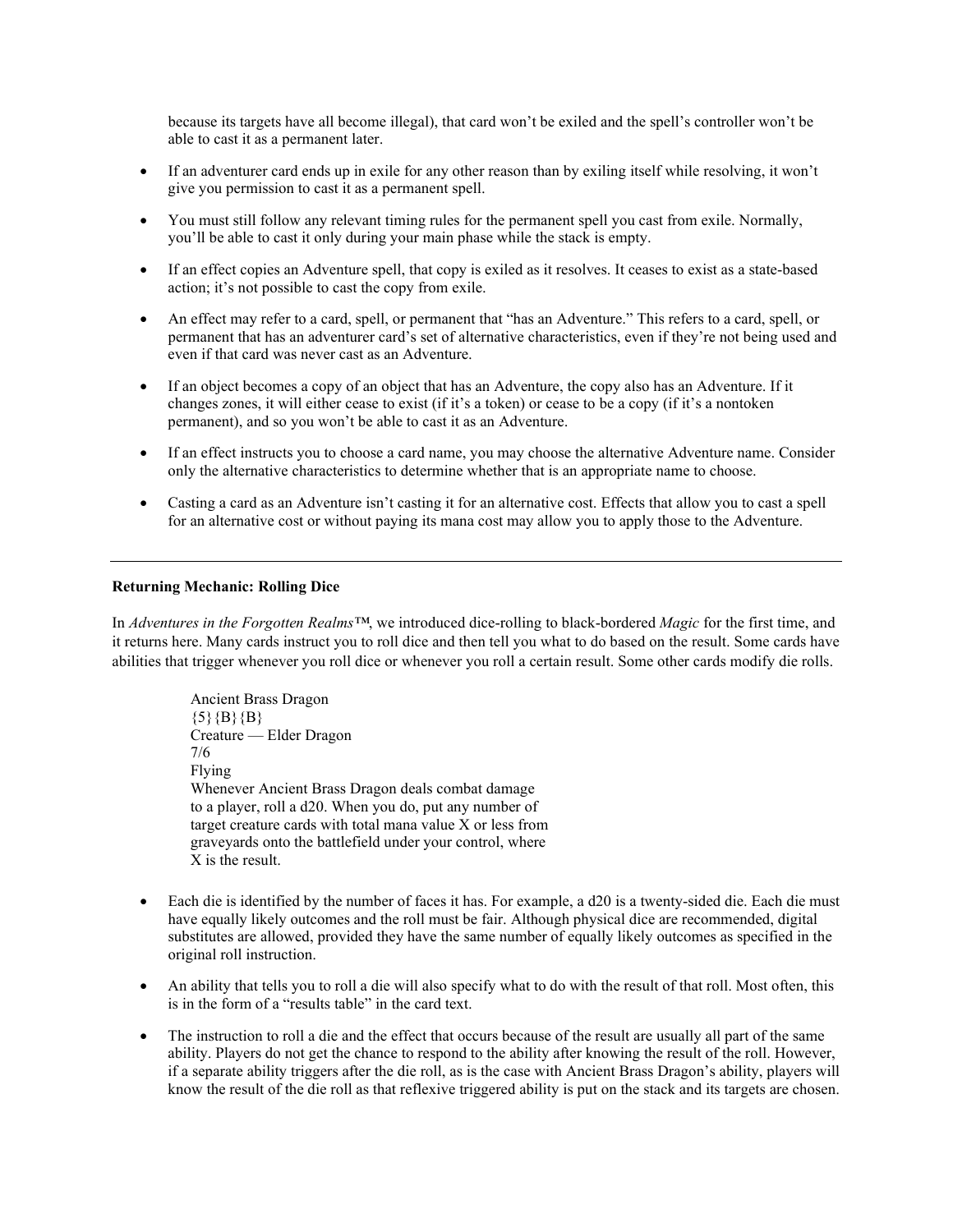- An effect that says "choose a target, then roll a d20" or similar still uses the normal process of putting an ability on the stack and resolving it. Choosing targets is part of putting the ability on the stack and rolling the d20 happens later, as the ability resolves.
- Some effects may modify the result of a die roll. This may be part of the instruction to roll a die or it may come from other cards. Anything that references the "result" of a die roll is looking for the result after these modifications. Anything that is looking for the "natural result" is looking for the number shown on the face of the die before these modifications.
- Some abilities, like that of Pixie Guide and Barbarian Class, replace rolling a die with rolling extra dice and ignoring the lowest roll. The ignored rolls are not considered for the effect that instructed you to roll a die, and do not cause abilities to trigger. For all intents and purposes, once you determine which dice count, the extra dice were never rolled.
- Some effects instruct you to roll again. This uses the same number and type of dice as the original roll, and that roll will use the same set of possible outcomes.
- While playing Planechase, rolling the planar die will cause any ability that triggers whenever a player rolls one or more dice to trigger. However, any effect that refers to a numerical result will ignore the rolling of the planar die.

# **Returning Mechanic: Myriad**

Myriad is a triggered ability that effectively lets a creature attack in all possible directions.

Genasi Enforcers  ${1}$  ${R}$ Creature — Elemental Shaman 1/3 Myriad *(Whenever this creature attacks, for each opponent other than defending player, you may create a token that's a copy of this creature that's tapped and attacking that player or a planeswalker they control. Exile the tokens at end of combat.)* {1}{R}: Creatures you control named Genasi Enforcers get  $+1/+0$  until end of turn.

- The term "defending player" in the myriad rules (or any other ability of an attacking creature) refers to the player the creature with myriad was attacking or the controller of the planeswalker it was attacking at the time the ability resolves. If that creature is no longer attacking, it refers to the player it was last attacking or the controller of the planeswalker it was last attacking.
- If the defending player is your only opponent, no tokens are put onto the battlefield.
- You choose whether each token is attacking the player or a planeswalker they control as the token is created. If it's attacking a planeswalker, you choose which one.
- Although the tokens enter the battlefield attacking, they were never declared as attackers. Abilities that trigger whenever a creature attacks won't trigger, including the myriad ability of the tokens. If there are any costs to have a creature attack, those costs won't apply to the tokens.
- The tokens all enter the battlefield at the same time.
- Each token copies exactly what was printed on the original creature and nothing else. It doesn't copy whether that creature is tapped or untapped, whether it has any counters on it or Auras and Equipment attached to it, or any non-copy effects that have changed its power, toughness, types, color, and so on.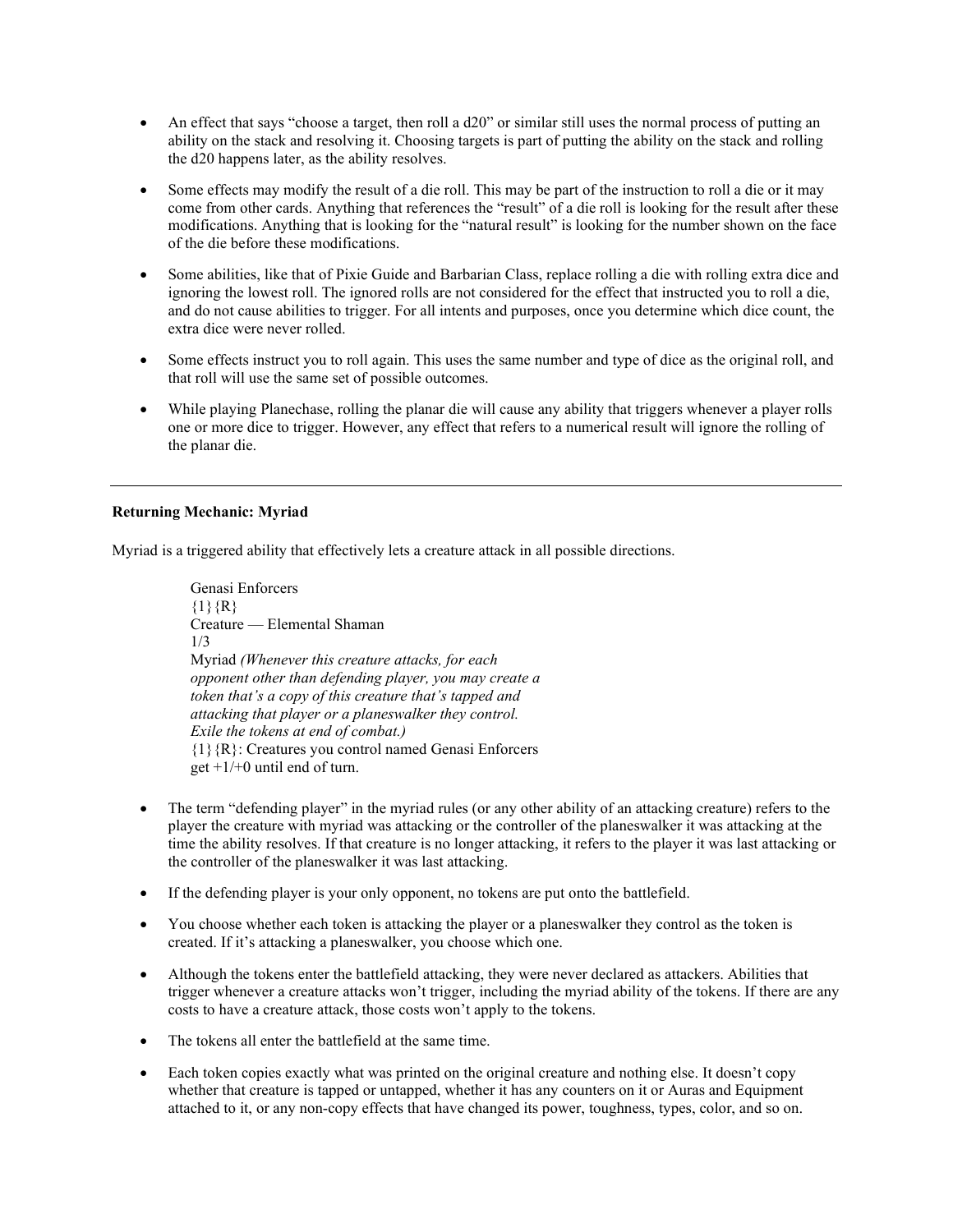- Any enters-the-battlefield abilities of the copied creature will trigger when the tokens enter the battlefield. Any "as [this permanent] enters the battlefield" or "[this permanent] enters the battlefield with" abilities of the copied creature will also work.
- If myriad creates more than one token for any given player (due to an effect such as the one Doubling Season creates), you may choose separately for each token whether it's attacking the player or a planeswalker they control.

# *COMMANDER LEGENDS: BATTLE FOR BALDUR'S GATE* **CARD-SPECIFIC NOTES**

Abdel Adrian, Gorion's Ward  $\{4\}$ {W} Legendary Creature — Human Warrior 4/4 When Abdel Adrian, Gorion's Ward enters the battlefield, exile any number of other nonland permanents you control until Abdel Adrian leaves the battlefield. Create a 1/1 white Soldier creature token for each permanent exiled this way. Choose a Background *(You can have a Background as a second commander.)*

- The Soldier creature tokens stay on the battlefield even after the exiled cards return.
- If Abdel Adrian leaves the battlefield before its enters-the-battlefield ability resolves, you can't exile any nonland permanents. You won't create any Soldier creature tokens in this case.
- If you exile a token nonland permanent this way, it ceases to exist. It won't be returned to the battlefield. You'll still create a Soldier creature token for it though.
- Cards that return to the battlefield after Abdel Adrian leaves the battlefield return under their owners' control.

Agent of the Shadow Thieves  ${1}{B}$ Legendary Enchantment — Background Commander creatures you own have "Whenever this creature attacks a player, if no opponent has more life than that player, put a  $+1/+1$  counter on this creature. It gains deathtouch and indestructible until end of turn."

• The ability granted by Agent of the Shadow Thieves is looking to see if any of the attacking player's opponents have a higher life total than that defending player. The attacking player's life total is not included in this comparison.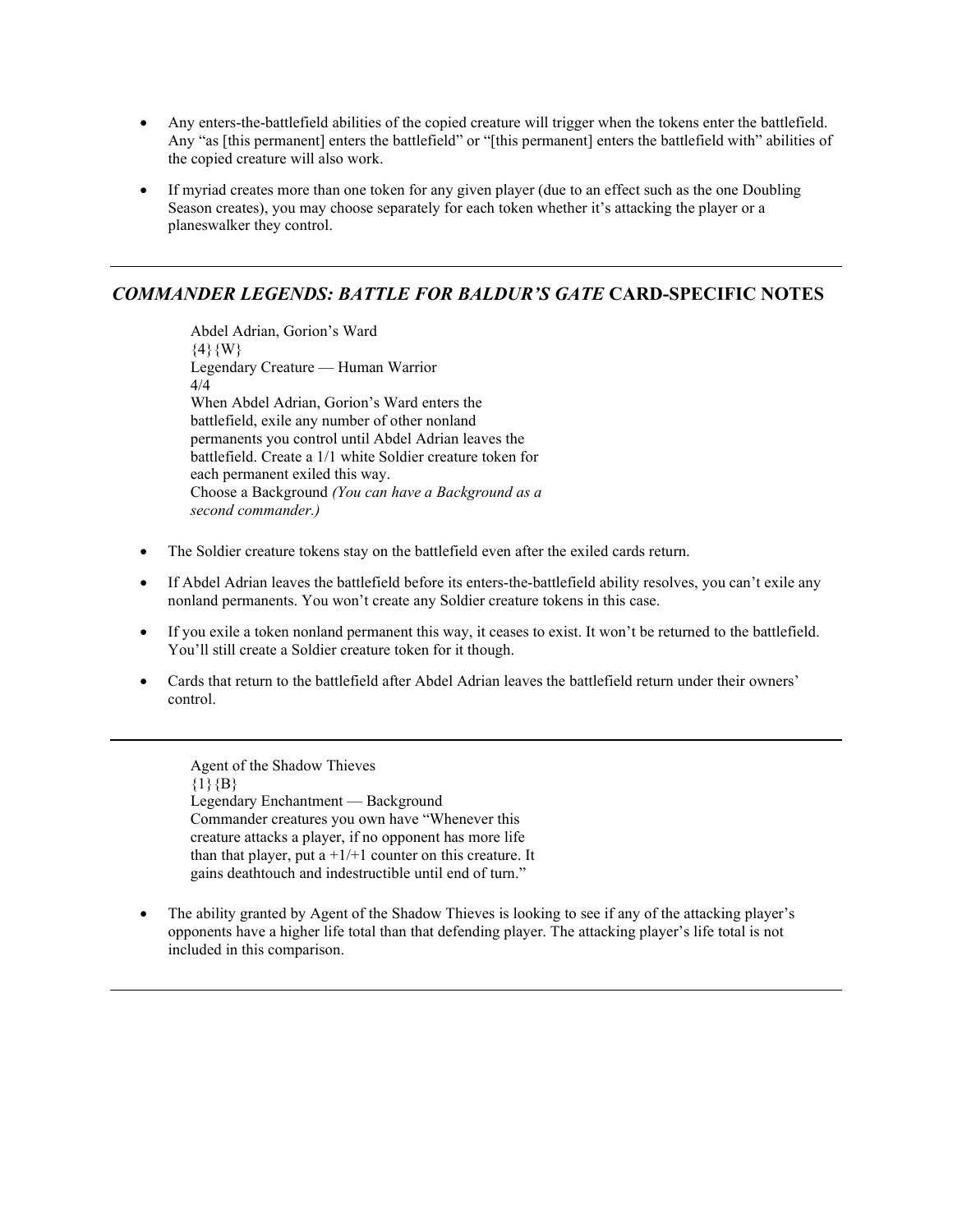Alaundo the Seer  ${2}{G}{G}{U}$ Legendary Creature — Human Shaman 3/5 {T}: Draw a card, then exile a card from your hand and put a number of time counters on it equal to its mana value. It gains "When the last time counter is removed from this card, if it's exiled, you may cast it without paying its mana cost. If you cast a creature spell this way, it gains haste until end of turn." Then remove a time counter from each other card you own in exile.

- Alaundo's ability is not the same as the suspend ability. However, if you exile a card with suspend this way, the suspend ability will also cause you to remove time counters from it.
- Alaundo's ability will remove time counters from all cards you own in exile, even ones that were put there another way, such as with the suspend ability.
- If you exile a card with a mana value of 0, such as a land card, no time counters will be placed on it. Unless you find a way to put time counters on it in exile, the triggered ability it gains from Alaundo will never trigger.

Amber Gristle O'Maul  ${3}{R}$ Legendary Creature — Dwarf Cleric 3/3 Haste Whenever Amber Gristle O'Maul attacks, you may discard your hand. If you do, draw a card for each player being attacked. Choose a Background *(You can have a Background as a second commander.)*

- You decide whether to discard your hand as Amber Gristle O'Maul's ability resolves. No player may respond after you have decided to discard your hand but before you have drawn cards.
- You may choose to discard your hand even if it is empty. Especially if it is empty.

Ambitious Dragonborn  ${3}{G}$ Creature — Dragon Barbarian 0/0 Ambitious Dragonborn enters the battlefield with X  $+1/+1$  counters on it, where X is the greatest power among creatures you control and creature cards in your graveyard.

• Ambitious Dragonborn is not yet on the battlefield when its effect looks for the creature or creature card with the greatest power, so any creatures that have a bonus to their power based on the number of creatures on the battlefield won't count it until after it enters with counters.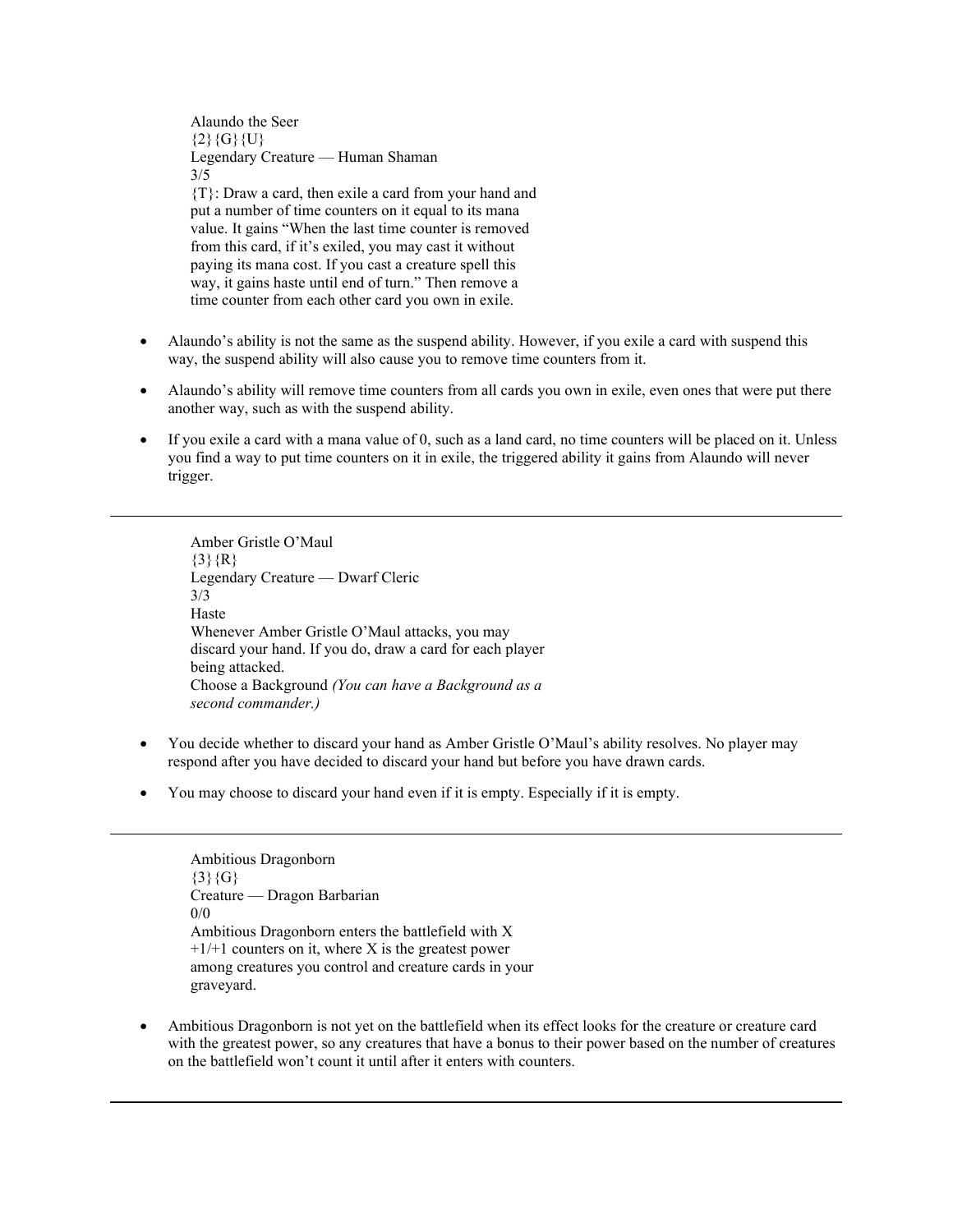Amethyst Dragon  ${4}{R}{R}{R}$ Creature — Dragon 4/4 Flying, haste // Explosive Crystal  $\{4\}$ {R} Sorcery — Adventure Explosive Crystal deals 4 damage divided as you choose among any number of targets. *(Then exile this card. You may cast the creature later from exile.)*

- You choose how many targets Explosive Crystal has and how the damage is divided as you put the spell on the stack. Each target must receive at least 1 damage.
- If some of the targets are illegal as Explosive Crystal tries to resolve, the original division of damage still applies and the damage that would have been dealt to the illegal targets is lost. It won't be dealt instead to a legal target.

Archivist of Oghma  ${1}{W}$ Creature — Halfling Cleric 2/2 Flash Whenever an opponent searches their library, you gain 1 life and draw a card.

- Archivist of Oghma's triggered ability won't be put onto the stack until after the spell or ability causing the opponent to search their library finishes resolving. Notably, if that spell or ability causes any other abilities to trigger (for example, if the opponent searched for a card and put it onto the battlefield), those abilities and Archivist of Oghma's triggered ability will go on the stack at the same time. The active player puts all their abilities on the stack in any order, then each other player in turn order does the same. The last ability put onto the stack this way resolves first, and so on.
- Archivist of Oghma's triggered ability won't trigger if you search an opponent's library or an opponent searches another player's library.

Astarion's Thirst  ${3}{B}$ Instant Exile target creature. Put  $X + 1/+1$  counters on a commander creature you control, where X is the power of the creature exiled this way.

• Use the creature's power as it last existed on the battlefield to determine the value of X.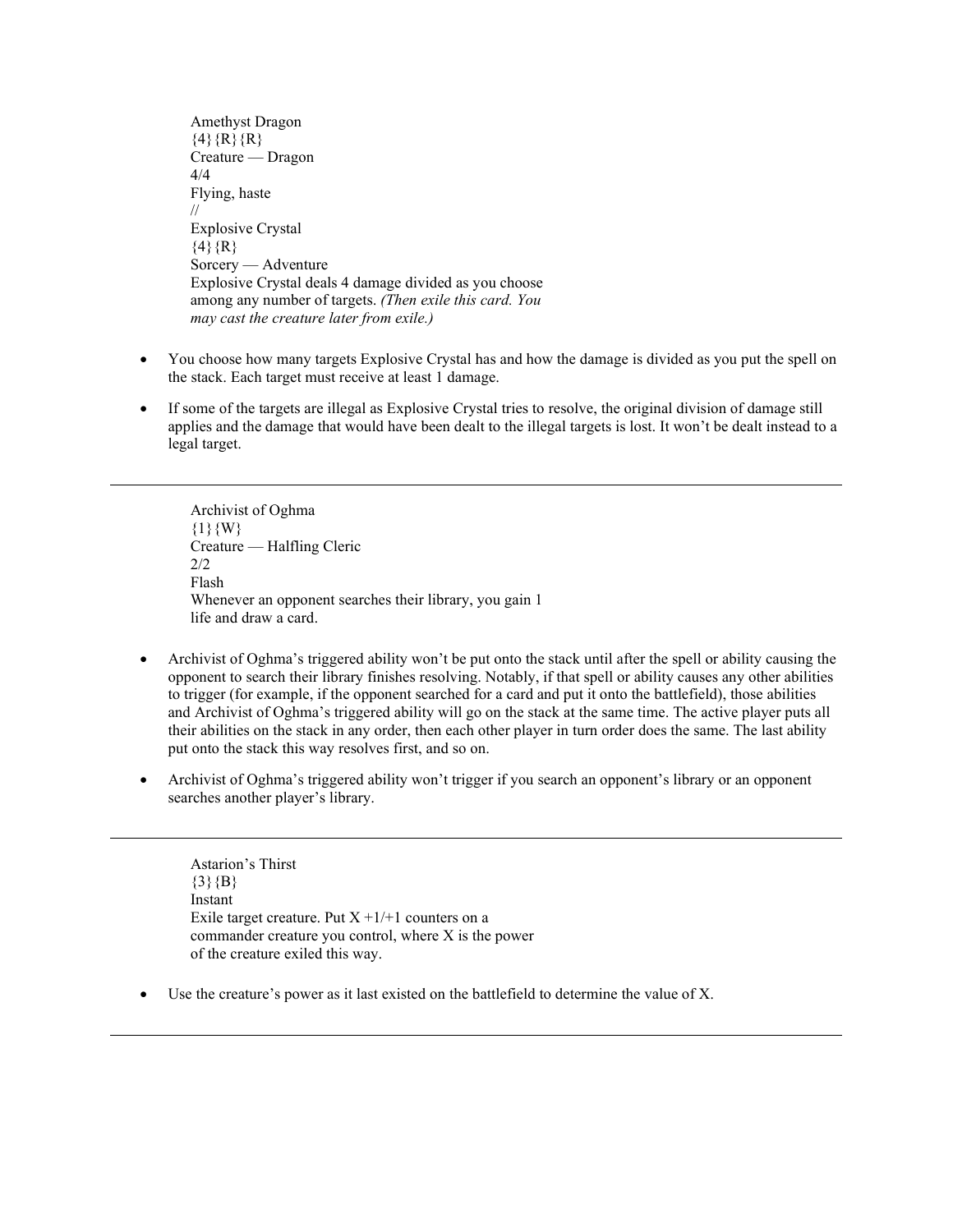Baba Lysaga, Night Witch  ${1}{B}{G}$ Legendary Creature — Human Warlock 3/3 {T}, Sacrifice up to three permanents: If there were three or more card types among the sacrificed permanents, each opponent loses 3 life, you gain 3 life, and you draw three cards.

- You may sacrifice permanents that aren't different card types to pay the cost of Baba Lysaga's activated ability, but if you do, it will have no effect.
- Check the types of those permanents as they last existed on the battlefield to see if there were three or more card types among the sacrificed permanents.

Bane, Lord of Darkness  $\{1\}\{W\}\{U\}\{B\}$ Legendary Creature — God 5/2 As long as your life total is less than or equal to half your starting life total, Bane, Lord of Darkness has indestructible. Whenever another nontoken creature you control dies, target opponent may have you draw a card. If they don't, you may put a creature card with equal or lesser toughness from your hand onto the battlefield.

- If Bane, Lord of Darkness is dealt lethal damage at the same time that its controller's life total is reduced to less than or equal to half their starting life total, Bane will have indestructible at the time state-based actions are performed and survive.
- Bane's last ability looks at the toughness of the creature that died, not Bane's toughness.

Bane's Contingency  $\{1\}$  {U} {U} Instant Counter target spell. If that spell targets a commander you control, instead counter that spell, scry 2, then draw a card.

• A "commander you control" means a permanent on the battlefield that is a commander and is under your control. It can be your commander or one owned by another player. It doesn't refer to your commander in any other zone. Notably, if a player uses Bane's Contingency to counter a spell that would counter their commander, they do not scry or draw a card.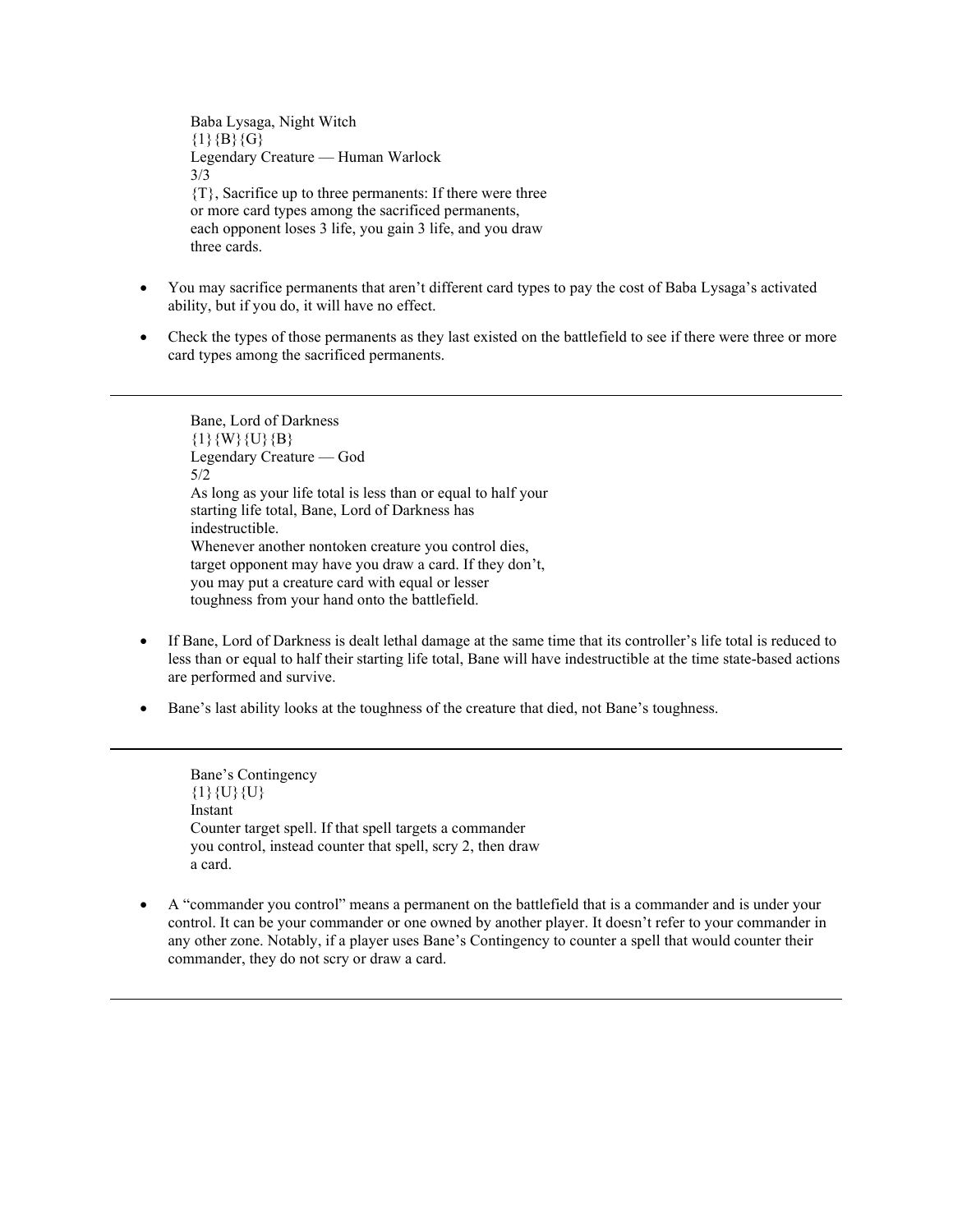Barroom Brawl  ${1}{G}$ **Sorcery** Target creature you control fights target creature the opponent to your left controls. Then that player may copy this spell and may choose new targets for the copy.

- Each copy of Barroom Brawl also includes the opportunity to create a copy, so as long as there are legal targets available and the copies keep successfully resolving, the brawl can continue.
- The opponent to your left may choose the creature they control that was part of the original fight as the first target for their copy, even if it would die after the original spell is done resolving. If it does die, however, it will be an illegal target as the copy tries to resolve.
- If one target is legal and the other is not legal as Barroom Brawl resolves, neither creature will deal damage. However, the opponent to your left may still choose to copy Barroom Brawl.
- If both targets are illegal as Barroom Brawl attempts to resolve, it does nothing. No copy will be created.
- In a two-player game, the other player is the opponent to your left.
- If the opponent to your left chooses to copy Barroom Brawl but not change its targets, both targets will probably be illegal as the copy tries to resolve (at a minimum, both targets would have to survive and switch controllers in response to still be legal targets for the copy), and the player to their left will not be able to copy it.

Battle Angels of Tyr  $\{2\}\{W\}\{W\}$ Creature — Angel Knight 4/4 Flying, myriad Whenever Battle Angels of Tyr deals combat damage to a player, draw a card if that player has more cards in hand than each other player. Then you create a Treasure token if that player controls more lands than each other player. Then you gain 3 life if that player has more life than each other player.

- Each condition is checked as the triggered ability resolves, not when it is placed on the stack.
- Each condition is checked, even if you don't get the benefit of one or more of them. You can create a Treasure token even if you didn't draw a card, for example.

Bhaal, Lord of Murder  $\{2\}$ {B}{R}{G} Legendary Creature — God 4/4 As long as your life total is less than or equal to half your starting life total, Bhaal, Lord of Murder has indestructible. Whenever another nontoken creature you control dies, put a  $+1/+1$  counter on target creature and goad it.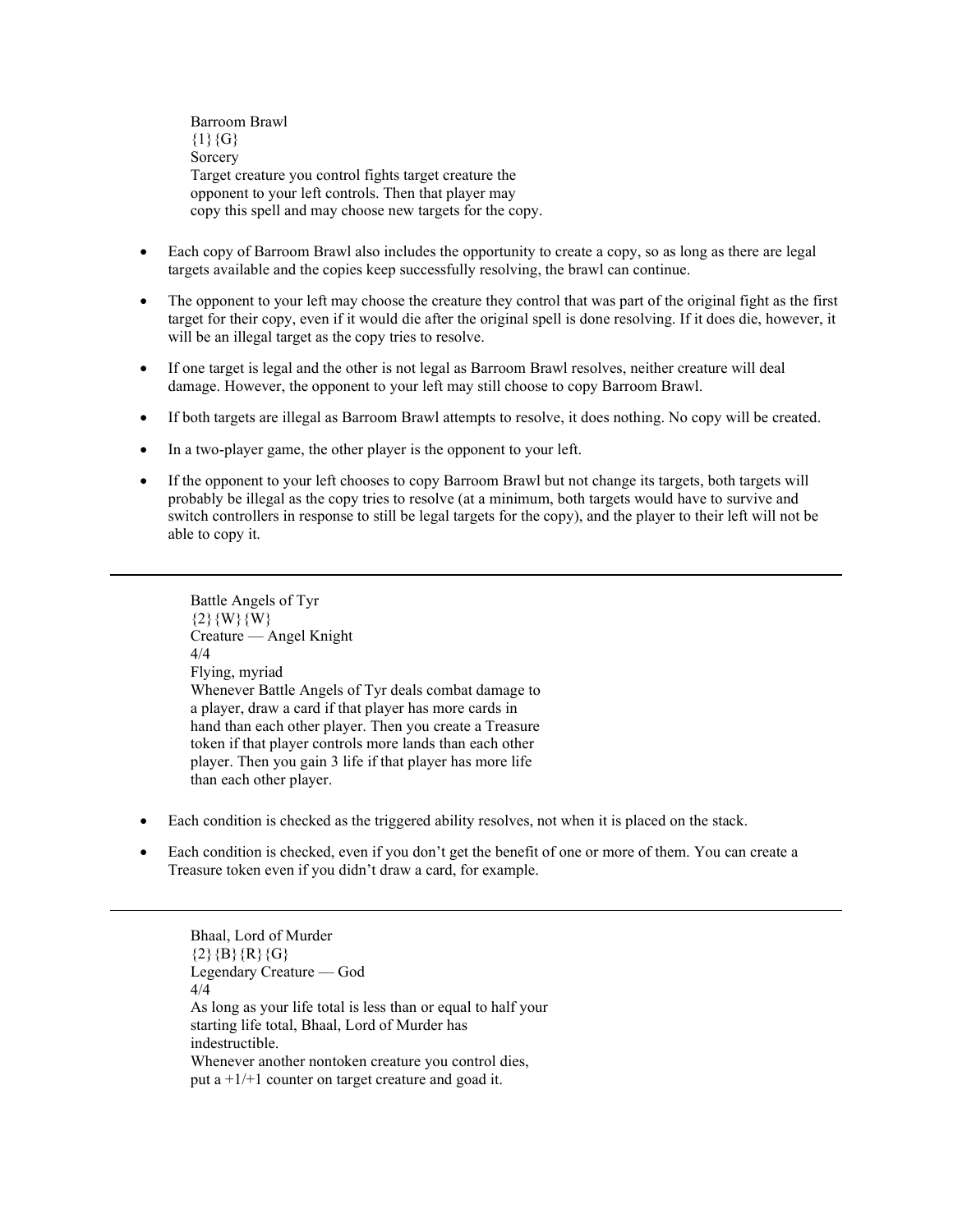• If Bhaal, Lord of Murder is dealt lethal damage at the same time that its controller's life total is reduced to less than or equal to half their starting life total, Bhaal will have indestructible at the time state-based actions are performed and survive.

Blood Money  ${5}{B}{B}$ Sorcery Destroy all creatures. For each nontoken creature destroyed this way, you create a tapped Treasure token.

• If a creature isn't destroyed this way for some reason, such as having indestructible or being regenerated, Blood Money's controller will not create a Treasure token for it.

Blur  ${2}$ {U} Instant Exile target creature you control, then return that card to the battlefield under its owner's control. Draw a card.

- When the card returns to the battlefield, it will be a new object with no connection to the card that was exiled. Auras attached to the exiled creature will be put into their owners' graveyards. Any Equipment will become unattached and remain on the battlefield. Any counters on the exiled creature will cease to exist.
- If a token is exiled this way, it will cease to exist and won't return to the battlefield.

Bonecaller Cleric  ${1}{B}$ Creature — Human Cleric 2/1 {3}{B}, Sacrifice Bonecaller Cleric: Return target creature card from your graveyard to the battlefield. Activate only as a sorcery.

• Bonecaller Cleric can't be the target of its own ability. This is because targets are chosen for activated abilities before costs (such as "Sacrifice Bonecaller Cleric") are paid.

Call to the Void  $\{4\}$  $\{B\}$ Sorcery Each player secretly chooses a creature they control and a creature they don't control. Then those choices are revealed. Destroy each creature chosen this way.

• For each player to secretly choose the creatures, that player should write down their choices without showing them to anyone else. Each player then keeps their choices secret until all players simultaneously reveal their choices.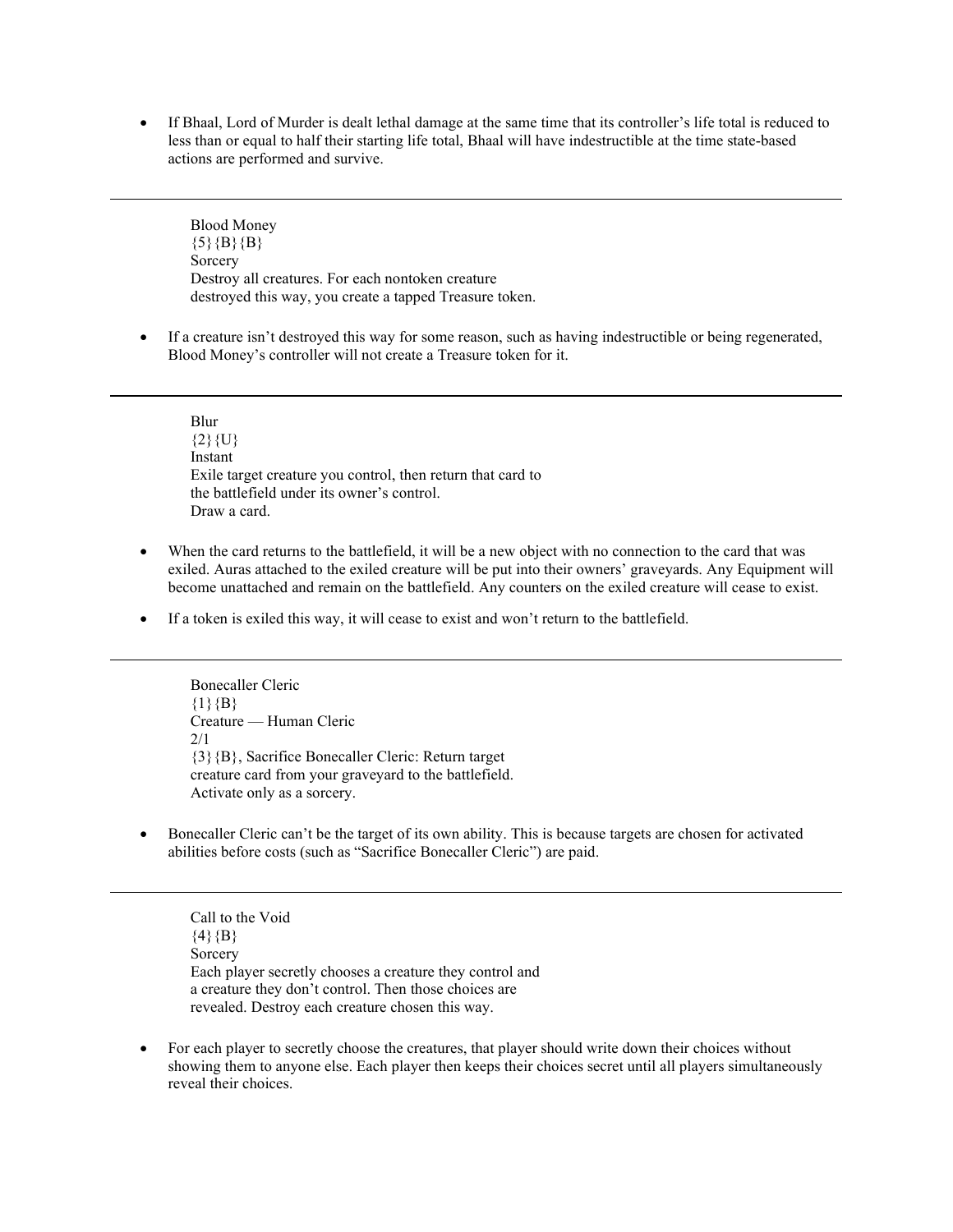• If a creature is chosen more than once, it is destroyed only once. For example, having a single shield counter on it would allow it to survive.

Candlekeep Inspiration  $\{4\}\{U\}$ Sorcery Until end of turn, creatures you control have base power and toughness  $X/X$ , where  $X$  is the number of cards you own in exile and in your graveyard that are instant cards, are sorcery cards, and/or have an Adventure.

- The value of X is locked in at the time that Candlekeep Inspiration resolves. The power and toughness of creatures affected by it will not change as cards enter and leave exile and/or your graveyard.
- The set of creatures that Candlekeep Inspiration applies to is locked in as it resolves. Creatures that enter the battlefield under your control after it resolves will not be affected.

Carefree Swinemaster  ${2}{G}$ Creature — Gnome Ranger 1/4 Whenever Carefree Swinemaster attacks, you may pay {1}{G}. If you do, create a 2/2 green Boar creature token that's tapped and attacking.

- While resolving Carefree Swinemaster's triggered ability, you can't pay the cost multiple times to create more than one token.
- You choose which player or planeswalker is being attacked by the Boar token as it enters the battlefield. It doesn't have to be the same player or planeswalker that Carefree Swinemaster is attacking.
- Although the token created is an attacking creature, it was never declared as an attacking creature. This means that abilities that trigger whenever a creature attacks won't trigger when it enters the battlefield attacking.

Carnelian Orb of Dragonkind  ${2}{R}$ Artifact  ${T}$ : Add  ${R}$ . If that mana is spent on a Dragon creature spell, it gains haste until end of turn.

- The mana created by Carnelian Orb of Dragonkind can be spent on anything, not just Dragon creature spells.
- If the mana from Carnelian Orb of Dragonkind is spent to pay any part of the Dragon creature spell's cost, including an alternative or additional cost, the Dragon will gain haste until end of turn.
- An instant or sorcery spell is not a creature spell, even if that spell creates Dragon creature tokens.
- If the mana is spent on a non-Dragon spell that becomes a Dragon later in the turn, that creature won't have haste.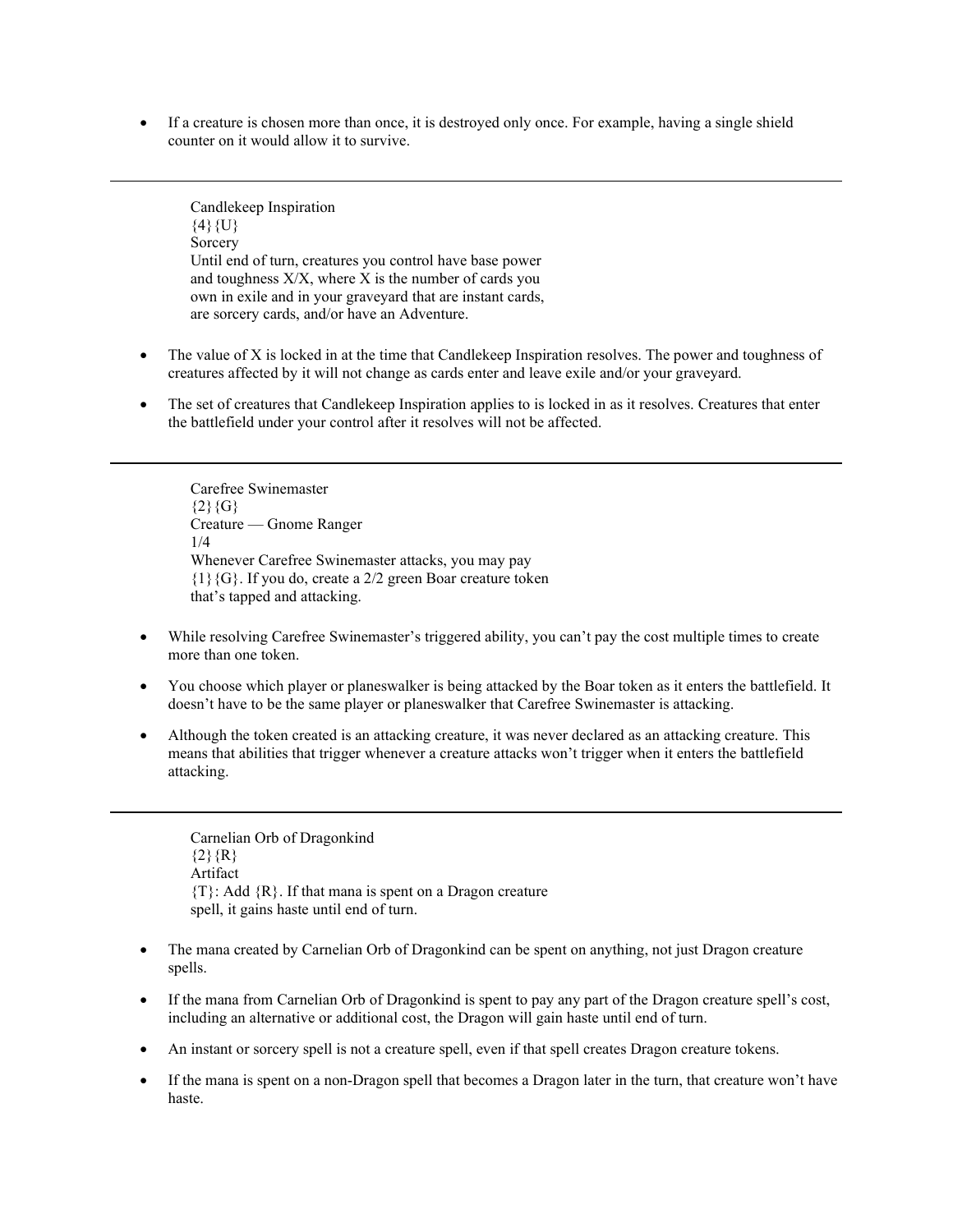Caves of Chaos Adventurer  $\{3\}$  $\{R\}$ Creature — Human Barbarian 5/3 Trample When Caves of Chaos Adventurer enters the battlefield, you take the initiative. Whenever Caves of Chaos Adventurer attacks, exile the top card of your library. If you've completed a dungeon, you may play that card this turn without paying its mana cost. Otherwise, you may play that card this turn.

- Caves of Chaos Adventurer's last ability checks to see if you've completed a dungeon at the time you exile a card. If you haven't completed a dungeon at that time, you can't cast it without paying its mana cost, even if you complete a dungeon later during the same turn.
- If you have completed a dungeon when Caves of Chaos Adventurer's last ability resolves, you can only play the exiled card without paying its mana cost. You can't choose to play it normally.

Cloakwood Hermit  ${2}{G}$ Legendary Enchantment — Background Commander creatures you own have "At the beginning of your end step, if a creature card was put into your graveyard from anywhere this turn, create two tapped 1/1 green Squirrel creature tokens."

- The ability Cloakwood Hermit grants triggers if you control a creature with that ability as the end step begins and a creature card was put into your graveyard from anywhere this turn. This is true even if no creatures had this ability at the time the creature card went to the graveyard or the creature card is no longer in your graveyard as your end step begins.
- Notably, this means that if your commander creature dies and you choose to return it to the command zone from the graveyard, then cast it again the same turn, the ability granted to it by Cloakwood Hermit will trigger at the beginning of that turn's end step.

Cloudkill  $\{4\}$ {B}{B} Sorcery All creatures get - $X$ /- $X$  until end of turn, where  $X$  is the greatest mana value of a commander you own on the battlefield or in the command zone.

• If your commander is under the control of another player as Cloudkill resolves, it is still on the battlefield and will still be used to determine the value of X.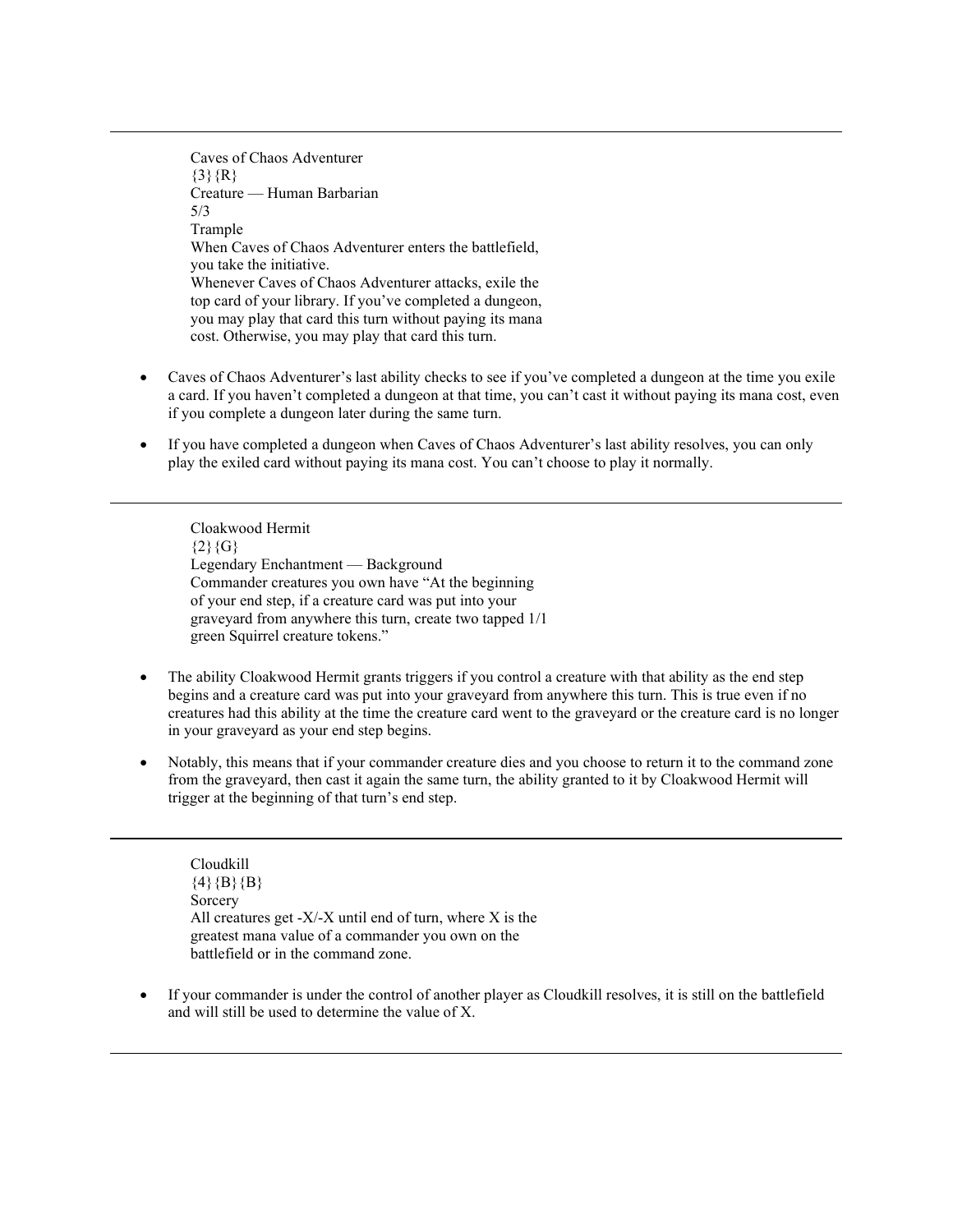Commander Liara Portyr  $\{3\}$ {R}{W} Legendary Creature — Human Soldier 5/3 Whenever you attack, spells you cast from exile this turn cost  $\{X\}$  less to cast, where X is the number of players being attacked. Exile the top X cards of your library. Until end of turn, you may cast spells from among those exiled cards.

- Commander Liara Portyr's triggered ability reduces the cost of all spells you cast from exile, even if you are casting them with a different permission. For example, if you are casting an exiled permanent spell with an Adventure in the same turn that this triggered ability resolved, it would cost  $\{X\}$  less to cast.
- If you attack a planeswalker but don't also attack that planeswalker's controller, that player won't count toward the value of X.
- Commander Liara Portyr doesn't have to be among the attacking creatures.

Criminal Past  ${2}{B}$ Legendary Enchantment — Background Commander creatures you own have menace and "This creature gets  $+X/+0$ , where X is the number of creature cards in your graveyard." *(A creature with menace can't be blocked except by two or more creatures.)*

• If an opponent controls a commander creature you own while you control Criminal Past, X will be the number of creatures cards in that player's graveyard, not yours.

Cut a Deal  ${2}$ {W} Sorcery Each opponent draws a card, then you draw a card for each opponent who drew a card this way.

- Although the draws are not optional, if an opponent doesn't draw a card, perhaps because a replacement effect replaced the draw with another effect, that player is not counted when determining how many cards you draw.
- If an opponent drew more than one card this way due to a replacement effect, you still draw only one card for that player.

Dire Mimic  ${2}$ Artifact — Treasure Flash {T}, Sacrifice Dire Mimic: Add one mana of any color. {3}: Dire Mimic becomes a Shapeshifter artifact creature with base power and toughness 5/5 until end of turn.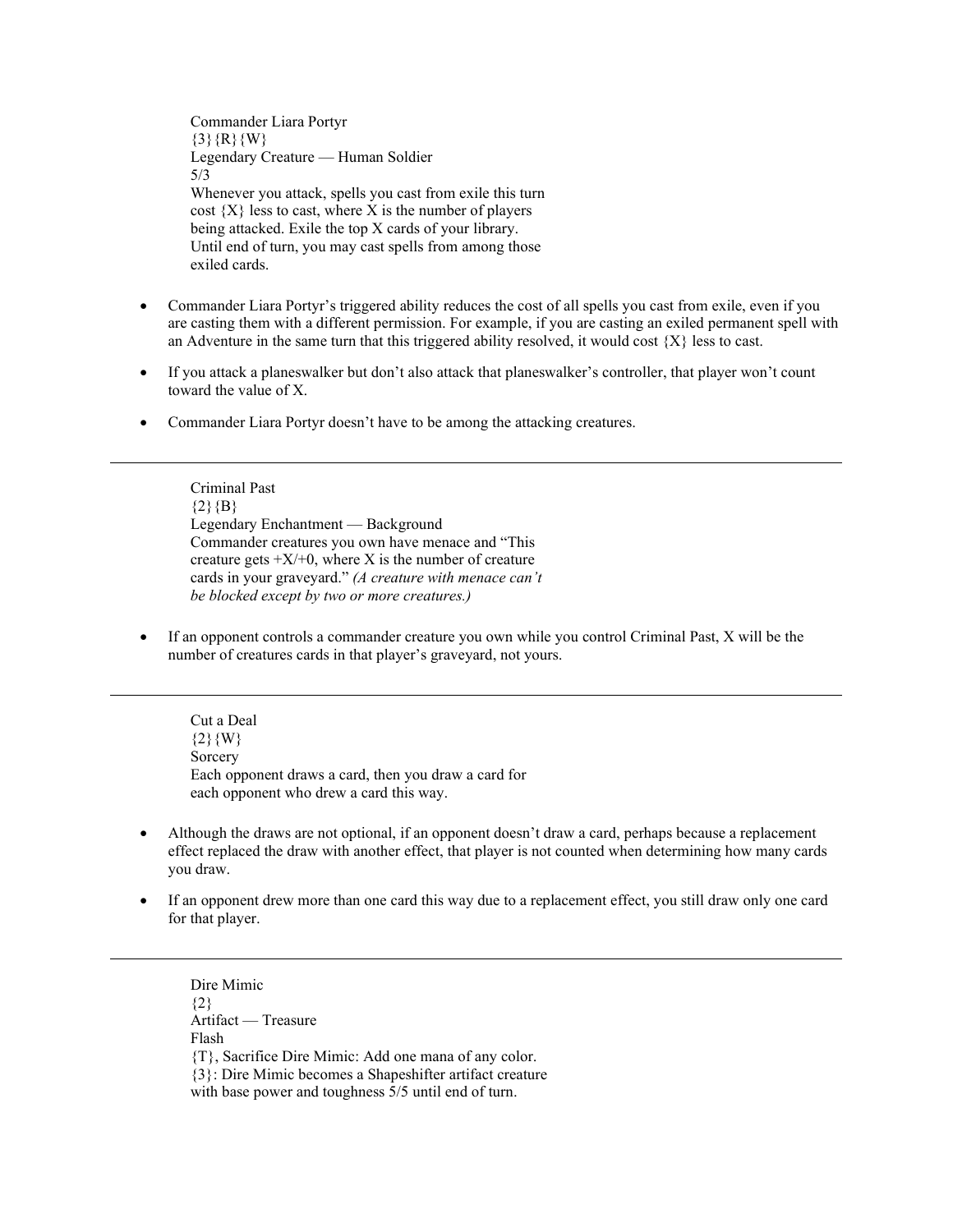- If an effect refers to a Treasure, it means any Treasure artifact, not just a Treasure artifact token.
- Dire Mimic is still a Treasure after its last ability resolves, but Treasure is an artifact type, never a creature type.

Displacer Kitten  ${3}{U}$ Creature — Cat Beast 2/2 *Avoidance* — Whenever you cast a noncreature spell, exile up to one target nonland permanent you control, then return that card to the battlefield under its owner's control.

- When the card returns to the battlefield, it will be a new object with no connection to the card that was exiled. Auras attached to the exiled creature will be put into their owners' graveyards. Any Equipment will become unattached and remain on the battlefield. Any counters on the exiled permanent will cease to exist.
- If a token is exiled this way, it will cease to exist and won't return to the battlefield.

Draconic Lore  ${5}$ {U} Instant This spell costs {2} less to cast if you control a Dragon. Draw three cards.

• The cost of Draconic Lore is determined and locked in as you cast it before any mana abilities are activated and before any player can respond. Notably, this means that no player can respond to remove your Dragon before the cost is reduced, and if you sacrifice that Dragon as part of a mana ability, the cost won't be increased.

Dragon Cultist  $\{4\}$ {R} Legendary Enchantment — Background Commander creatures you own have "At the beginning of your end step, if a source you controlled dealt 5 or more damage this turn, create a 4/4 red Dragon creature token with flying."

- The triggered ability granted by Dragon Cultist looks for the total amount of damage dealt by a single source, even if that damage wasn't dealt all at once or wasn't dealt to the same player or permanent. For example, if an attacking 3/3 creature with double strike deals 3 damage to one blocker in the first combat damage step and 3 damage to another blocker in the second combat damage step, then it has dealt a total of 6 damage and will cause this ability to trigger.
- You need to control the source that dealt damage only at the time that the damage was dealt. If it dies or changes control after that point, this ability will still trigger at the beginning of your end step as long as you control a commander creature with the ability.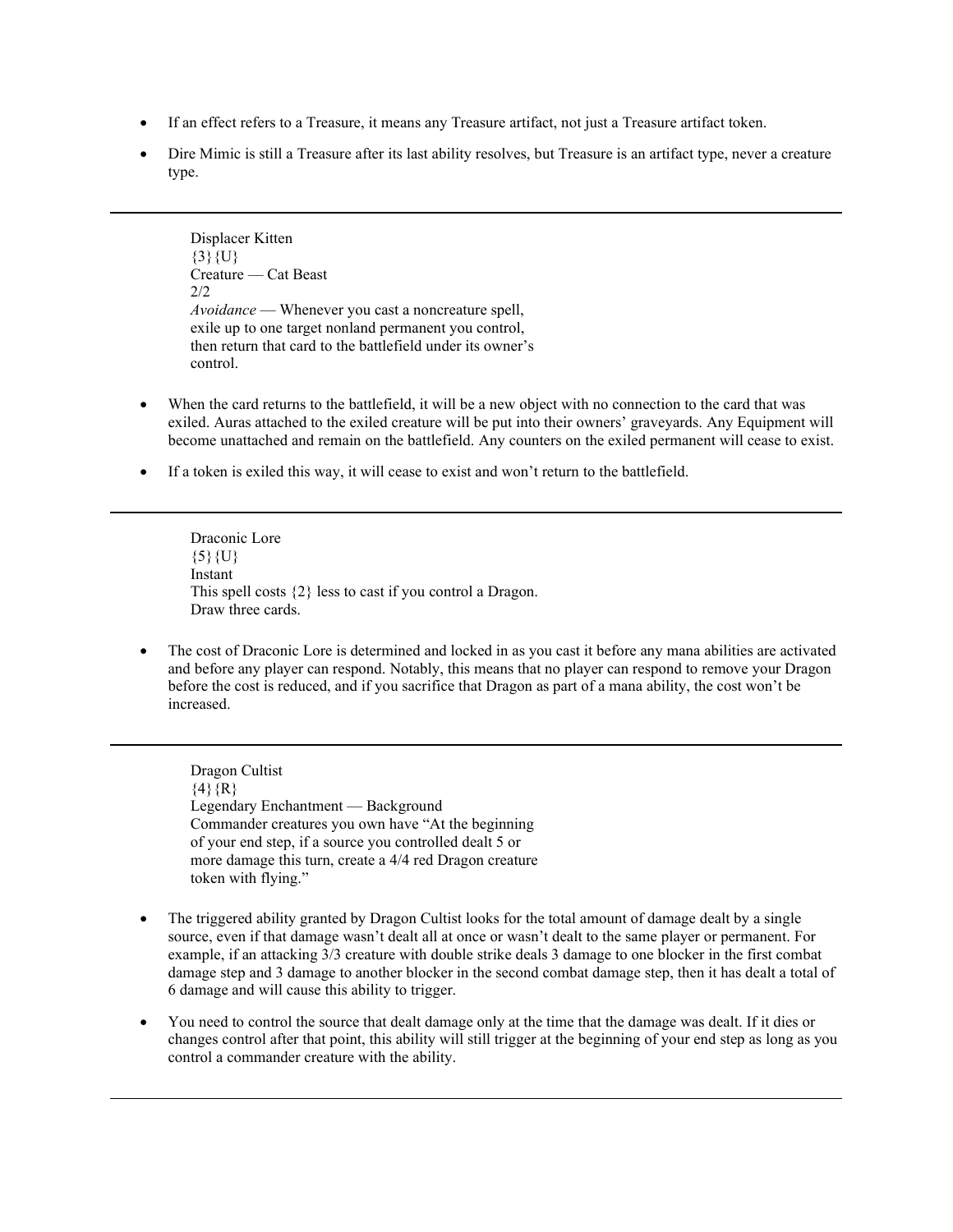Dread Linnorm  ${6}{6}$ Creature — Snake Dragon 7/6 Dread Linnorm can't be blocked by creatures with power 3 or less. // Scale Deflection  ${3}{G}$ Instant — Adventure Put two +1/+1 counters on target creature and untap it. It gains hexproof until end of turn. *(Then exile this card. You may cast the creature later from exile.)*

- Reducing a creature's power to 3 or less after it has blocked Dread Linnorm won't cause it to become unblocked.
- Scale Deflection can target an untapped creature. If the target creature is untapped as Scale Deflection resolves, you will still put two  $+1/+1$  counters on it and it will still gain hexproof.

Drillworks Mole {1} Artifact Creature — Mole 1/1  $\{2\}, \{T\}$ : Put a +1/+1 counter on Drillworks Mole and a +1/+1 counter on up to one target commander creature you control.

• If you target a commander creature with Drillworks Mole's activated ability and that creature is no longer a legal target as the ability resolves, you will not put a +1/+1 counter on Drillworks Mole. Conversely, if the target is still legal, you will put a counter on the commander creature you control, even if Drillworks Mole is no longer on the battlefield as the ability resolves.

Druidic Ritual  ${2}{G}$ Sorcery You may mill three cards. Then return up to one creature card and up to one land card from your graveyard to your hand. *(To mill a card, put the top card of your library into your graveyard.)*

- If you have fewer than three cards in your library, you can't choose to mill any cards this way.
- The creature and/or land card you return doesn't need to be one of the cards you just milled. It can be any card that is in your graveyard at that time.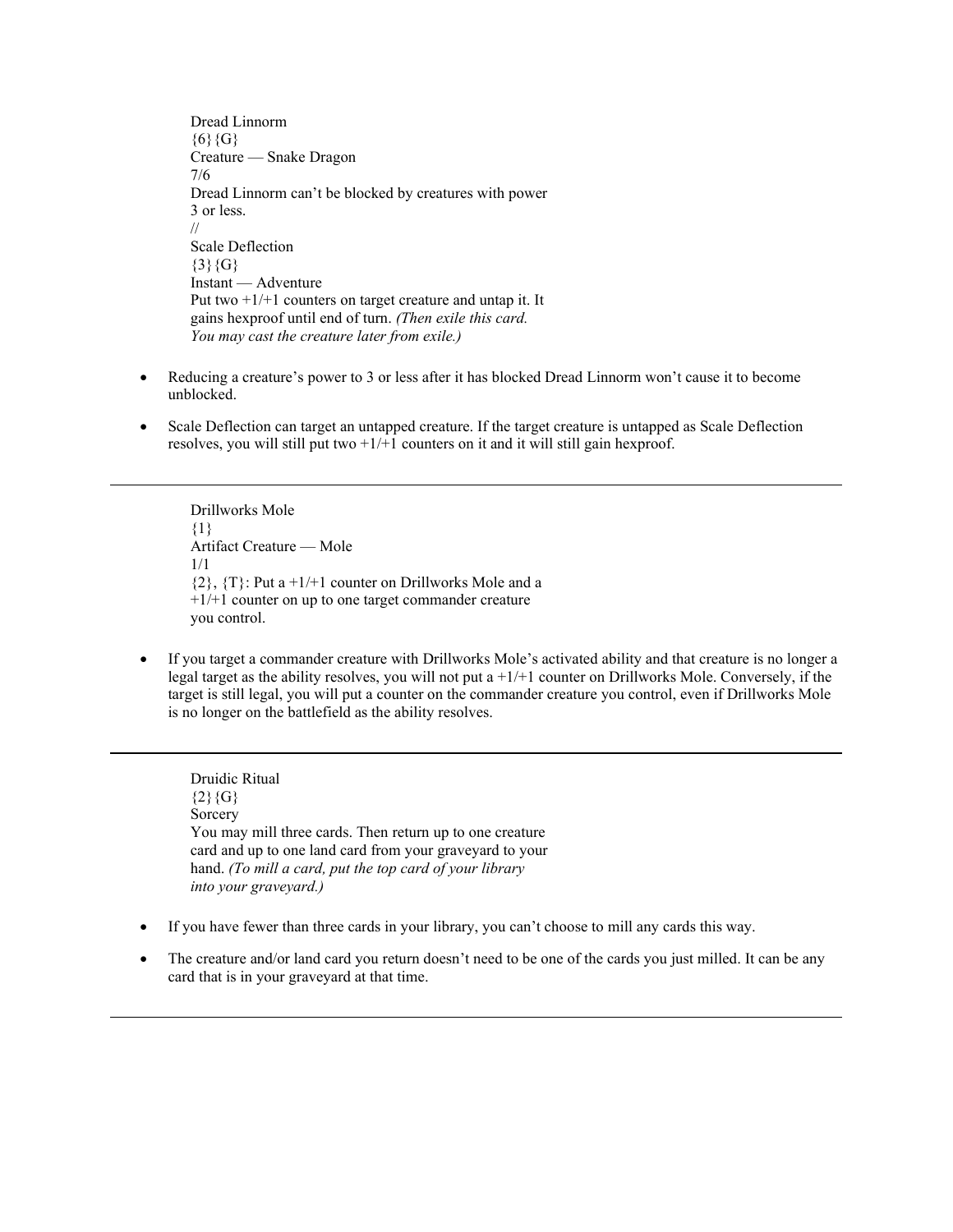Dungeon Delver  ${1}$  ${U}$ Legendary Enchantment — Background Commander creatures you own have "Room abilities of dungeons you own trigger an additional time."

- The ability Dungeon Delver grants causes the same room you ventured into to trigger an additional time. It does not cause you to move to the next room.
- If you control more than one permanent with this ability, or a permanent with multiple instances of this ability, the room triggers that many additional times. For example, if you control Hama Pashar, Ruin Seeker; Dungeon Delver; and a commander creature you own, room abilities of dungeons you own trigger two additional times.

Dynaheir, Invoker Adept  ${1}{U}{W}$ Legendary Creature — Human Wizard 4/4 Haste You may activate abilities of other creatures you control as though those creatures had haste. {T}: When you next activate an ability that isn't a mana ability this turn by spending four or more mana to activate it, copy that ability. You may choose new targets for the copy.

- Dynaheir, Invoker Adept doesn't actually grant haste to creatures you control, nor does it let you attack with them as though they had haste.
- Dynaheir has received an update to its Oracle text. Specifically, the delayed triggered ability doesn't trigger if you activate a mana ability that costs four or more mana to activate.

Earthquake Dragon  ${14}{G}$ Creature — Elemental Dragon 10/10 This spell costs  ${X}$  less to cast, where X is the total mana value of Dragons you control. Flying, trample {2}{G}, Sacrifice a land: Return Earthquake Dragon from your graveyard to your hand.

- If a permanent has  $\{X\}$  in its mana cost, X is 0 when calculating its mana value.
- The total cost to cast Earthquake Dragon is locked in before you pay that cost. For example, if you control three Dragons, each with mana value 4, including one you can sacrifice to add  $\{C\}$ , the total cost of Earthquake Dragon is  $\{2\}$   $\{G\}$ . Then you can sacrifice the Dragon as you activate mana abilities just before paying the cost.
- If the total mana value of Dragons you control is 14 or greater, Earthquake Dragon costs  $\{G\}$  to cast.
- Once a player has announced that they are casting Earthquake Dragon, no player may take actions to try and change the number of Dragons its controller controls before that spell's cost is locked in.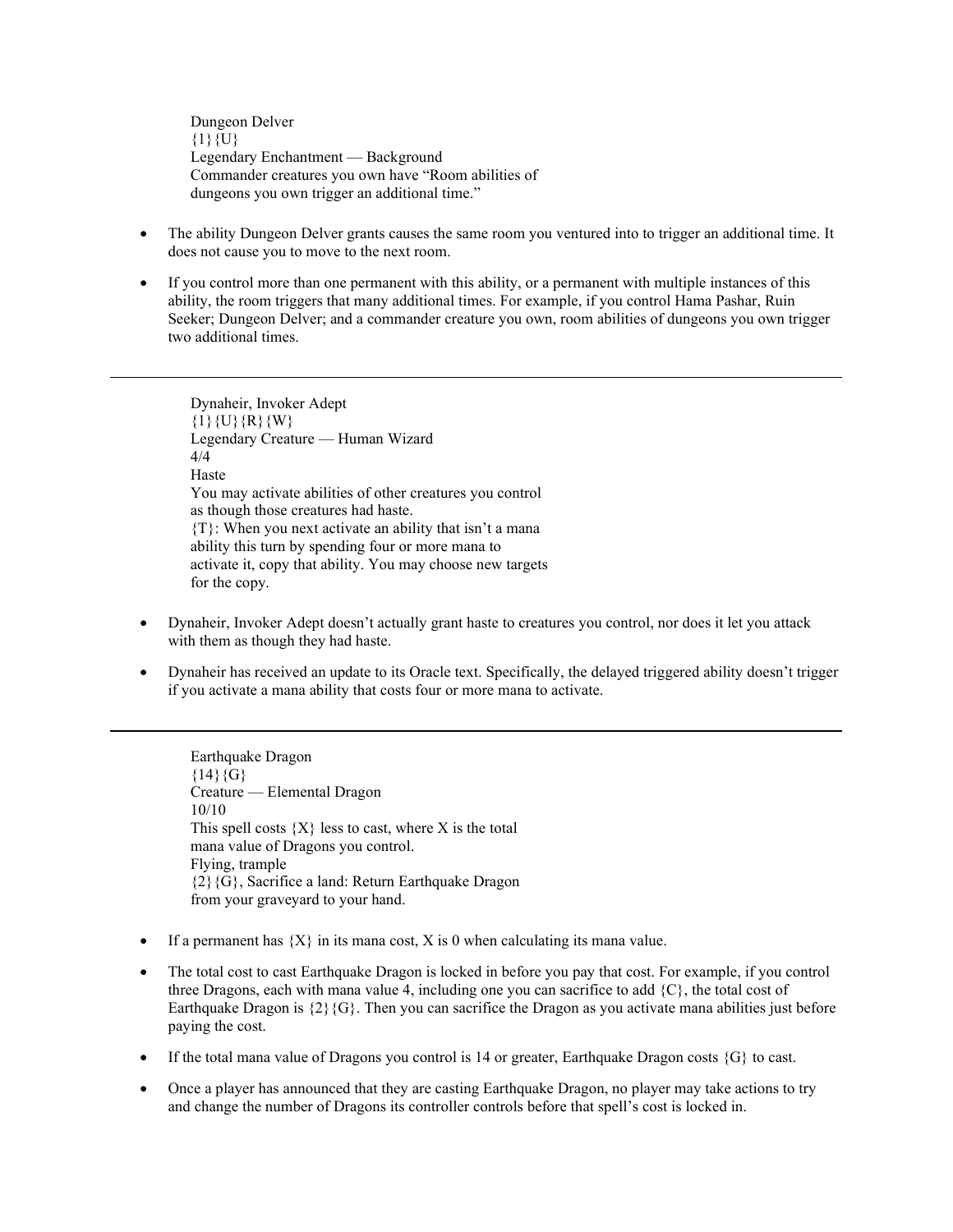• Earthquake Dragon's last ability can be activated only if it is in your graveyard.

Elder Brain  ${5}{B}{B}$ Creature — Horror 6/6 Menace Whenever Elder Brain attacks a player, exile all cards from that player's hand, then they draw that many cards. You may play lands and cast spells from among the exiled cards for as long as they remain exiled. If you cast a spell this way, you may spend mana as though it were mana of any color to cast it.

• The cards are exiled face up.

Ellyn Harbreeze, Busybody  $\{3\}$ {W} Legendary Creature — Human Peasant 2/4 {T}: Look at the top X cards of your library, where X is the number of tokens you created this turn. Put one of those cards into your hand and the rest on the bottom of your library in a random order. Choose a Background *(You can have a Background as a second commander.)*

- Ellyn's ability counts all tokens you created that turn prior to the ability resolving, including both noncreature and creature tokens. It doesn't matter if those tokens are still on the battlefield or under your control.
- If an effect creates a copy of a permanent spell, that spell becomes a token on the battlefield under your control, but that token has not been "created." It won't count for Ellyn's ability.

Emerald Dragon  $\{4\}$ {G}{G}} Creature — Dragon 4/4 Flying, trample // Dissonant Wave  ${2}{G}$ Instant — Adventure Counter target activated or triggered ability from a noncreature source. *(Then exile this card. You may cast the creature later from exile.)*

• Activated abilities are written in the form "Cost: Effect." Some keyword abilities, such as equip, are activated abilities and will have colons in their reminder texts.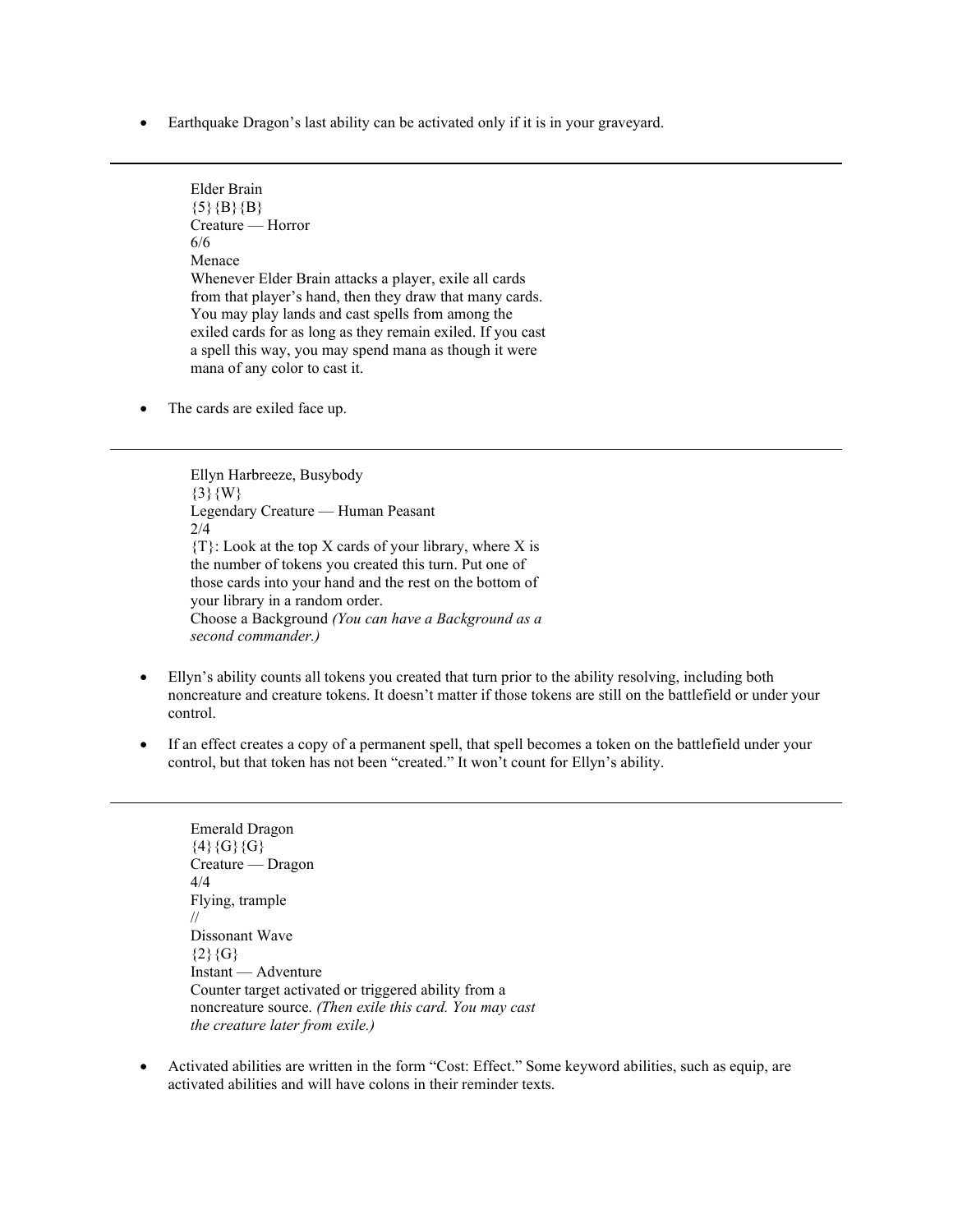- Triggered abilities use the word "when," "whenever," or "at." They're often written as "[Trigger condition], [effect]." Some keyword abilities, such as prowess and myriad, are triggered abilities and will have "when," "whenever," or "at" in their reminder texts.
- If you counter a delayed triggered ability that triggers at the beginning of the "next" occurrence of a specified step or phase, that ability won't trigger again the following time that phase or step occurs.
- Mana abilities can't be targeted. An activated mana ability is one that could produce mana as it resolves, doesn't require a target, and isn't a loyalty ability. A triggered mana ability is one that could produce mana as it resolves, triggers on the resolution of an activated mana ability or on mana being added, and doesn't require a target.
- Abilities that create replacement effects, such as a permanent entering the battlefield tapped or with counters on it, can't be targeted. Abilities that apply "as [this creature] enters the battlefield" are also replacement effects and can't be targeted.
- Activated and triggered abilities from noncreature sources include abilities of noncreature cards that can be activated or triggered from other zones, such as cycling abilities.

Far Traveler  $\{2\}\{W\}$ Legendary Enchantment — Background Commander creatures you own have "At the beginning of your end step, exile up to one target tapped creature you control, then return it to the battlefield under its owner's control."

- When the card returns to the battlefield, it will be a new object with no connection to the card that was exiled. Auras attached to the exiled creature will be put into their owners' graveyards. Any Equipment will become unattached and remain on the battlefield. Any counters on the exiled permanent will cease to exist.
- If a token is exiled this way, it will cease to exist and won't return to the battlefield.

Firbolg Flutist  $\{4\}$ {R}{R} Creature — Giant Bard 4/4 *Enthralling Performance* — When Firbolg Flutist enters the battlefield, gain control of target creature you don't control until end of turn. Untap it. It gains haste and myriad until end of turn. *(Whenever it attacks, for each opponent other than defending player, you may create a token that's a copy of that creature that's tapped and attacking that player or a planeswalker they control. Exile the tokens at end of combat.)*

- Firbolg Flutist's triggered ability can target any creature you don't control, even one that is untapped.
- Gaining control of a creature doesn't cause you to gain control of any Auras or Equipment attached to it.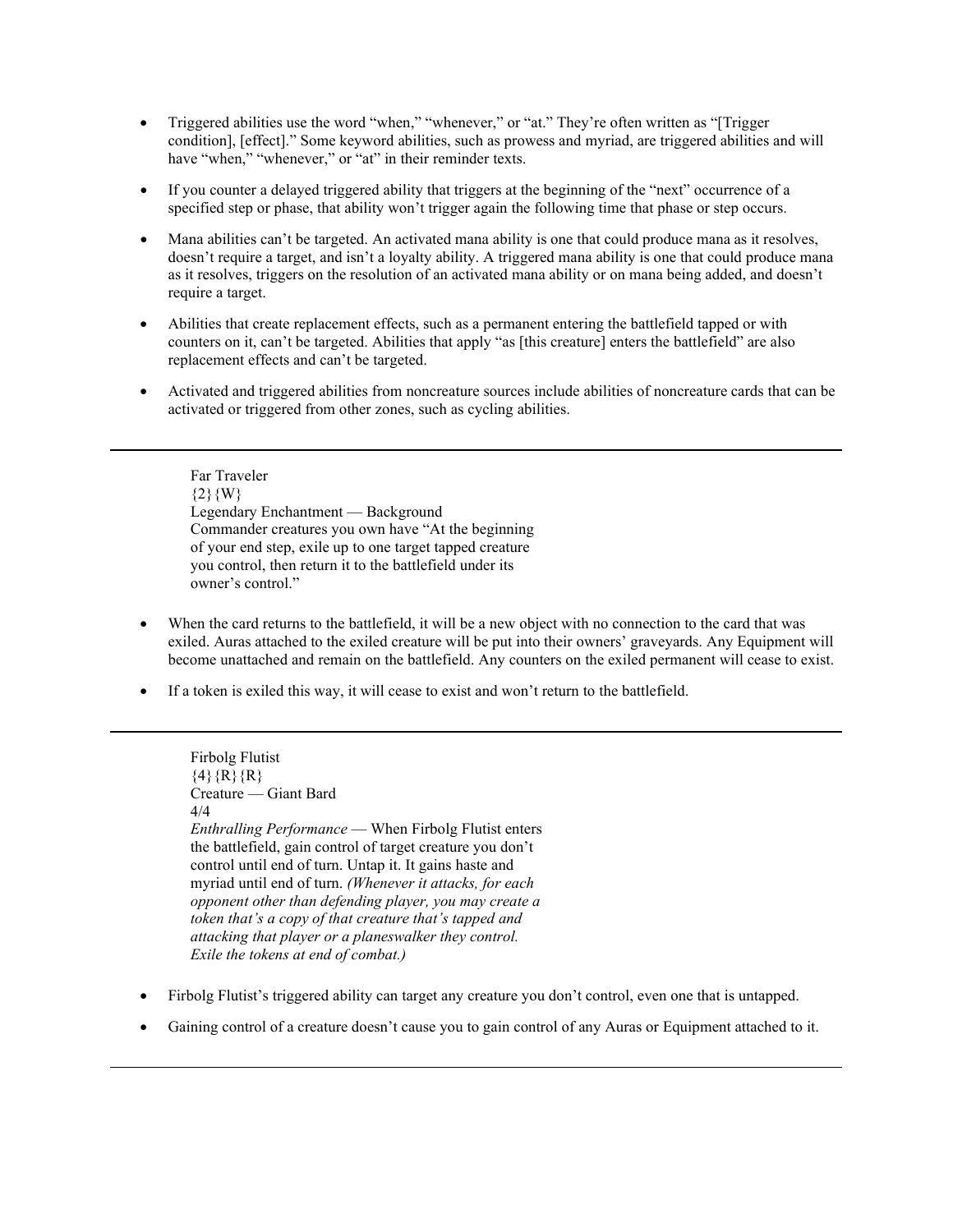Font of Magic  $\{3\}\{U\}$ Enchantment Instant and sorcery spells you cast cost {1} less to cast for each time you've cast a commander from the command zone this game.

This includes Backgrounds that are your commander.

Gale's Redirection  $\{3\}\{U\}\{U\}$ Instant Exile target spell, then roll a d20 and add that spell's mana value. 1–14 | You may cast the exiled card for as long as it remains exiled, and you may spend mana as though it were mana of any color to cast that spell. 15+ | You may cast the exiled card without paying its mana cost for as long as it remains exiled.

- If the exiled card is an adventurer card, you may cast the Adventure spell this way.
- If the spell had  ${X}$  in its mana cost, X will be whatever value it had on the stack when calculating its mana value.
- Gale's Redirection exiles the spell directly from the stack without countering it. Because of this, it's effective against spells that can't be countered.

Gluntch, the Bestower  ${1}{G}{W}$ Legendary Creature — Jellyfish  $0/5$ Flying At the beginning of your end step, choose a player. They put two +1/+1 counters on a creature they control. Choose a second player to draw a card. Then choose a third player to create two Treasure tokens.

- The first chosen player gets to choose which creature they will place the counters on.
- You may choose a player who doesn't control any creatures as the first chosen player.
- All three players must be different players, although any one of them can be you. If there are only two players in the game, you won't choose a third player, and no one will create Treasure tokens.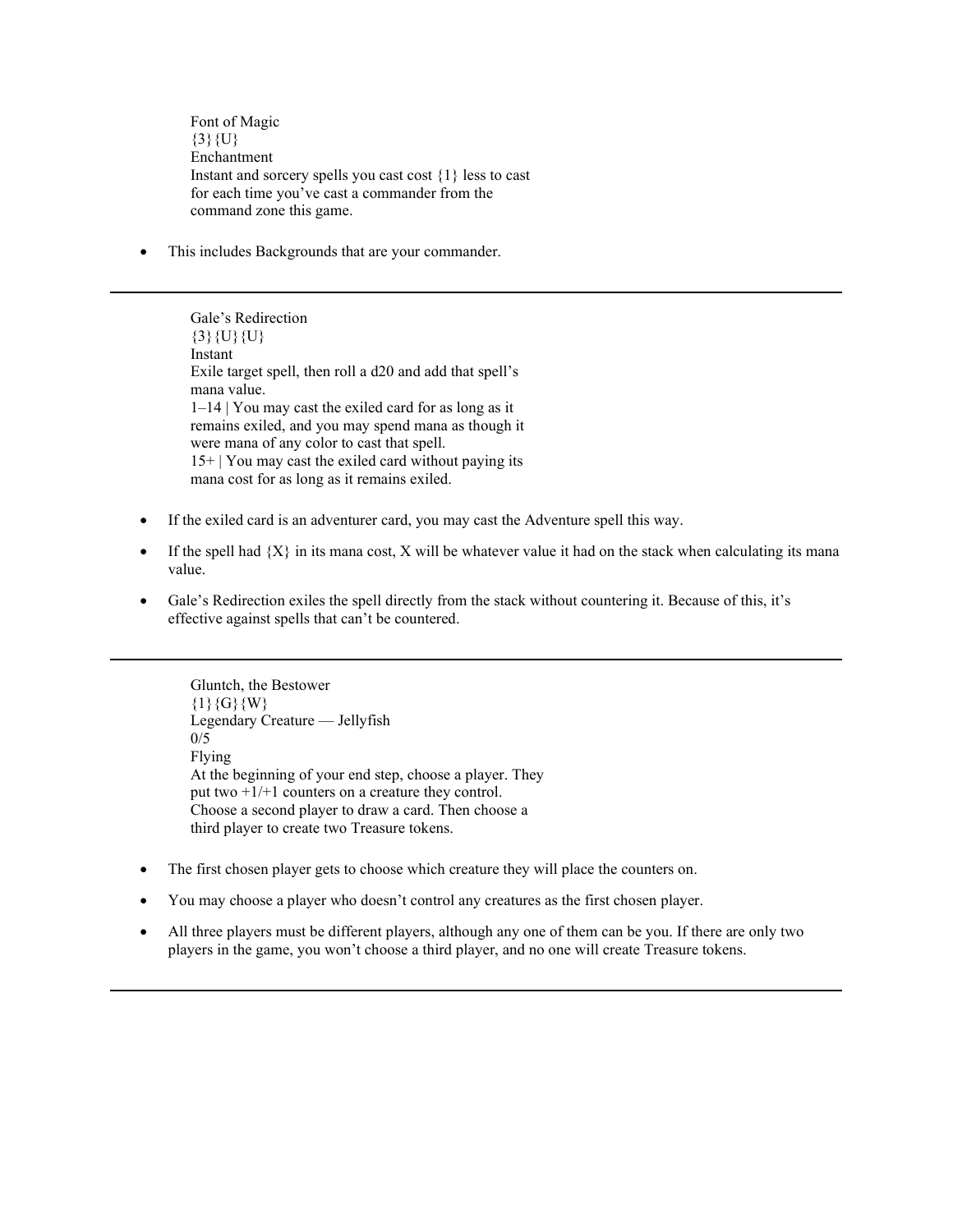Gnoll War Band  ${5}$  ${R}$ Creature — Gnoll 5/5 This spell costs  $\{1\}$  less to cast for each opponent who was dealt damage this turn. Menace Myriad *(Whenever this creature attacks, for each opponent other than defending player, you may create a token that's a copy of this creature that's tapped and attacking that player or a planeswalker they control. Exile the tokens at end of combat.)*

• Opponents who have left the game will not be counted when determining how many opponents have been dealt damage this turn.

Gorion, Wise Mentor  ${G}$ {W}{U} Legendary Creature — Human Wizard 3/4 Vigilance Whenever you cast an Adventure spell, you may copy it. You may choose new targets for the copy.

• An Adventure spell means an instant or sorcery with the Adventure spell type. Permanent spells that you cast which have an Adventure you aren't casting will not cause this ability to trigger.

Guild Artisan  ${1}{R}$ Legendary Enchantment — Background Commander creatures you own have "Whenever this creature attacks a player, if no opponent has more life than that player, you create two Treasure tokens." *(They're artifacts with "{T}, Sacrifice this artifact: Add one mana of any color.")*

• The ability granted by Guild Artisan is looking to see if any of the attacking player's opponents have a higher life total than that defending player. The attacking player's life total is not included in this comparison.

Gut, True Soul Zealot  ${2}$ {R} Legendary Creature — Goblin Shaman 2/2 Whenever you attack, you may sacrifice another creature or an artifact. If you do, create a 4/1 black Skeleton creature token with menace that's tapped and attacking. *(It can't be blocked except by two or more creatures.)* Choose a Background *(You can have a Background as a second commander.)*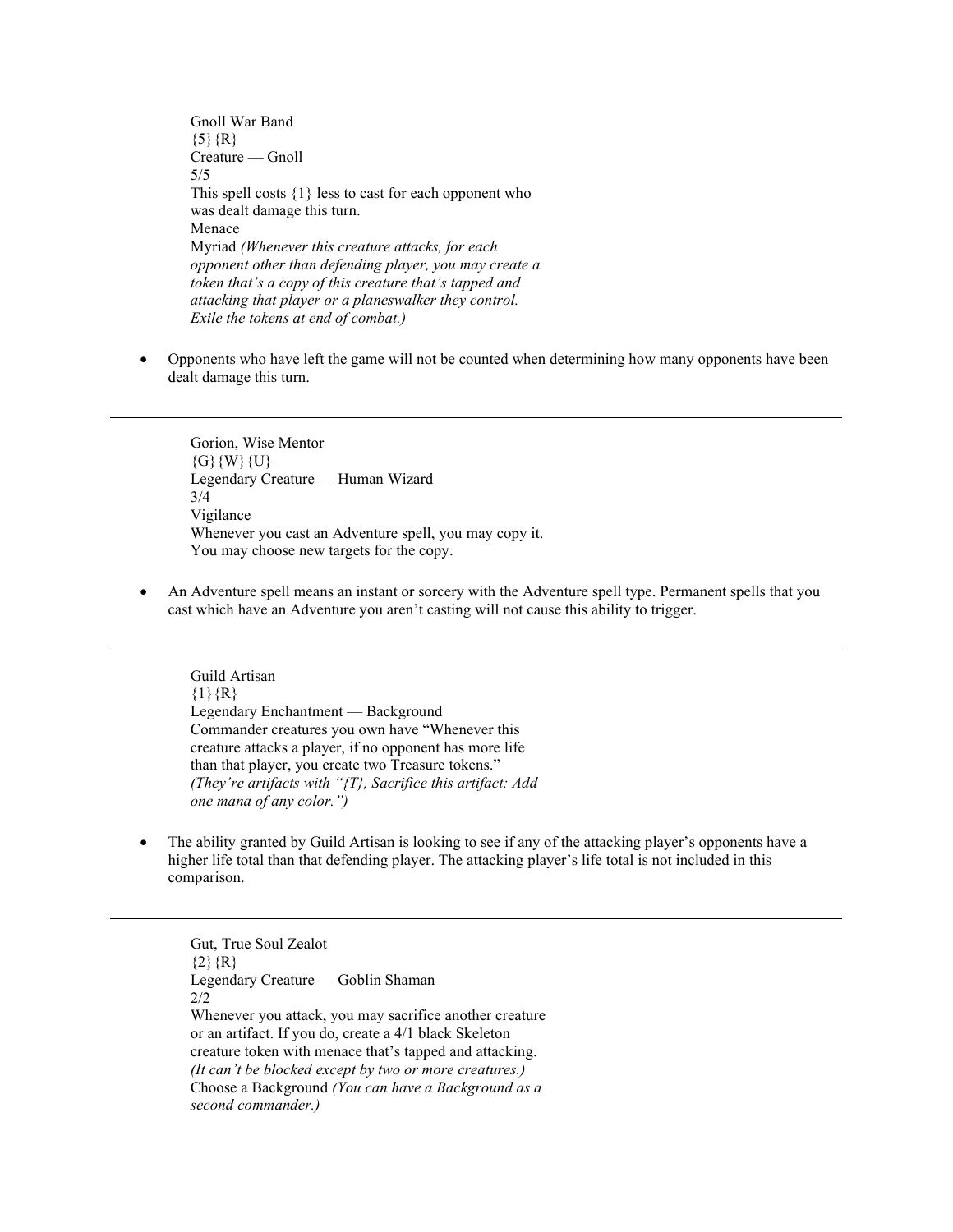- You choose the player or planeswalker the Skeleton is attacking.
- Gut doesn't have to be among the attacking creatures.
- Although the Skeleton is an attacking creature, it was never declared as an attacking creature. This means that abilities that trigger whenever a creature attacks won't trigger when it enters the battlefield attacking.
- Any effects that say the Skeleton can't attack (such as that of Propaganda) affect only the declaration of attackers. They won't stop the Skeleton from entering the battlefield attacking.
- If Gut somehow becomes an artifact, you may sacrifice it to its own ability.

Halsin, Emerald Archdruid  ${3}{G}$ Legendary Creature — Elf Druid 2/4 {1}: Until end of turn, target token you control becomes a green Bear creature with base power and toughness 4/4 in addition to its other colors and types. Choose a Background *(You can have a Background as a second commander.)*

- Halsin, Emerald Archdruid's activated ability overwrites any previous effects that set the creature's base power and toughness to specific values. Any power- or toughness-setting effects that start to apply after Halsin's ability resolves will overwrite this effect.
- Effects that modify a creature's power and/or toughness, such as the one created by Titanic Growth, will apply to the creature no matter when they started to take effect. The same is true for any counters that change its power and/or toughness and effects that switch power and toughness.

Hardy Outlander  ${1}{G}$ Legendary Enchantment — Background Commander creatures you own have "Whenever this creature attacks a player, if no opponent has more life than that player, another target creature you control gets  $+X/+X$  until end of turn, where X is this creature's power."

- The ability granted by Hardy Outlander is looking to see if any of the attacking player's opponents have a higher life total than that defending player. The attacking player's life total is not included in this comparison.
- The value of X is determined only as the granted triggered ability resolves. Once that happens, the value of X won't change later in the turn even if the commander creature's power changes.
- If the commander creature leaves the battlefield before its triggered ability resolves, use its power as it last existed on the battlefield to determine the value of X.
- If the commander creature's power is negative as its triggered ability resolves, X is considered to be 0.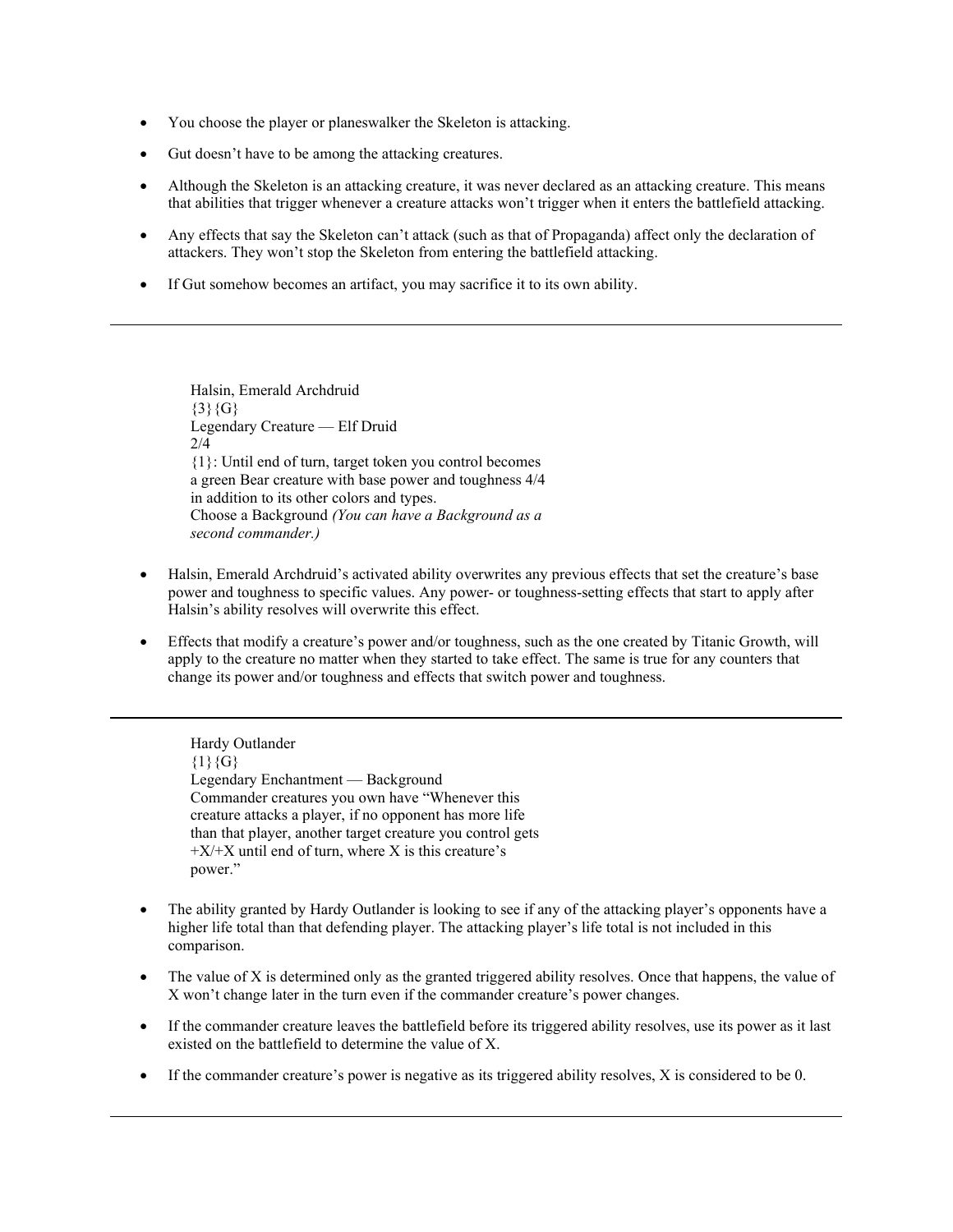Icewind Stalwart  ${3}{W}$ Creature — Tiefling Warrior 3/3 *Protection Fighting Style* — When Icewind Stalwart enters the battlefield, exile up to one target non-Warrior creature you control, then return it to the battlefield under its owner's control.

- When the card returns to the battlefield, it will be a new object with no connection to the card that was exiled. Auras attached to the exiled creature will be put into their owners' graveyards. Any Equipment will become unattached and remain on the battlefield. Any counters on the exiled creature will cease to exist.
- If a token is exiled this way, it will cease to exist and won't return to the battlefield.

Illithid Harvester  $\{4\}$   $\{U\}$ Creature — Horror 4/4 *Ceremorphosis* — When Illithid Harvester enters the battlefield, turn any number of target tapped nontoken creatures face down. They're 2/2 Horror creatures. // Plant Tadpoles  ${X}{U}{U}{U}$ Sorcery — Adventure Tap X target creatures. They don't untap during their controllers' next untap steps. *(Then exile this card. You may cast the creature later from exile.)*

- Once the permanents are face down, no player may mix them up on the battlefield or otherwise try to hide or disguise which card is which.
- Players may look at face-down permanents they control at any time.
- Illithid Harvester's triggered ability can't turn double-faced cards face down.
- If a face-down permanent leaves the battlefield, its owner must reveal it to all players.
- If a creature enters the battlefield as a copy of a face-down creature or if a token is created that's a copy of one, that copy has the same characteristics as the face-down creature (in this case, a 2/2 Horror creature with no other characteristics), even though the copy is face up.
- The *Commander Legends: Battle for Baldur's Gate* set includes no way to turn these cards face up. If an effect from cards outside of this set does turn one face up, the effect causing it to be a 2/2 Horror creature ends.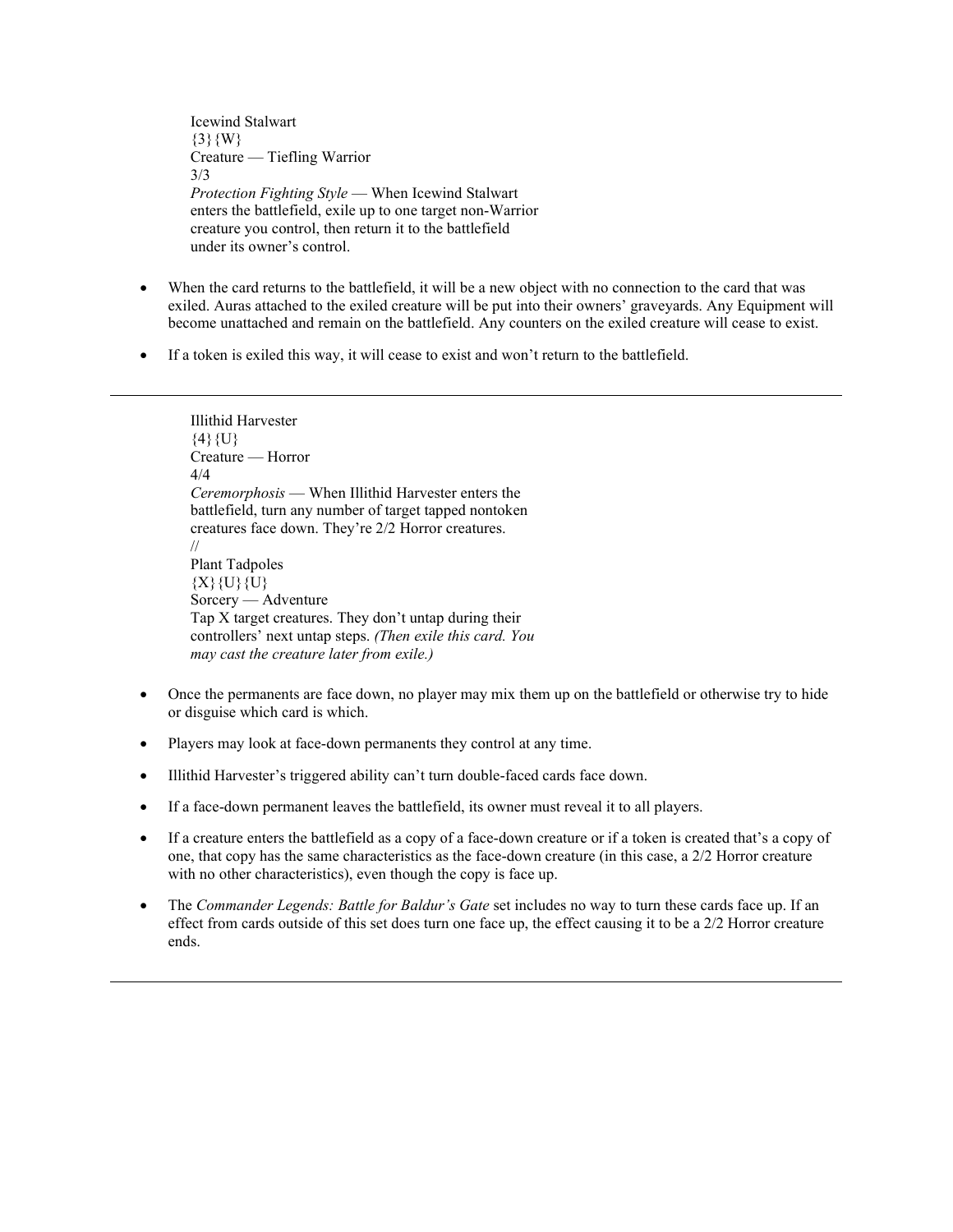Imoen, Mystic Trickster  ${2}$ {U} Legendary Creature — Human Rogue Wizard 2/3 Ward {2} *(Whenever this creature becomes the target of a spell or ability an opponent controls, counter it unless that player pays {2}.)* At the beginning of your end step, if you have the initiative, draw a card. Draw another card if you've completed a dungeon. Choose a Background *(You can have a Background as a second commander.)*

• Imoen's second ability triggers only if you have the initiative as your end step begins. If the ability does trigger, it will check if you have the initiative again as it tries to resolve. If you don't still have the initiative at that time, the ability won't resolve and none of its effects will happen. Notably, if you don't have the initiative as your end step begins but you have completed a dungeon, the ability won't trigger and you won't draw any cards.

Inspired Tinkering  $\{4\}$ {R} Sorcery Exile the top three cards of your library. Until the end of your next turn, you may play those cards. Create three Treasure tokens. *(They're artifacts with "{T}, Sacrifice this artifact: Add one mana of any color.")*

• You must pay all costs and follow all timing rules for cards played this way. For example, you may play a land exiled this way only during your main phase and only if you haven't played a land yet this turn.

Intellect Devourer  ${3}{B}$ Creature — Horror 2/4 *Devour Intellect* — When Intellect Devourer enters the battlefield, each opponent exiles a card from their hand until Intellect Devourer leaves the battlefield. *Body Thief* — You may play lands and cast spells from among cards exiled with Intellect Devourer. If you cast a spell this way, you may spend mana as though it were mana of any color to cast it.

- You must still follow all normal timing rules for cards played this way. For example, you may play a land exiled this way only during your main phase and only if you haven't played a land yet this turn.
- If Intellect Devourer leaves the battlefield before the Devour Intellect ability resolves, opponents won't exile any cards from their hands.
- If a card exiled with the Devour Intellect leaves exile for any reason (most likely because it was played using the Body Thief ability), it won't be returned to the opponent's hand if Intellect Devourer leaves the battlefield.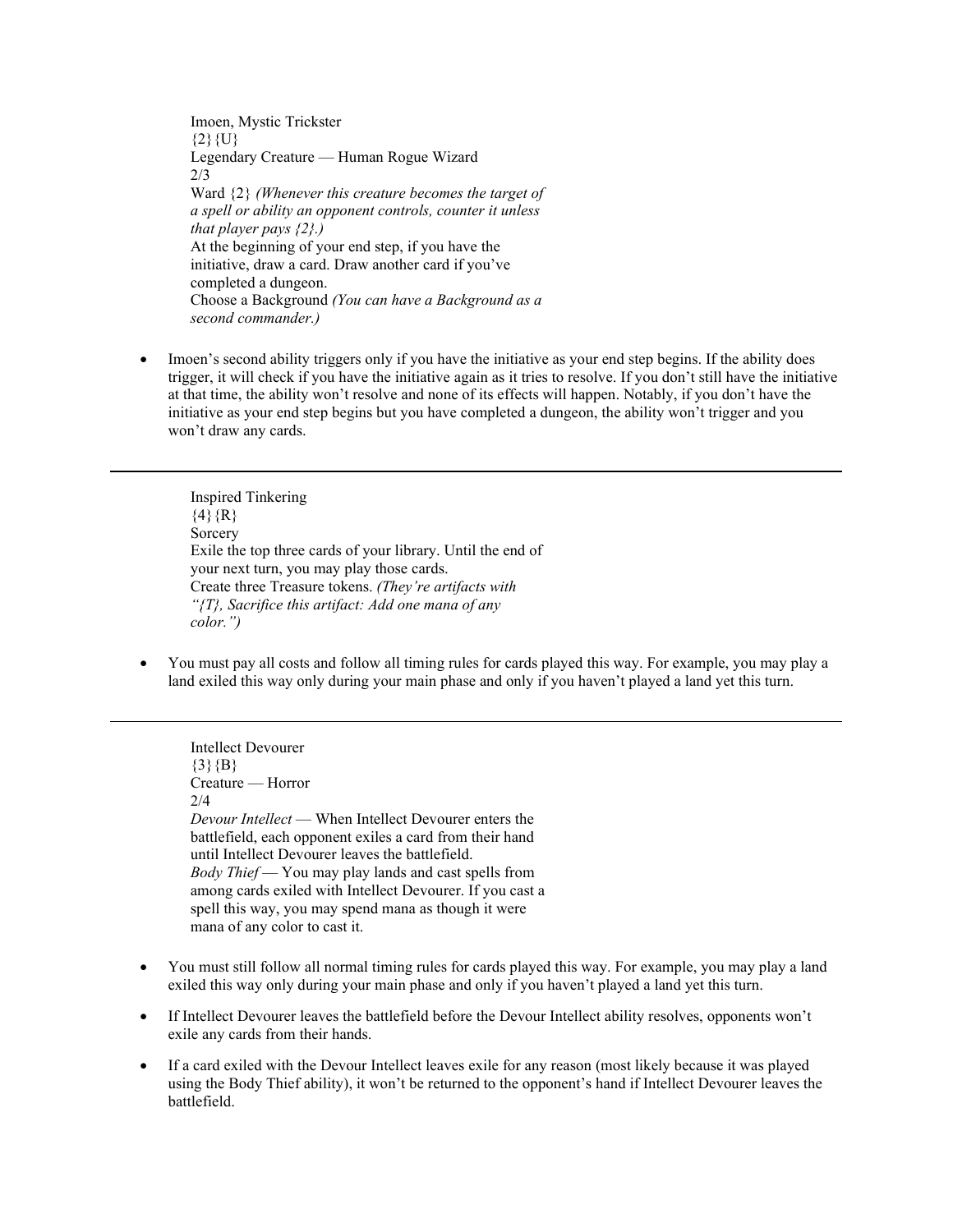Irenicus's Vile Duplication  $\{3\}$  {U} **Sorcery** Create a token that's a copy of target creature you control, except the token has flying and it isn't legendary if that creature is legendary.

• Irenicus's Vile Duplication has received an update to its Oracle text to clarify that the token still has flying even if the creature it's copying isn't legendary.

Iron Mastiff  $\{4\}$ Artifact Creature — Dog 4/4 Whenever Iron Mastiff attacks, roll a d20 for each player being attacked and ignore all but the highest roll. 1–9 | Iron Mastiff deals damage equal to its power to you. 10–19 | Iron Mastiff deals damage equal to its power to defending player. 20 | Iron Mastiff deals damage equal to its power to each opponent.

• Once Iron Mastiff's triggered ability begins to resolve, no player may cast spells or activate abilities until it finishes resolving. Notably, this means that players may not take actions that would change Iron Mastiff's power after they know the result of the rolls but before players are dealt damage.

Jade Orb of Dragonkind  ${2}{G}$ Artifact  ${T}$ : Add  ${G}$ . When you spend this mana to cast a Dragon creature spell, it enters the battlefield with an additional  $+1/+1$  counter on it and gains hexproof until your next turn. *(It can't be the target of spells or abilities your opponents control.)*

- The mana created by Jade Orb of Dragonkind can be spent on anything, not just Dragon creature spells.
- The delayed triggered ability will trigger whether Jade Orb of Dragonkind is still on the battlefield or not.
- If more than one {G} produced by a Jade Orb of Dragonkind is spent to cast a single Dragon creature spell, the delayed triggered ability associated with each mana spent will trigger. That creature will enter the battlefield with that many  $+1/+1$  counters.
- If the mana is spent on a Dragon creature spell, that creature will have hexproof as soon as it enters the battlefield. There is no opportunity to target the creature before it gains hexproof.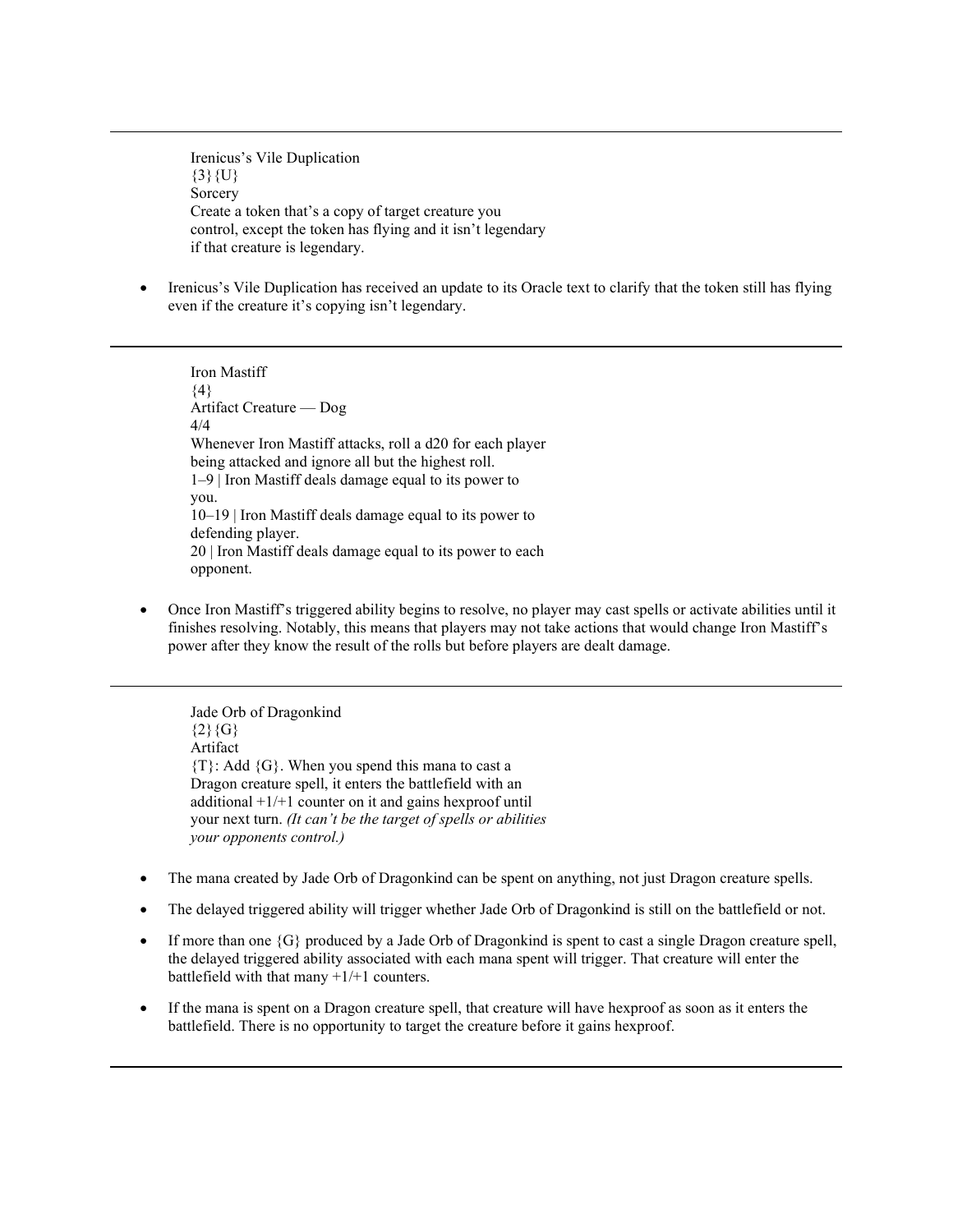Jaheira, Friend of the Forest  ${2}{G}$ Legendary Creature — Human Elf Druid 2/3 Tokens you control have "{T}: Add {G}." Choose a Background *(You can have a Background as a second commander.)*

- Jaheira's ability gives the mana ability to all tokens you control, not just creature tokens.
- You won't be able to activate the mana abilities of creature tokens you control on the turn they're created unless they have haste. Conversely, you will be able to activate the mana abilities of noncreature tokens you control on the turn they're created (provided they're untapped).

Javelin of Lightning  ${1}{R}$ Artifact — Equipment Flash When Javelin of Lightning enters the battlefield, attach it to target creature you control. As long as it's your turn, equipped creature gets  $+2/+0$ and has first strike. Equip {4} *({4}: Attach to target creature you control. Equip only as a sorcery.)*

- Attaching an Equipment with its enters-the-battlefield triggered ability isn't the same as using its equip ability. You don't pay mana for the attachment, and the timing restrictions for equip abilities don't apply.
- If the target creature becomes an illegal target, the Equipment remains on the battlefield unattached.
- Javelin of Lightning doesn't enter the battlefield attached to a creature. Instead, the Equipment enters the battlefield and then a triggered ability attaches it to a creature. You may cast Javelin of Lightning even if you don't control any creatures.

Jon Irenicus, Shattered One  ${2}{U}{B}$ Legendary Creature — Elf Wizard 3/3 At the beginning of your end step, target opponent gains control of up to one target creature you control. Put two  $+1/+1$  counters on it and tap it. It's goaded for the rest of the game and it gains "This creature can't be sacrificed." *(It attacks each combat if able and attacks a player other than you if able.)* Whenever a creature you own but don't control attacks, you draw a card.

- A token's owner is the player who created it.
- When Jon Irenicus's first ability resolves, the opponent will gain control of a creature and that creature will immediately gain "This creature can't be sacrificed" as part of the resolution of the ability. There is no window of opportunity for that player to sacrifice that creature before it gains the ability.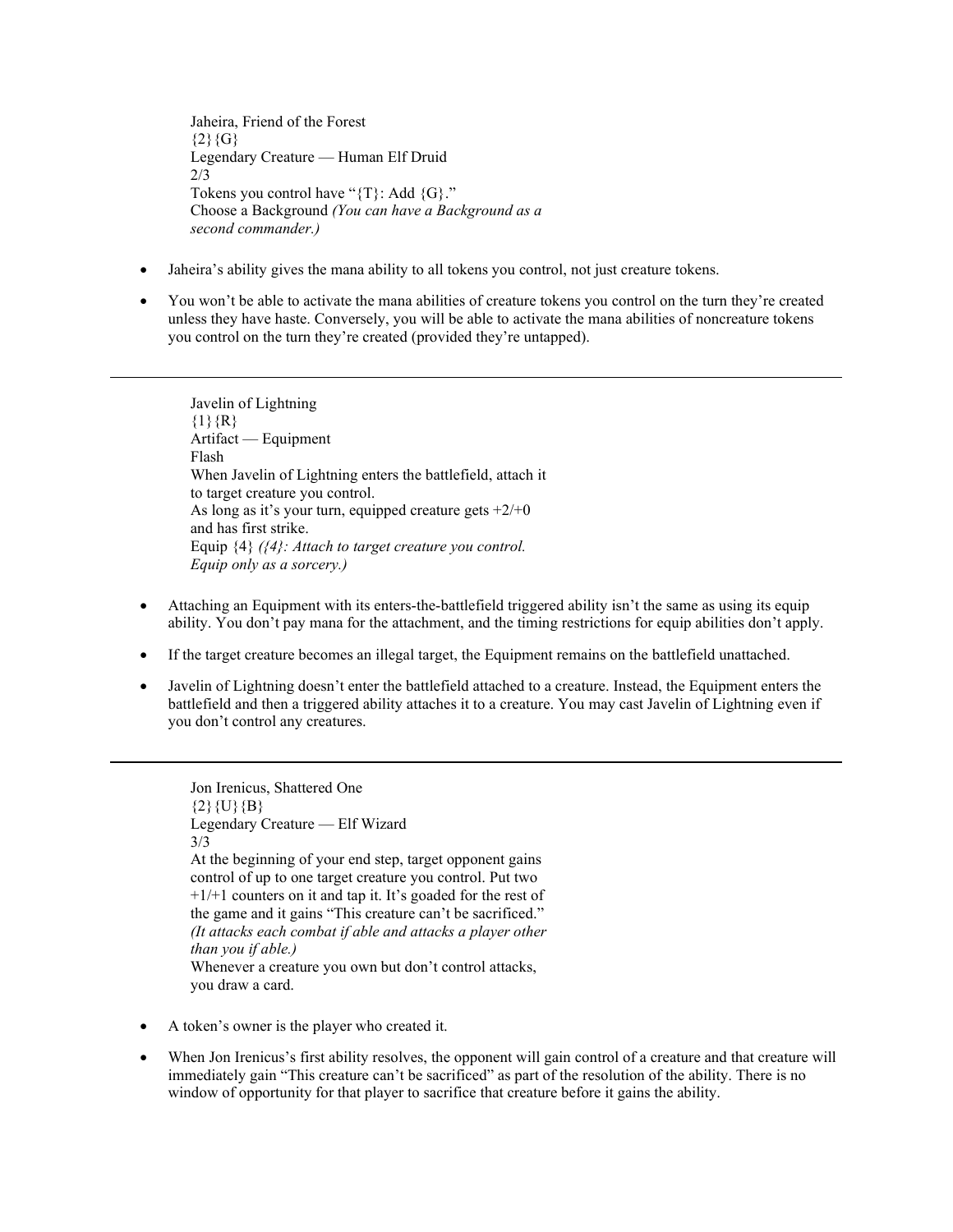Kagha, Shadow Archdruid  $\{2\}\{B\}\{G\}$ Legendary Creature — Elf Druid 1/4 Whenever Kagha, Shadow Archdruid attacks, it gains deathtouch until end of turn. Mill two cards. *(Put the top two cards of your library into your graveyard.)* Once during each of your turns, you may play a land or cast a permanent spell from among cards in your graveyard that were put there from your library this turn.

- You must follow the normal timing rules of the card you play from your graveyard.
- You must pay all costs when casting a spell this way.
- Once you begin to cast the spell, losing control of Kagha won't affect it. You can finish casting it as normal.
- If you play a land or cast a permanent spell from your graveyard using another permission, it won't count as the "once during each of your turns" for Kagha's effect.
- If you play a land or cast a permanent spell from your graveyard via Kagha, and then have a new Kagha come under your control in the same turn, you may do so again that turn.

Karlach, Fury of Avernus  $\{4\}$ {R} Legendary Creature — Tiefling Barbarian 5/4 Whenever you attack, if it's the first combat phase of the turn, untap all attacking creatures. They gain first strike until end of turn. After this phase, there is an additional combat phase. Choose a Background *(You can have a Background as a second commander.)*

- Notably, the triggered ability of Karlach doesn't give you any additional main phases. This means that you will move directly from the end of combat step of one combat phase to the beginning of combat step of the next one.
- Karlach doesn't have to be among the attacking creatures.

Kenku Artificer  ${2}$ {U} Creature — Bird Artificer 1/1 *Homunculus Servant* — When Kenku Artificer enters the battlefield, put three  $+1/+1$  counters on up to one target noncreature artifact. That artifact becomes a 0/0 Homunculus artifact creature with flying.

Kenku Artificer doesn't remove any abilities the target artifact has.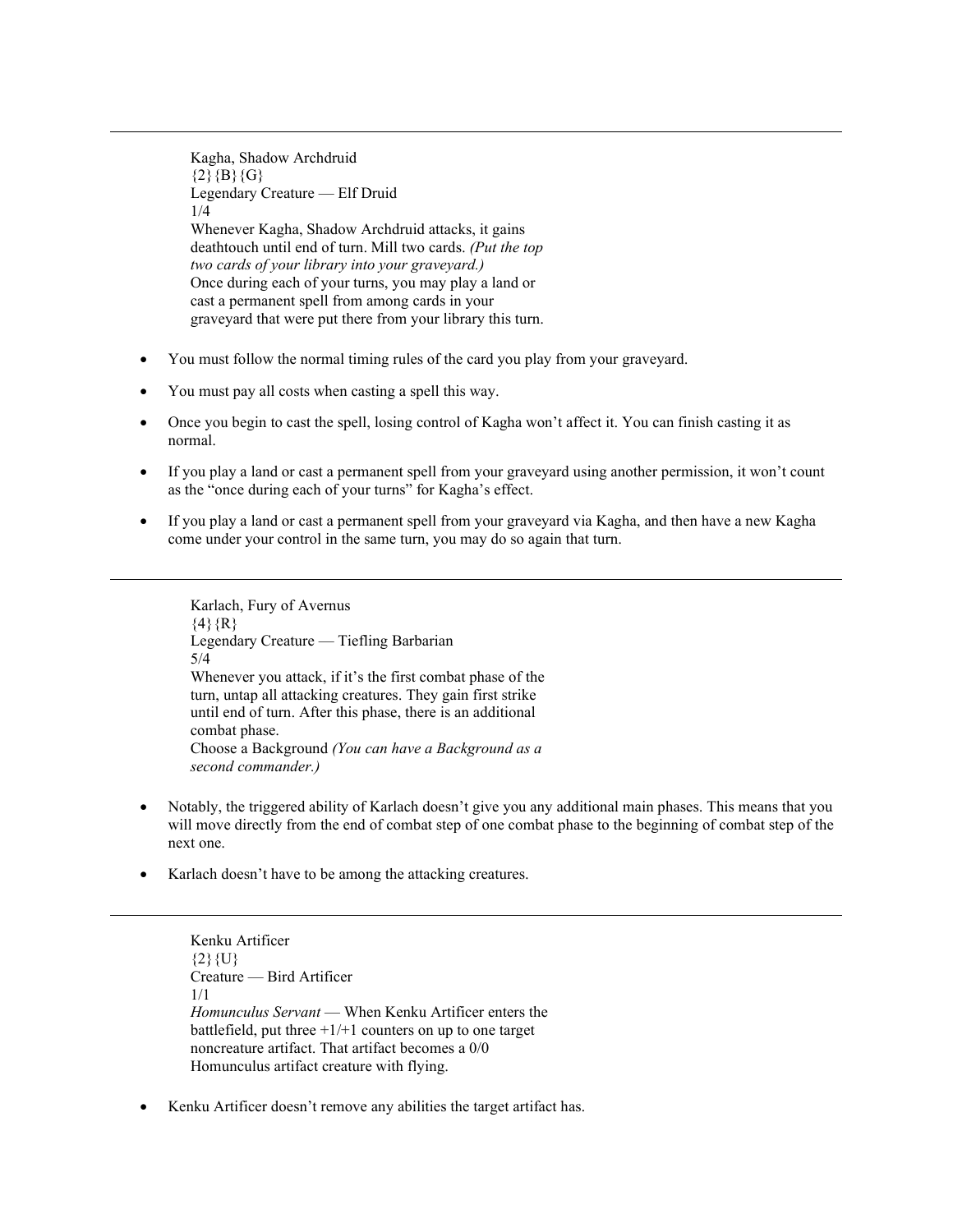- The artifact retains any types, subtypes, or supertypes it has.
- If the target artifact is an attached Equipment, it becomes unattached. If an Equipment without reconfigure becomes an artifact creature, it can't be attached to another creature.
- If the target noncreature artifact is a Vehicle, its power and toughness will be set to 0/0. Crewing that Vehicle will not restore its power and toughness.
- The resulting artifact creature will be able to attack on your turn if it's been under your control continuously since the turn began. That is, it doesn't matter how long it's been a creature, just how long it's been on the battlefield.

Kindred Discovery  $\{3\}\{U\}\{U\}$ Enchantment As Kindred Discovery enters the battlefield, choose a creature type. Whenever a creature you control of the chosen type enters the battlefield or attacks, draw a card.

- The choice of creature type is made as Kindred Discovery enters the battlefield. Players can't take any actions between the time the choice is made and the time it enters the battlefield. Notably, this means that if it is entering the battlefield at the same time as any creatures of the chosen type, its last ability will trigger.
- You must choose an existing creature type, such as Human or Warrior. Card types such as artifact and supertypes such as legendary can't be chosen.

Korlessa, Scale Singer  ${G}$  ${U}$ Legendary Creature — Dragon Bard 1/4 You may look at the top card of your library any time. You may cast Dragon spells from the top of your library.

- You can look at the top card of your library whenever you want (with one restriction; see below), even if you don't have priority. This action doesn't use the stack. Knowing what that card is becomes part of the information you have access to, just like you can look at the cards in your hand.
- If the top card of your library changes while you're casting a spell, playing a land, or activating an ability, you can't look at the new top card until you finish doing so. This means that if you cast a spell from the top of your library, you can't look at the next one until you're done paying for that spell.
- Korlessa doesn't change when you can cast Dragon spells. Normally, this means during your main phase when the stack is empty, although flash may change this.
- You'll still pay all costs for the spell, including additional costs. You may also pay alternative costs if any are available.
- The top card of your library isn't in your hand, so you can't take other actions that would normally be allowed from your hand, such as discarding it due to an effect or activating a cycling ability.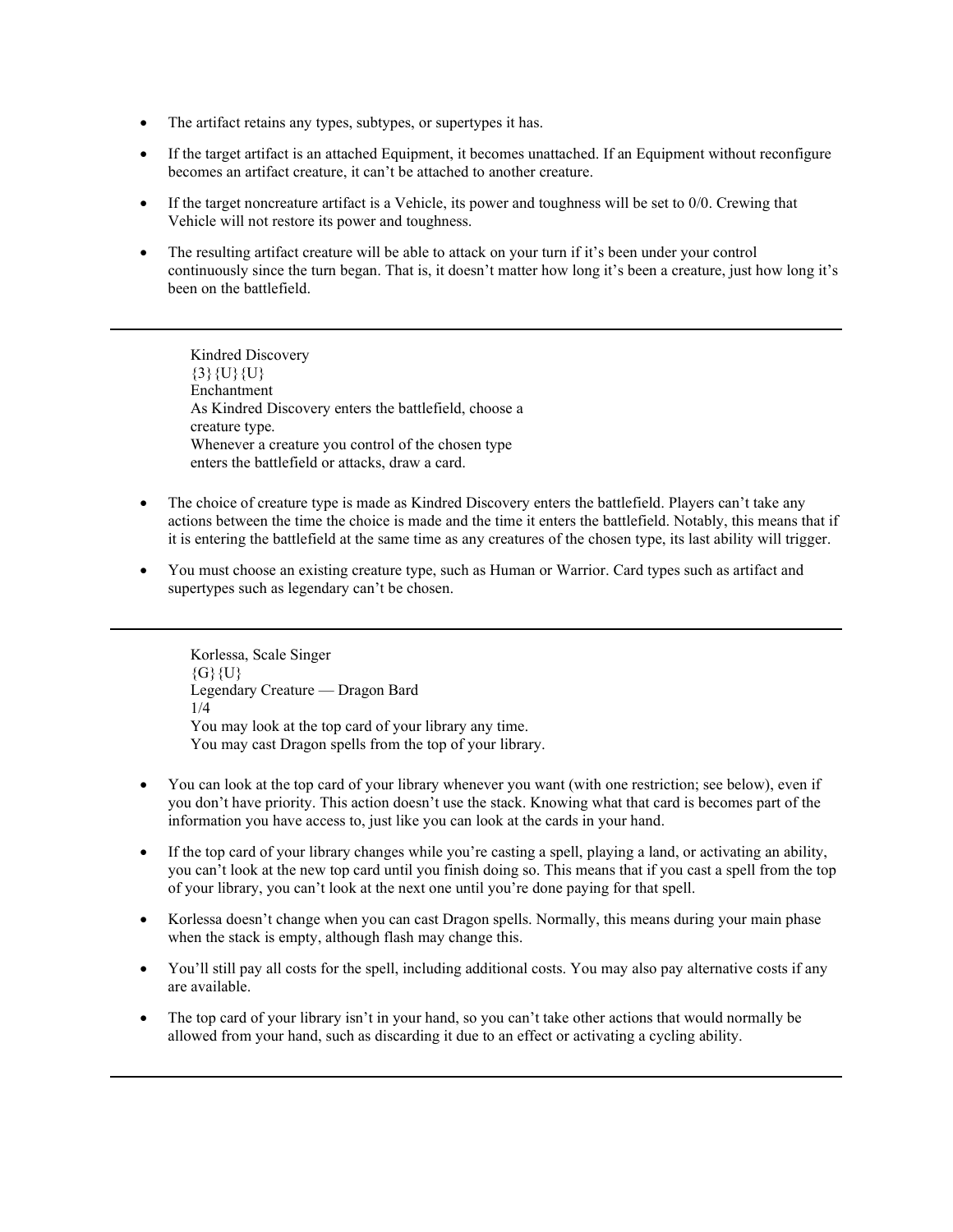Lae'zel's Acrobatics  $\{3\}$ {W} Instant Exile all nontoken creatures you control, then roll a d20. 1–9 | Return those cards to the battlefield under their owner's control at the beginning of the next end step. 10–20 | Return those cards to the battlefield under their owner's control, then exile them again. Return those cards to the battlefield under their owner's control at the beginning of the next end step.

- Auras attached to the exiled creatures will be put into their owners' graveyards. Any Equipment will become unattached and remain on the battlefield. Any counters on the exiled creatures will cease to exist. When the cards return to the battlefield, they will be new objects with no connection to the cards that were exiled.
- The creatures you control are exiled before you roll a die. Notably, this means that if any of those creatures have abilities that replace a die roll or trigger due to a die roll, those won't occur.
- Any abilities that trigger during the resolution of Lae'zel's Acrobatics will wait to go on the stack until after it's finished resolving. That means that if you roll 10–20, any abilities that trigger when the creatures are exiled the first time, return to the battlefield, or are exiled the second time can be put on the stack in any order. The active player puts their abilities on the stack first in an order of their choice, followed by every other player in turn order. The last ability to be put on the stack will be the first to resolve.

Lapis Orb of Dragonkind  ${2}{U}$ Artifact  ${T}$ : Add  ${U}$ . When you spend this mana to cast a Dragon creature spell, scry 2. *(Look at the top two cards of your library, then put any number of them on the bottom of your library and the rest on top in any order.)*

- The mana created by Lapis Orb of Dragonkind can be spent on anything, not just Dragon creature spells.
- The delayed triggered ability will trigger whether Lapis Orb of Dragonkind is still on the battlefield or not.
- If more than one  $\{U\}$  produced by a Lapis Orb of Dragonkind is spent to cast a single Dragon creature spell, the delayed triggered ability associated with each mana spent will trigger. You will scry 2 that many times.

Lozhan, Dragons' Legacy  $\{3\}\{U\}\{R\}$ Legendary Creature — Dragon Shaman 4/2 Flying Whenever you cast an Adventure or Dragon spell, Lozhan, Dragons' Legacy deals damage equal to that spell's mana value to any target that isn't a commander.

• If you cast a non-Dragon permanent spell that has an Adventure (rather than the Adventure itself) Lozhan's triggered ability will not trigger.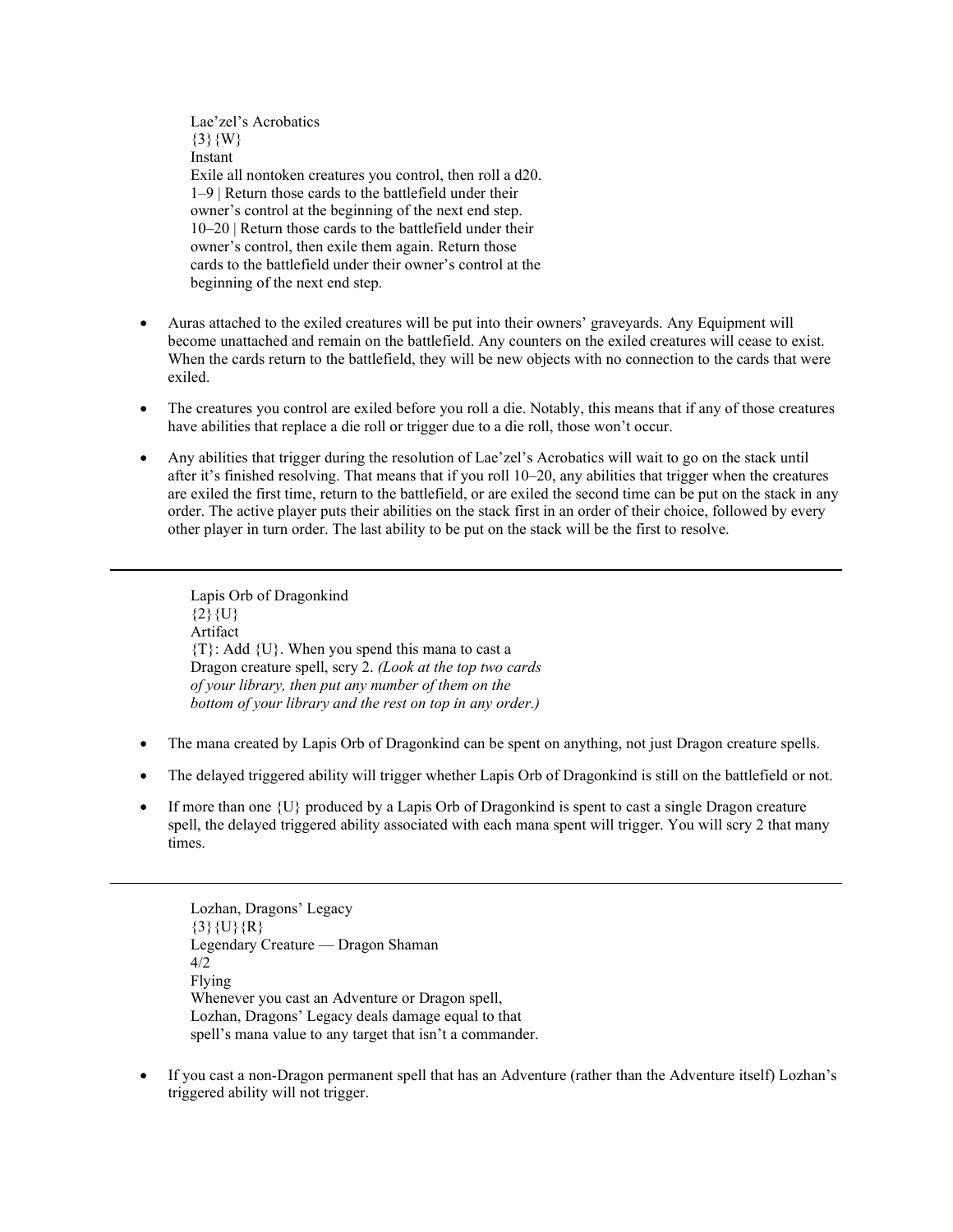- The mana value of an Adventure spell is the based on the mana cost of the Adventure, not the mana cost of the permanent card that has the Adventure.
- "Any target that isn't a commander" includes any player, as well as any creature or planeswalker that isn't a commander.

Lurking Green Dragon  ${3}{G}$ Creature — Dragon 4/4 Flying Lurking Green Dragon can't attack unless defending player controls a creature with flying.

- Lurking Green Dragon's second ability applies only while you're declaring attackers. It is not removed from combat if the creature with flying leaves the battlefield, changes controllers, or loses flying after Lurking Green Dragon is declared as an attacker.
- If a creature attacks a planeswalker, that planeswalker's controller is the defending player.

Majestic Genesis  ${6}$ {G}{G} Sorcery Reveal the top  $X$  cards of your library, where  $X$  is the greatest mana value of a commander you own on the battlefield or in the command zone. You may put any number of permanent cards from among them onto the battlefield. Put the rest on the bottom of your library in a random order.

• If your commander is under the control of another player as Majestic Genesis resolves, it is still on the battlefield and will still be used to determine the value of X.

Master Chef  ${2}{G}$ Legendary Enchantment — Background Commander creatures you own have "This creature enters the battlefield with an additional +1/+1 counter on it" and "Other creatures you control enter the battlefield with an additional  $+1/+1$  counter on them."

• If your commander is entering the battlefield at the same time as other creatures, it will enter the battlefield with an additional  $+1/+1$  counter, but the other creatures will not. This is because a replacement effect that is created by an object entering the battlefield can only apply to itself.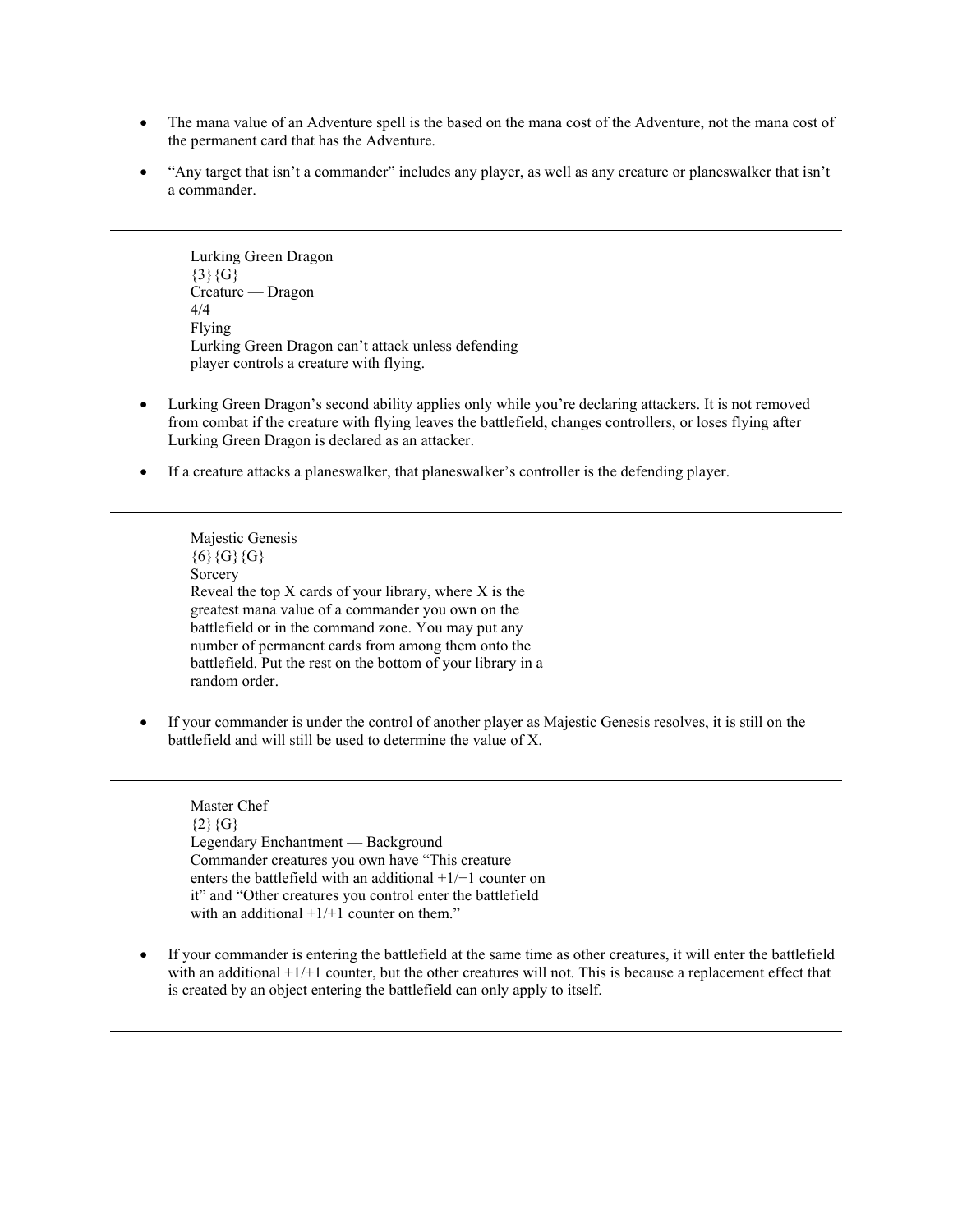Mazzy, Truesword Paladin  $\{1\}$ {R}{G}{W} Legendary Creature — Halfling Knight 3/4 Whenever an enchanted creature attacks one of your opponents, it gets  $+2/+0$  and gains trample until end of turn. Whenever an Aura you control is put into your graveyard from the battlefield, exile it. Until the end of your next turn, you may cast that card.

- You must still pay all costs and follow all timing rules when casting the card from exile.
- In some unusual cases, the Aura put into your graveyard isn't an Aura card. This may happen due to copy effects, for example. In these cases, you'll still exile the card and you may cast it.

Mighty Servant of Leuk-o {3} Artifact — Vehicle 6/6 Trample Ward—Discard a card. Whenever Mighty Servant of Leuk-o becomes crewed for the first time each turn, if it was crewed by exactly two creatures, it gains "Whenever this creature deals combat damage to a player, draw two cards" until end of turn. Crew 4

• An ability that triggers whenever a Vehicle "becomes crewed" triggers when its crew ability resolves. In this case, it will trigger only if exactly two creatures were tapped to pay the crew cost of the ability that caused it to become crewed for the first time that turn.

Miirym, Sentinel Wyrm  $\{3\}$ {G}{U}{R} Legendary Creature — Dragon Spirit 6/6 Flying, ward {2} Whenever another nontoken Dragon enters the battlefield under your control, create a token that's a copy of it, except the token isn't legendary if that Dragon is legendary.

- Miirym, Sentinel Wyrm's triggered ability copies the printed values of the Dragon that entered the battlefield. It won't copy any counters on that creature or any effects that have changed its power, toughness, types, color, and so on.
- If the Dragon that entered the battlefield is copying something else as the triggered ability resolves, the token will be a copy of whatever that creature is a copy of.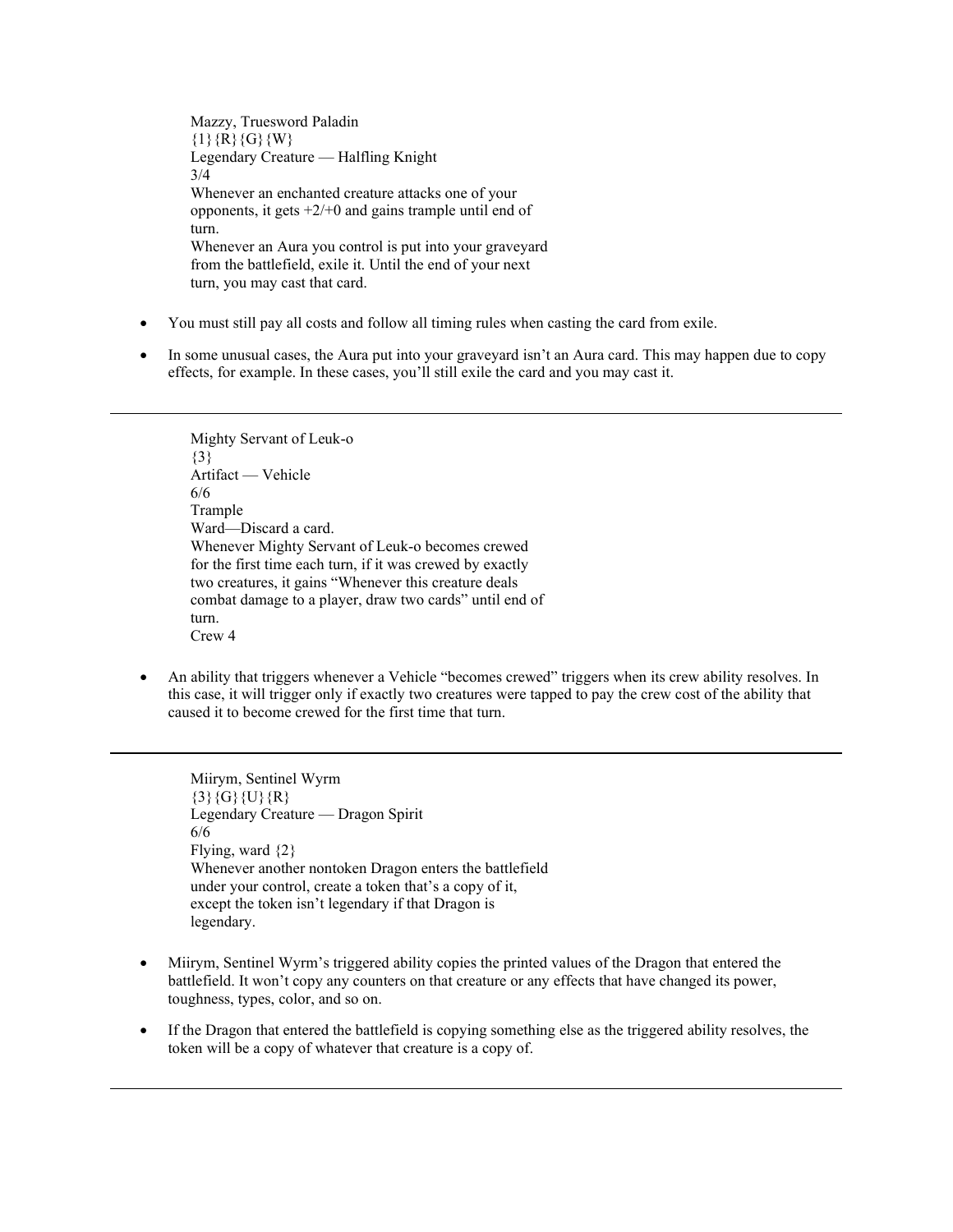Minsc & Boo, Timeless Heroes  ${2}{R}{R}{G}$ Legendary Planeswalker — Minsc 3 When Minsc & Boo, Timeless Heroes enters the battlefield and at the beginning of your upkeep, you may create Boo, a legendary 1/1 red Hamster creature token with trample and haste. +1: Put three +1/+1 counters on up to one target creature with trample or haste. −2: Sacrifice a creature. When you do, Minsc & Boo, Timeless Heroes deals X damage to any target, where X is that creature's power. If the sacrificed creature was a Hamster, draw X cards. Minsc & Boo, Timeless Heroes can be your commander.

- If there is no legal target for the reflexive trigger in Minsc & Boo's second loyalty ability, or if the target is illegal as the ability tries to resolve, you will not draw any cards even if the sacrificed creature was a Hamster.
- Minsc & Boo's second loyalty ability won't deal extra damage if you shout "Go for the eyes, Boo!" but it definitely can't hurt.

Moonshae Pixie  ${3}{U}$ Creature — Faerie 2/2 Flying When Moonshae Pixie enters the battlefield, draw cards equal to the number of opponents who were dealt combat damage this turn. // Pixie Dust  ${1}{U}$ Instant — Adventure Up to three target creatures gain flying until end of turn. *(Then exile this card. You may cast the creature later from exile.)*

• Moonshae Pixie's triggered ability counts only players who are still in the game. If an opponent was dealt damage but then left the game, that player isn't counted.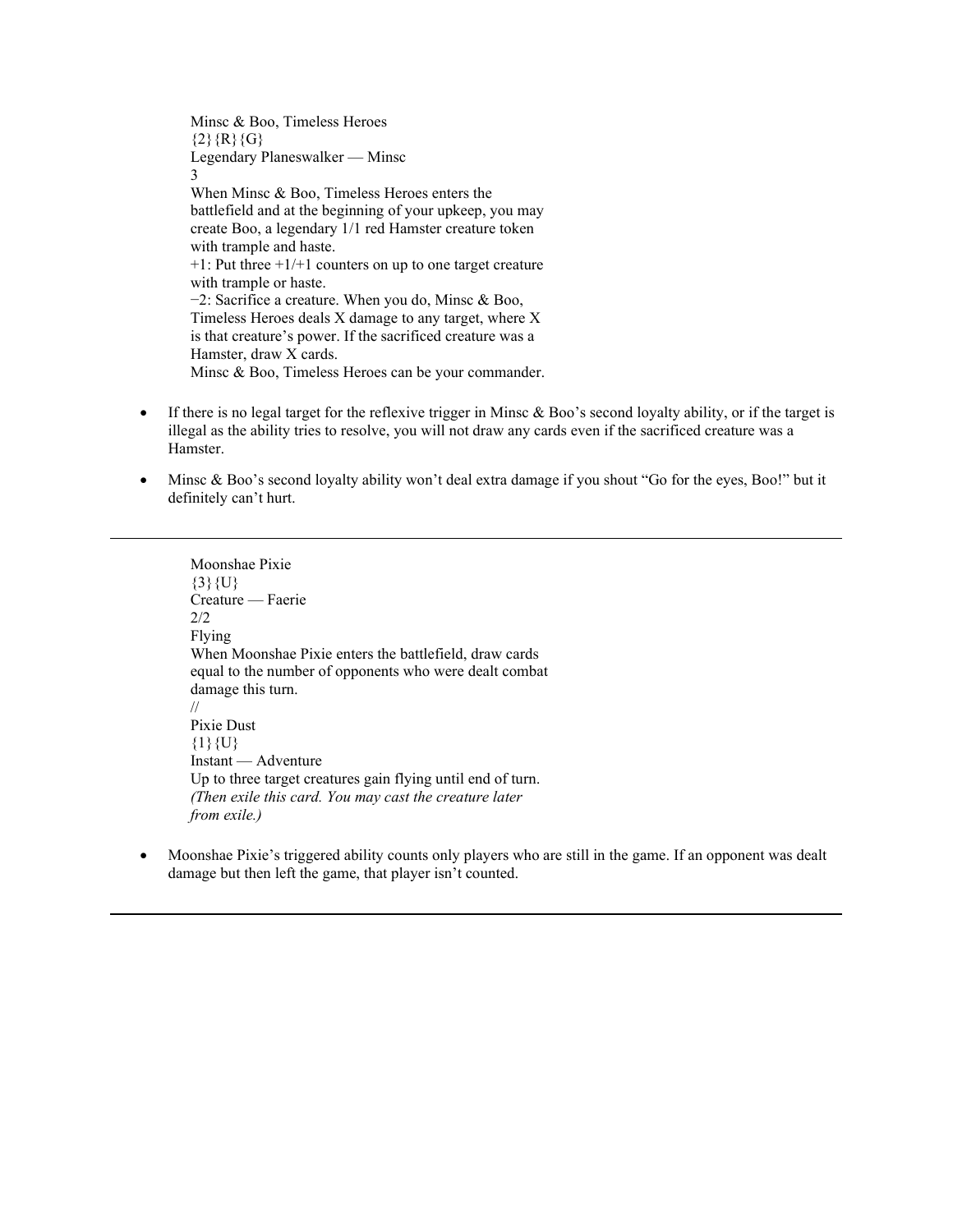Myrkul, Lord of Bones  $\{4\}$ {W}{B}{G} Legendary Creature — God 7/5 As long as your life total is less than or equal to half your starting life total, Myrkul, Lord of Bones has indestructible. Whenever another nontoken creature you control dies, you may exile it. If you do, create a token that's a copy of that card, except it's an enchantment and loses all other card types.

- If Myrkul, Lord of Bones is dealt lethal damage at the same time that its controller's life total is reduced to less than or equal to half their starting life total, Myrkul will have indestructible at the time state-based actions are performed and survive.
- The last ability creates a copy of the card as it last existed in the graveyard, not of the creature as it last existed on the battlefield.

Nautiloid Ship  ${4}$ Artifact — Vehicle 5/5 Flying When Nautiloid Ship enters the battlefield, exile target player's graveyard. Whenever Nautiloid Ship deals combat damage to a player, you may put a creature card exiled with Nautiloid Ship onto the battlefield under your control. Crew 3

• If Nautiloid Ship leaves the battlefield and later returns to the battlefield, it is a new object with no memory of its previous existence. Specifically, you can't use its third ability to put cards onto the battlefield that were exiled with it the last time it was on the battlefield.

Neera, Wild Mage  $\{4\}\{U\}\{R\}$ Legendary Creature — Human Elf Shaman 2/7 Whenever you cast a spell, you may put it on the bottom of its owner's library. If you do, reveal cards from the top of your library until you reveal a nonland card. You may cast that card without paying its mana cost. Then put all revealed cards not cast this way on the bottom of your library in a random order. This ability triggers only once each turn.

• You must have legal targets to cast a spell with targets, even if you intend to put it onto the bottom of your library this way.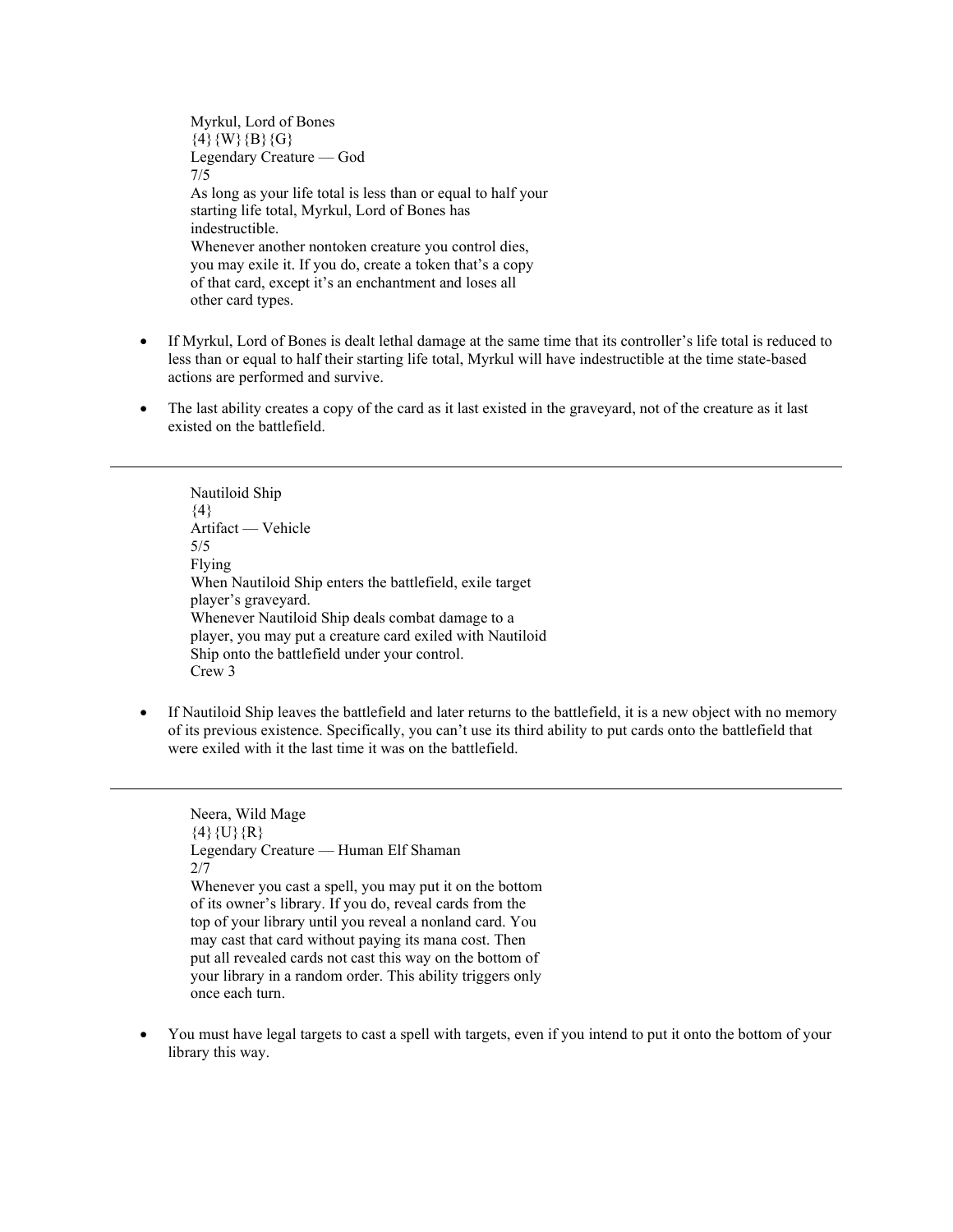• Neera, Wild Mage has received a minor update to its Oracle text to clarify its function. Specifically, if you choose not to cast the nonland card, it will be put on the bottom of your library along with the other revealed cards.

Nine-Fingers Keene  ${1}{B}{G}{U}$ Legendary Creature — Human Rogue 4/4 Menace Ward—Pay 9 life. Whenever Nine-Fingers Keene deals combat damage to a player, look at the top nine cards of your library. You may put a Gate card from among them onto the battlefield. Then if you control nine or more Gates, put the rest into your hand. Otherwise, put the rest on the bottom of your library in a random order.

• If you do not put a Gate card onto the battlefield this way but already control nine or more Gates, you will put all the cards into your hand.

Noble Heritage  ${1}{W}$ Legendary Enchantment — Background Commander creatures you own have "When this creature enters the battlefield and at the beginning of your upkeep, each player may put two  $+1/+1$  counters on a creature they control. For each opponent who does, you gain protection from that player until your next turn." *(You can't be targeted, dealt damage, or enchanted by anything controlled by that player.)*

- Protection from a player means that you have protection from each object controlled by that player. If an object has no controller (such as a card in a graveyard), its owner is considered its controller for this purpose.
- Although you'll have protection from players who take advantage of your generous offer, permanents you control will not.
- Creatures can still attack you even if you have protection from their controller, although any damage they would deal to you will be prevented.

Oji, the Exquisite Blade  ${2}$ {W}{U} Legendary Creature — Human Monk 2/3 When Oji, the Exquisite Blade enters the battlefield, you gain 2 life and scry 2. Whenever you cast your second spell each turn, exile up to one target creature you control, then return it to the battlefield under its owner's control.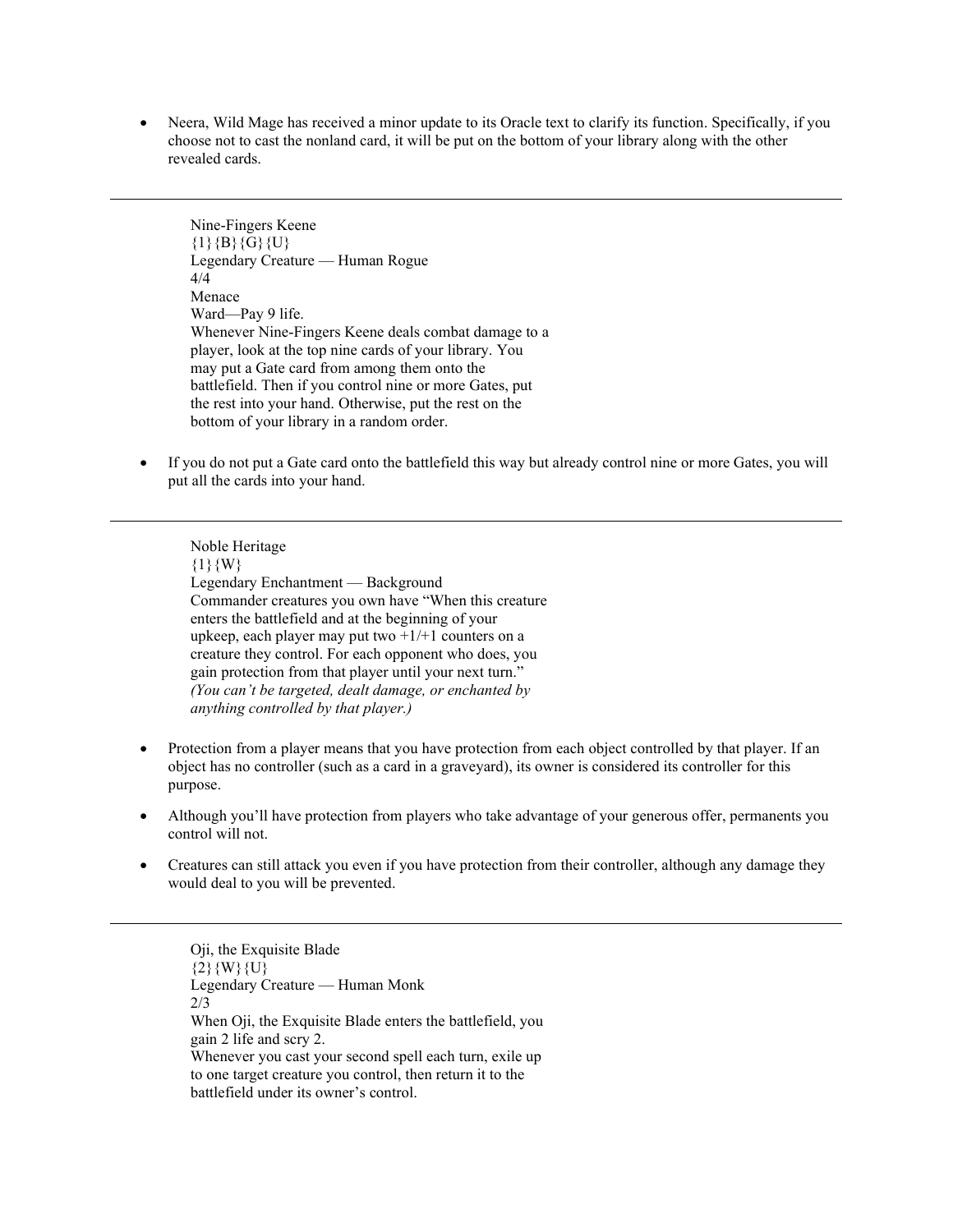- When the card returns to the battlefield, it will be a new object with no connection to the card that was exiled. Auras attached to the exiled creature will be put into their owners' graveyards. Any Equipment will become unattached and remain on the battlefield. Any counters on the exiled creature will cease to exist.
- If a token is exiled this way, it will cease to exist and won't return to the battlefield.

Owlbear Shepherd  ${2}{G}$ Creature — Goblin Druid 1/4 At the beginning of your end step, if creatures you control have total power 8 or greater, draw a card.

• Owlbear Shepherd's ability has an intervening if clause, which means that it checks to see if creatures you control have total power 8 or greater both as it would trigger and as it resolves. If enough creatures have been removed or their total power is reduced to below 8 by the time the ability tries to resolve, you will not draw a card.

Pact Weapon  $\{3\}$   $\{B\}$ Artifact — Equipment As long as Pact Weapon is attached to a creature, you don't lose the game for having 0 or less life. Whenever equipped creature attacks, draw a card and reveal it. The creature gets  $+X/+X$  until end of turn and you lose X life, where X is that card's mana value. Equip—Discard a card.

- If an opponent gains control of the creature that Pact Weapon is attached to but doesn't also gain control of Pact Weapon, you still control Pact Weapon and still don't lose the game for having 0 or less life as long as it is attached.
- Similarly, if an opponent gains control of the equipped creature without gaining control of Pact Weapon and attacks with it, you will draw a card, reveal it, and lose life.
- If the card draw is replaced with another effect, the equipped creature won't get any bonus to its power and toughness and you won't lose any life. This is true even if the card draw is replaced by one or more card draws.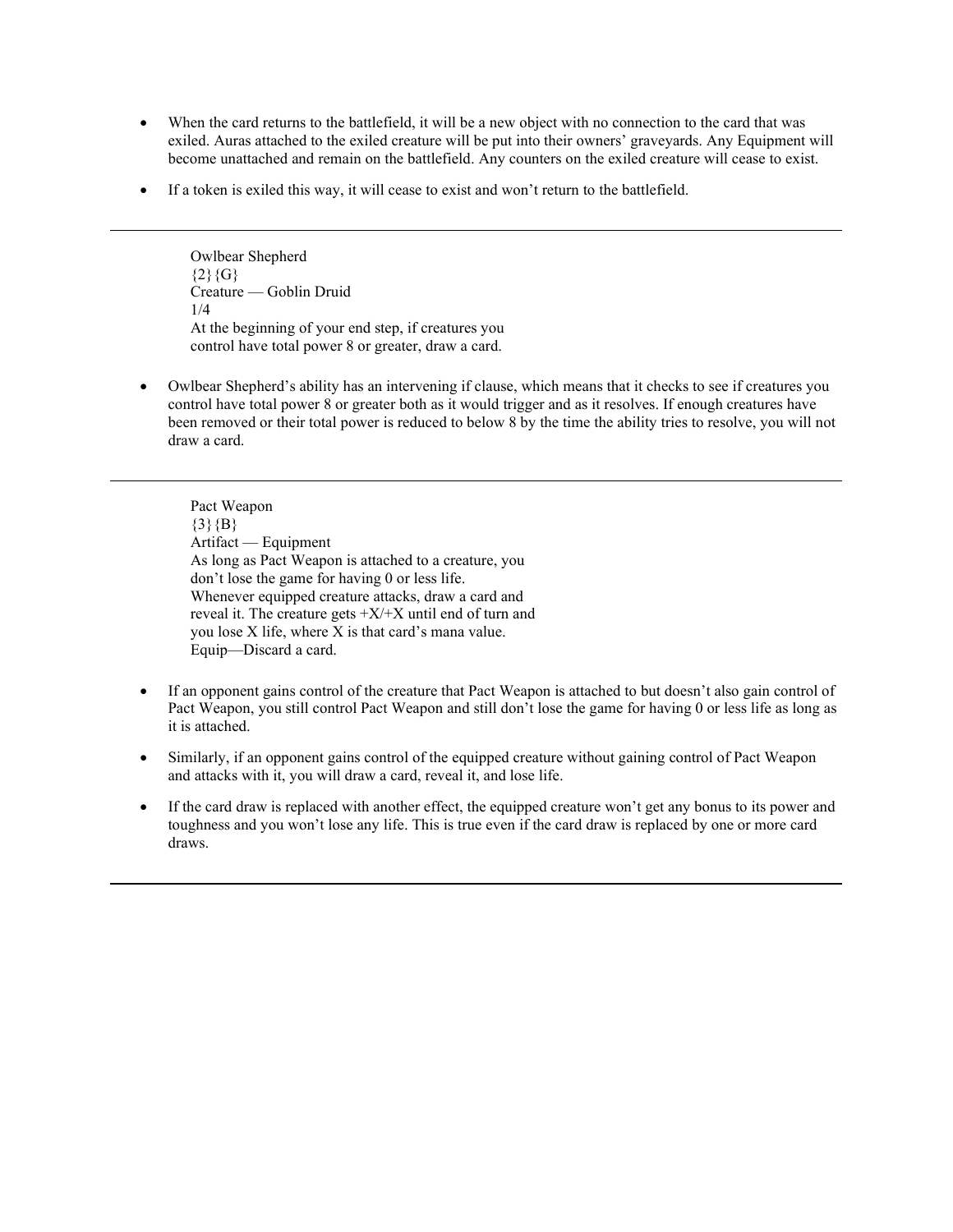Pegasus Guardian  $\{5\}\{W\}$ Creature — Pegasus 3/3 Flying At the beginning of your end step, if a permanent you controlled left the battlefield this turn, create a 1/1 white Pegasus creature token with flying. // Rescue the Foal  ${1}{W}$ Instant — Adventure Exile target creature you control, then return that card to the battlefield under its owner's control. *(Then exile this card. You may cast the creature later from exile.)*

- Pegasus Guardian's triggered ability will trigger even if Pegasus Guardian wasn't under your control at the time the permanent you controlled left the battlefield.
- When the card exiled by Rescue the Foal returns to the battlefield, it will be a new object with no connection to the card that was exiled. Auras attached to the exiled creature will be put into their owners' graveyards. Any Equipment will become unattached and remain on the battlefield. Any counters on the exiled creature will cease to exist.
- If a token is exiled this way, it will cease to exist and won't return to the battlefield.

Raggadragga, Goreguts Boss  ${2}{R}{G}$ Legendary Creature — Human Boar 4/4 Each creature you control with a mana ability gets  $+2/+2$ . Whenever a creature you control with a mana ability attacks, untap it. Whenever you cast a spell, if at least seven mana was spent to cast it, untap target creature. It gets  $+7/+7$  and gains trample until end of turn.

- Most mana abilities found on creatures are activated mana abilities. An activated mana ability is an activated ability that could produce mana as it resolves, does not require a target, and isn't a loyalty ability.
- Some creatures may have triggered mana abilities. A triggered mana ability is a triggered ability that could produce mana as it resolves, triggers on the resolution of an activated mana ability or on mana being added, and doesn't require a target.
- Raggadragga's last ability can target any creature, including one that's untapped.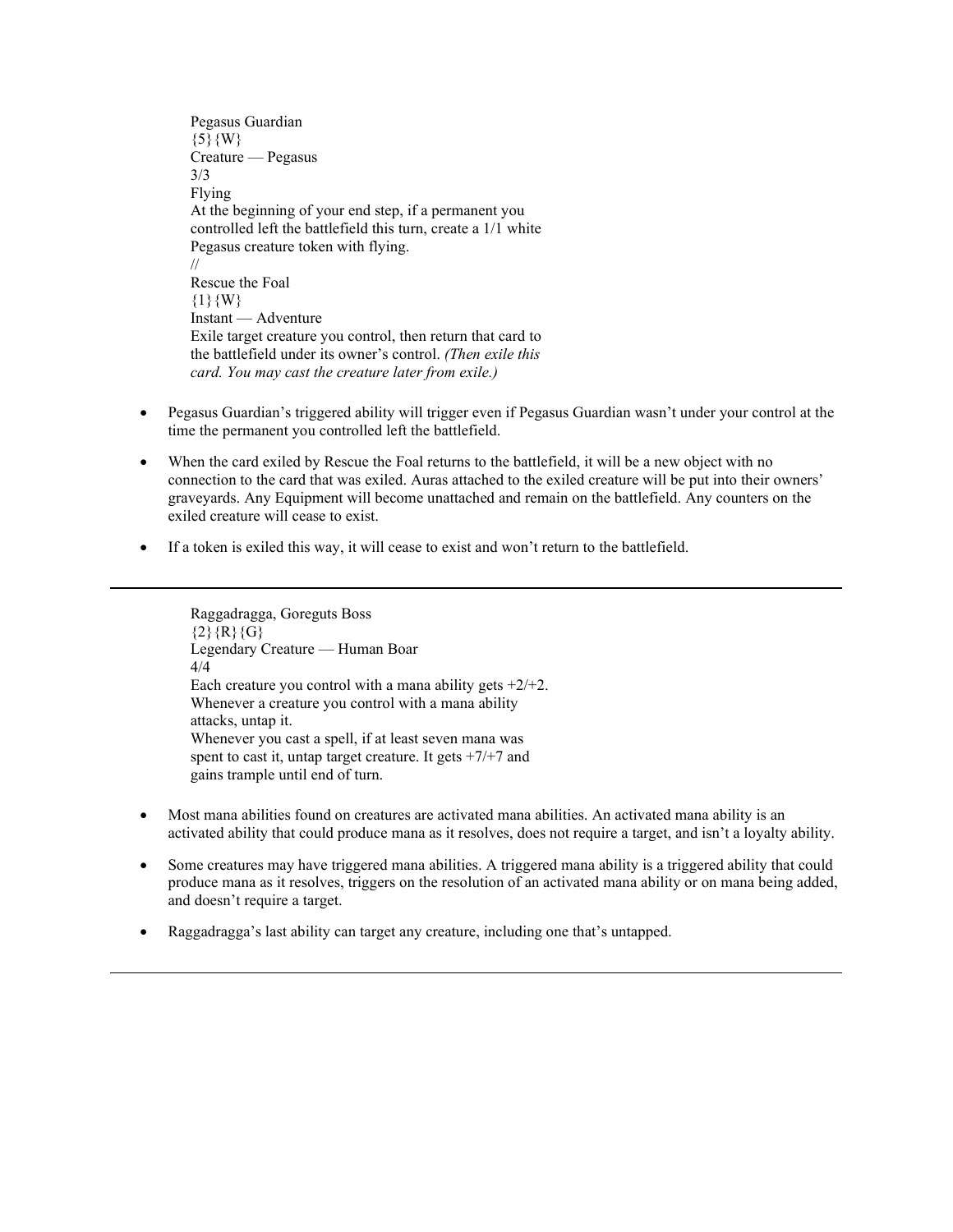Rasaad yn Bashir  ${2}$ {W} Legendary Creature — Human Monk  $0/3$ Each creature you control assigns combat damage equal to its toughness rather than its power. Whenever Rasaad yn Bashir attacks, if you have the initiative, double the toughness of each creature you control until end of turn. Choose a Background *(You can have a Background as a second commander.)*

- Rasaad yn Bashir's first ability doesn't actually change any creature's power. It changes only the amount of combat damage it assigns. All other rules and effects that check power or toughness use the real values.
- To double a creature's toughness, that creature gets  $+0/+X$ , where X is that creature's toughness as the triggered ability resolves.

Renari, Merchant of Marvels  $\{3\}\{U\}$ Legendary Creature — Dragon Artificer 2/4 You may cast Dragon spells and artifact spells as though they had flash. Choose a Background *(You can have a Background as a second commander.)*

• The first ability applies to Dragon spells and artifact spells that are cast from any zone, provided something is allowing you do cast them. For example, if another effect allows you to cast Dragon spells from your graveyard, Renari will allow you to do so as though they had flash.

Run Away Together  ${1}{U}$ Instant Choose two target creatures controlled by different players. Return those creatures to their owners' hands.

- If one of the two target creatures becomes an illegal target, Run Away Together can still determine its controller only to check whether the other creature is a legal target. If the illegal target has left the battlefield, use its last known information. If the other creature is still a legal target, it's returned to its owner's hand.
- If both creatures are controlled by the same player as Run Away Together tries to resolve, both targets are illegal. The spell doesn't resolve.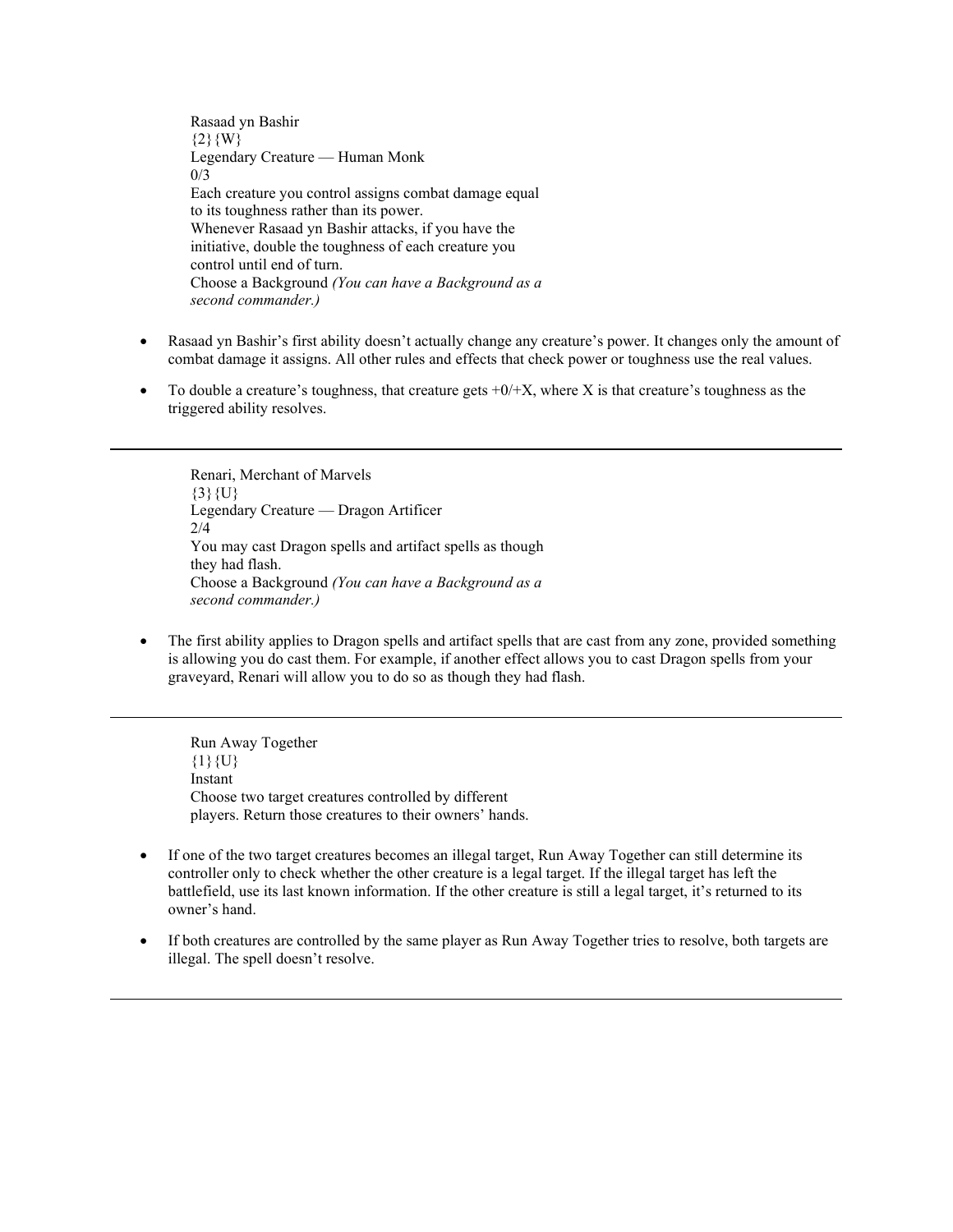Saddle of the Cavalier  ${2}{G}$ Artifact — Equipment Equipped creature gets  $+3/+3$  and can't be blocked by creatures with power 3 or less. Equip  $\{3\}$ 

• Reducing a creature's power after it has blocked a creature equipped with Saddle of the Cavalier will not remove that blocking creature from combat or make the equipped creature unblocked.

Safana, Calimport Cutthroat  ${2}$ {B} Legendary Creature — Human Rogue 3/2 Menace At the beginning of your end step, if you have the initiative, create a Treasure token. Create three of those tokens instead if you've completed a dungeon. Choose a Background *(You can have a Background as a second commander.)*

• Safana's second ability triggers only if you have the initiative as your end step begins. If the ability does trigger, it will check if you have the initiative again as it tries to resolve. If you don't still have the initiative at that time, the ability won't resolve and none of its effects will happen. Notably, if you don't have the initiative as your end step begins but you have completed a dungeon, the ability won't trigger and you won't create any Treasures.

Scaled Nurturer  ${1}{G}$ Creature — Dragon Druid 0/2  ${T}$ : Add  ${G}$ . When you spend this mana to cast a Dragon creature spell, you gain 2 life.

- The mana created by Scaled Nurturer can be spent on anything, not just Dragon creature spells.
- The delayed triggered ability will trigger whether Scaled Nurturer is still on the battlefield or not.
- If more than one  $\{G\}$  produced by a Scaled Nurturer is spent to cast a single Dragon creature spell, the delayed triggered ability associated with each mana spent will trigger. You will gain 2 life that many times.

Sculpted Sunburst  $\{3\}$  {W} {W} Sorcery Choose a creature you control, then each opponent chooses a creature they control with equal or lesser power. If you chose a creature this way, exile each creature not chosen by any player this way.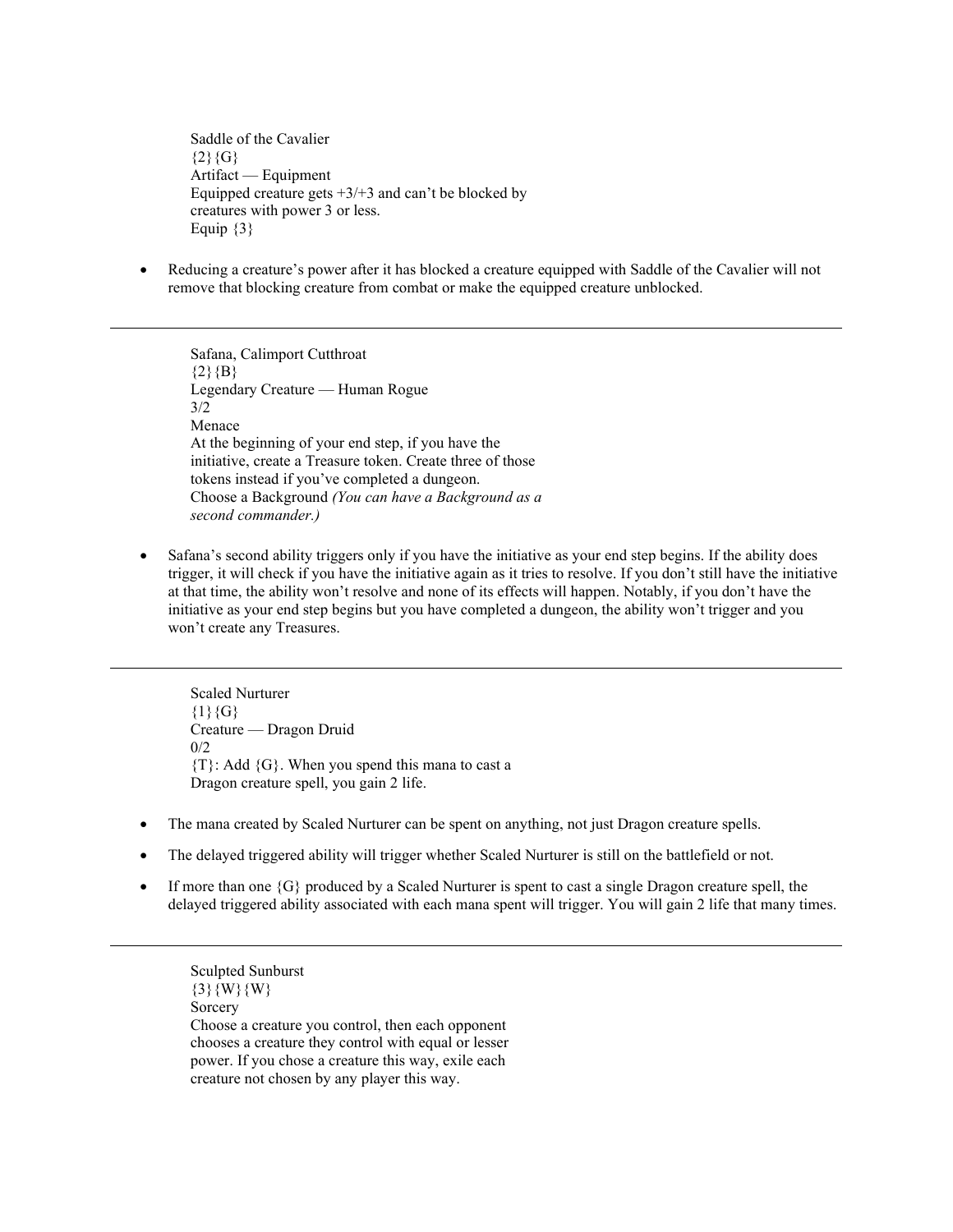- If you do not choose a creature, most likely because you don't control any, no creatures will be exiled.
- Sculpted Sunburst doesn't target any of the chosen creatures. All of the choices are made as Sculpted Sunburst resolves.

Shameless Charlatan  ${1}{U}$ Legendary Enchantment — Background Commander creatures you own have " $\{2\}$  {U}: This creature becomes a copy of another target creature."

- The copy effect doesn't have a duration. It lasts until the commander leaves the battlefield, though another copy effect with a later timestamp (perhaps from a new activation of the ability granted by Shameless Charlatan) would override the effect for as long as it's active.
- If your commander becomes a copy of something else while you control Shameless Charlatan, it will still be your commander and it will still have the ability granted to it.
- If Shameless Charlatan is your commander and somehow becomes a creature, and you use the ability it grants itself to make it a copy of another creature, it will no longer have its ability so it would no longer grant the activated ability to commander creatures you own (including itself).

Sharpshooter Elf  ${2}{G}$ Creature — Elf Ranger \*/2 Reach Sharpshooter Elf's power is equal to the number of creatures you control. When Sharpshooter Elf enters the battlefield, it deals damage equal to its power to target creature with flying an opponent controls.

If Sharpshooter Elf leaves the battlefield while its triggered ability is on the stack, use its power as it last existed on the battlefield to determine how much damage it deals.

# Sigil of Myrkul  ${2}{B}$ Enchantment At the beginning of combat on your turn, mill a card. When you do, if there are four or more creature cards in your graveyard, put a  $+1/+1$  counter on target creature you control and it gains deathtouch until end of turn. *(To mill a card, put the top card of your library into your graveyard.)*

• Sigil of Myrkul's triggered ability triggers and goes on the stack without a target. After you mill a card, if there are four or more creature cards in your graveyard, the reflexive triggered ability will trigger. You choose the target for that ability at that time.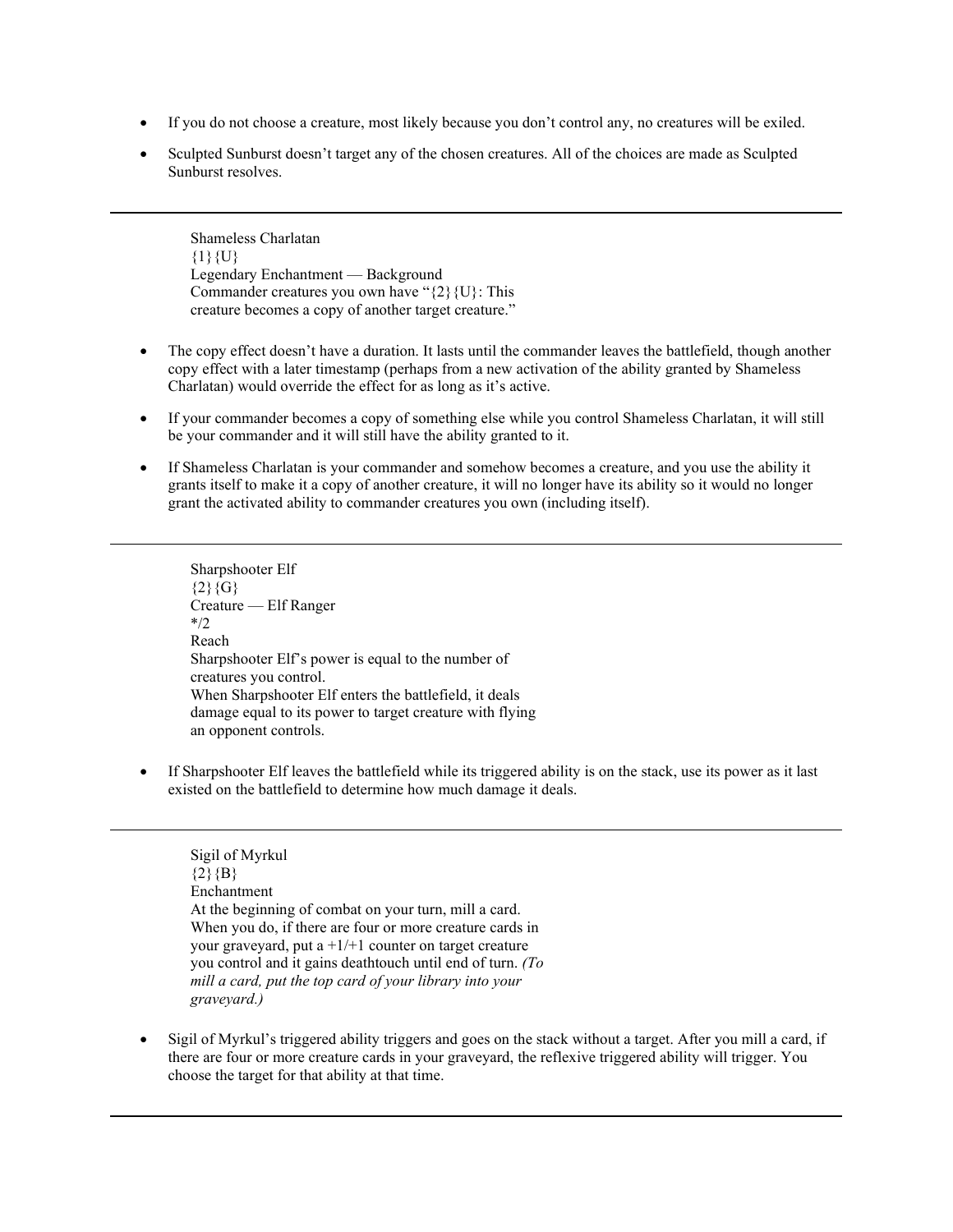Sivriss, Nightmare Speaker  ${3}{B}$ Legendary Creature — Snake Cleric Warlock 3/3 {T}, Sacrifice another creature or an artifact: For each opponent, you mill a card, then return that card from your graveyard to your hand unless that player pays 3 life. *(To mill a card, put the top card of your library into your graveyard.)* Choose a Background *(You can have a Background as a second commander.)*

- To resolve the activated ability, first mill a card for the first opponent in turn order. That player chooses whether to pay 3 life or not. The card is returned to your hand unless they paid the life. Then mill a card for the next opponent, and so on.
- If Sivriss somehow becomes an artifact, you may sacrifice it to its own ability.

Skullwinder  ${2}{G}$ Creature — Snake 1/3 **Deathtouch** When Skullwinder enters the battlefield, return target card from your graveyard to your hand, then choose an opponent. That player returns a card from their graveyard to their hand.

- Skullwinder's enters-the-battlefield ability targets only the card in your graveyard. If that card is an illegal target as the ability tries to resolve, the ability won't resolve and none of its effects will happen. No cards will be returned to any player's hand.
- You choose the target card as you put Skullwinder's triggered ability on the stack, but you don't choose an opponent until after you have returned the card to your hand.
- The chosen opponent gets to choose which card to return from their graveyard to their hand.
- You may choose an opponent with no cards in their graveyard. In that case, they will not get to return anything.

Split the Spoils  ${2}{G}$ Sorcery Exile up to five target permanent cards from your graveyard and separate them into two piles. An opponent chooses one of those piles. Put that pile into your hand and the other into your graveyard. *(Piles can be empty.)*

- You decide which opponent chooses the pile while resolving Split the Spoils.
- A pile may have zero cards in it but, if your opponent chooses that pile, you put all the cards back into your graveyard.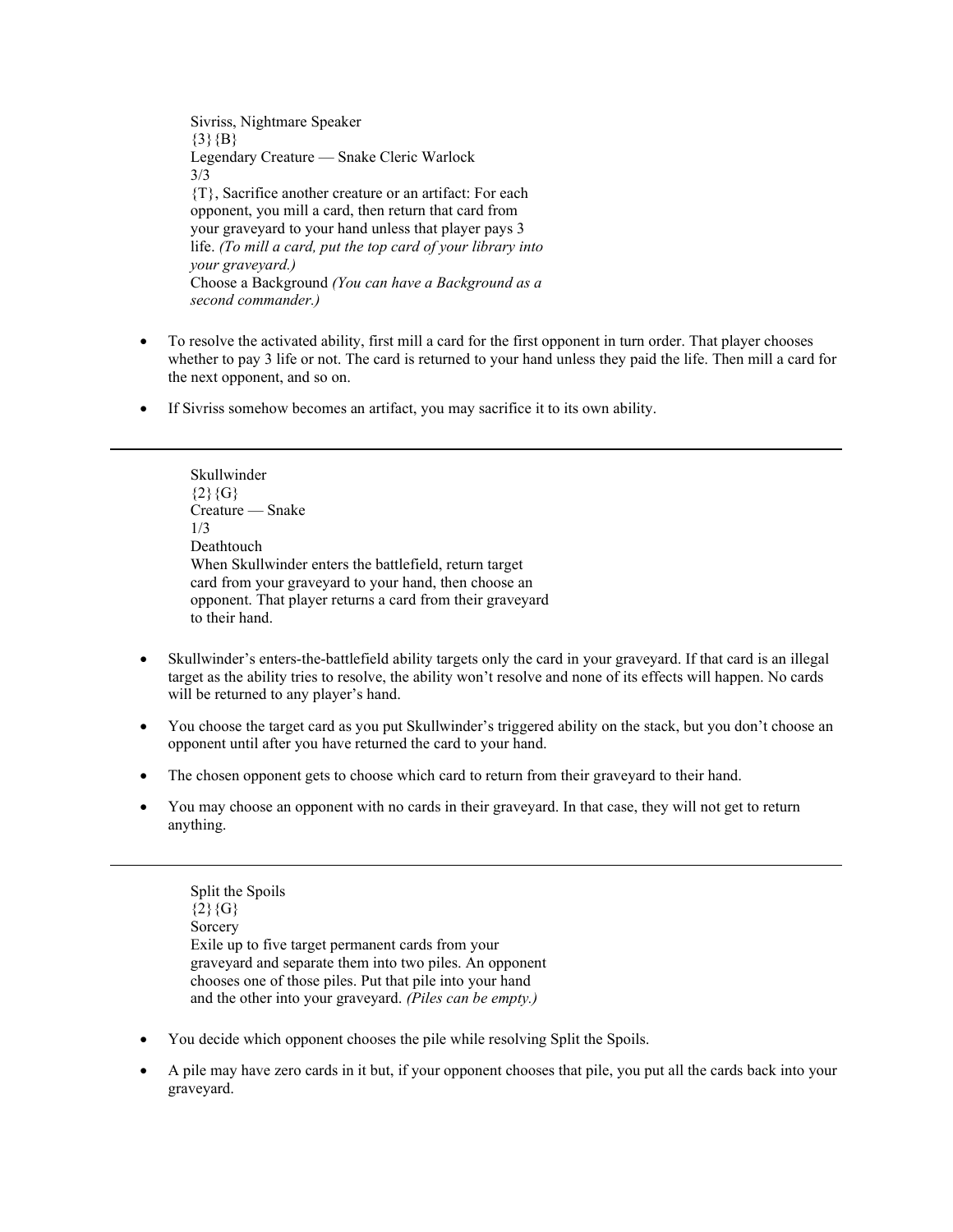Stonespeaker Crystal  ${4}$ Artifact  ${T}$ : Add  ${C}$  ${C}$ . {2}, {T}, Sacrifice Stonespeaker Crystal: Exile any number of target players' graveyards. Draw a card.

- You choose any number of target players as you put Stonespeaker Crystal's ability on the stack and exile their graveyards as it resolves. You may not target a player and then choose not to exile their graveyard.
- You may choose to target no players while activating the last ability if you just want to draw a card.

Storm King's Thunder  ${X}{R}{R}{R}{R}$ Instant When you cast your next instant or sorcery spell this turn, copy that spell X times. You may choose new targets for the copies.

- When the delayed triggered ability of Storm King's Thunder resolves, it creates X copies of a spell. You control each of the copies. Those copies are created on the stack, so they're not "cast." Abilities that trigger when a player casts a spell won't trigger. The copies will then resolve like normal spells, after players get a chance to cast spells and activate abilities.
- Storm King's Thunder will create copies of the spell that caused its delayed triggered ability to trigger even if that spell has been countered by the time that ability resolves.
- Each of the copies will have the same targets as the spell it's copying unless you choose new ones. You may change any number of the targets, including all of them or none of them. If, for one of the targets, you can't choose a new legal target, then it remains unchanged (even if the current target is illegal). If there are multiple copies, you may change the targets of each of them to different legal targets.
- If the spell Storm King's Thunder's ability copies is modal (that is, it has a bulleted list of choices), the copies will have the same mode(s). You can't choose different ones.
- If the spell Storm King's Thunder copies has an X whose value was determined as it was cast (like Fireball does), the copy has the same value of X.
- You can't choose to pay any additional costs for the copies. However, effects based on any additional costs that were paid for the original spell are copied as though those same costs were paid for the copies too. For example, if you sacrifice a 3/3 creature to cast Fling and then copy it with Storm King's Thunder, each copy of Fling will also deal 3 damage to its target.

Street Urchin  ${1}{R}$ Legendary Enchantment — Background Commander creatures you own have "{1}, Sacrifice another creature or an artifact: This creature deals 1 damage to any target."

If your commander is an artifact creature, you may sacrifice it to pay the cost of this ability.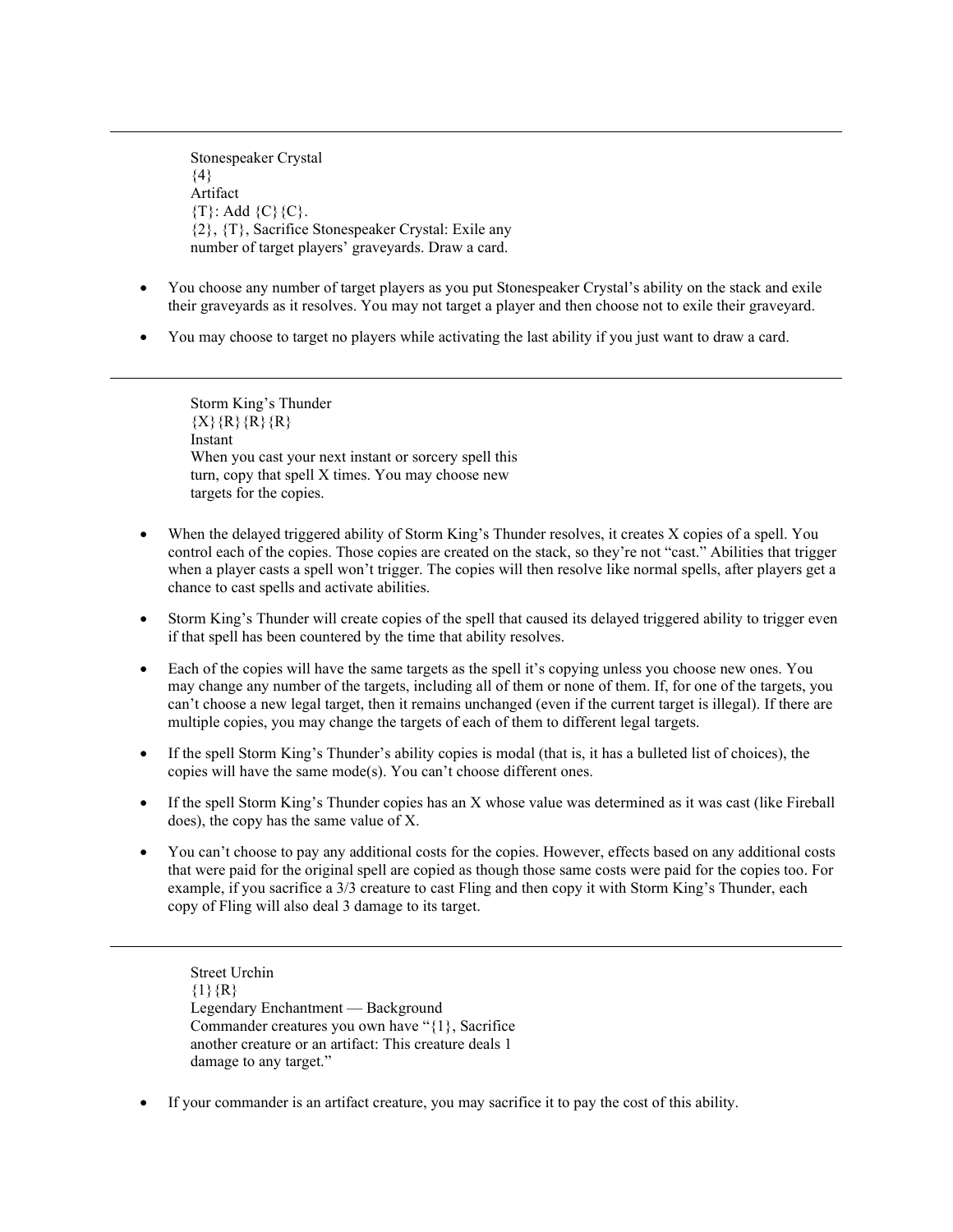• If your commander that had the ability Street Urchin gave it somehow isn't a creature at the time the ability resolves, it will still deal 1 damage.

Summon Undead  $\{4\}$ {B} Sorcery You may mill three cards. Then return a creature card from your graveyard to the battlefield. *(To mill a card, put the top card of your library into your graveyard.)*

- If you have fewer than three cards in your library, you can't choose to mill any cards this way.
- You return a creature card if there is one to return, even if you chose not to mill three cards.
- You can return a creature card that you milled or one that was already in your graveyard.

Sword Coast Sailor  $\{1\}\{U\}$ Legendary Enchantment — Background Commander creatures you own have "Whenever this creature attacks a player, if no opponent has more life than that player, this creature can't be blocked this turn."

• The ability granted by Sword Coast Sailor is looking to see if any of the attacking player's opponents have a higher life total than that defending player. The attacking player's life total is not included in this comparison.

Sword Coast Serpent  $\{5\}$ {U}{U}} Creature — Serpent Dragon 6/6 Sword Coast Serpent can't be blocked as long as you've cast a noncreature spell this turn. // Capsizing Wave  ${1}{U}$ Instant — Adventure Return target creature to its owner's hand. *(Then exile this card. You may cast the creature later from exile.)*

• Casting a noncreature spell after Sword Coast Serpent has become blocked will not cause it to become unblocked.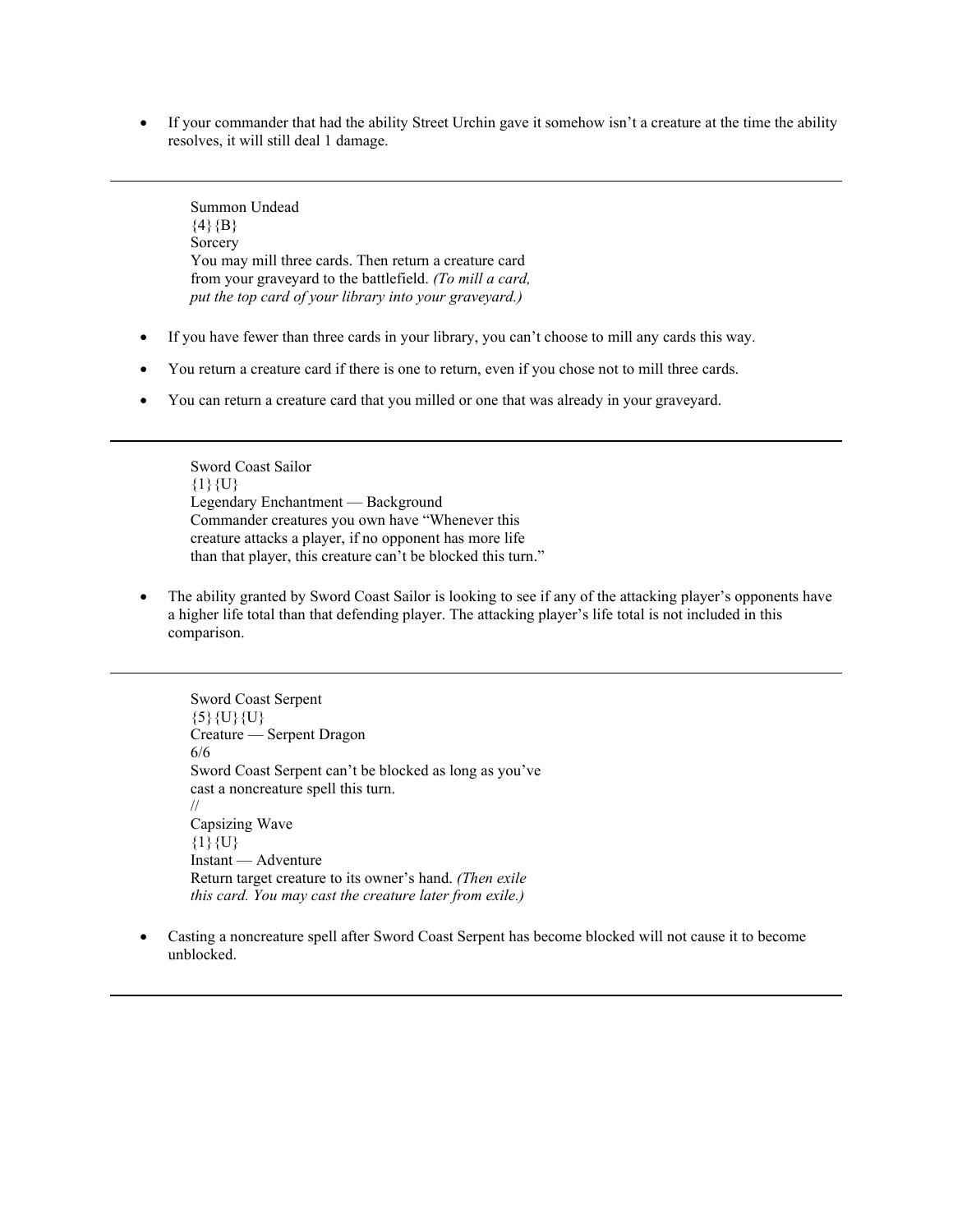Tasha, the Witch Queen  ${3}{U}{B}$ Legendary Planeswalker — Tasha 4 Whenever you cast a spell you don't own, create a 3/3 black Demon creature token. +1: Draw a card. For each opponent, exile up to one target instant or sorcery card from that player's graveyard and put a page counter on it. −3: You may cast a spell from among cards in exile with page counters on them without paying its mana cost. Tasha, the Witch Queen can be your commander.

• You may cast a spell from among the exiled cards only as Tasha's last loyalty ability resolves. You may not wait and cast spell from among them at a later time.

Thrakkus the Butcher  $\{3\}$  {R}{G} Legendary Creature — Dragon Peasant 3/4 Trample Whenever Thrakkus the Butcher attacks, double the power of each Dragon you control until end of turn.

To double a creature's power, that creature gets  $+X/+0$ , where X is the power of that creature as the triggered ability resolves.

Tomb of Horrors Adventurer  $\{5\}\{U\}$ Creature — Elf Monk 4/4 When Tomb of Horrors Adventurer enters the battlefield, you take the initiative. Whenever you cast your second spell each turn, copy it. If you've completed a dungeon, copy that spell twice instead. You may choose new targets for the copies. *(A copy of a permanent spell becomes a token.)*

- When the triggered ability of Tomb of Horrors Adventurer resolves, it creates one or two copies of a spell. You control each of the copies. Those copies are created on the stack, so they're not "cast." Abilities that trigger when a player casts a spell won't trigger. The copies will then resolve like normal spells, after players get a chance to cast spells and activate abilities.
- The triggered ability will copy the spell that caused it to trigger even if that spell has been countered by the time that ability resolves.
- Each of the copies will have the same targets as the spell it's copying unless you choose new ones. You may change any number of the targets, including all of them or none of them. If, for one of the targets, you can't choose a new legal target, then it remains unchanged (even if the current target is illegal). If there are multiple copies, you may change the targets of each of them to different legal targets.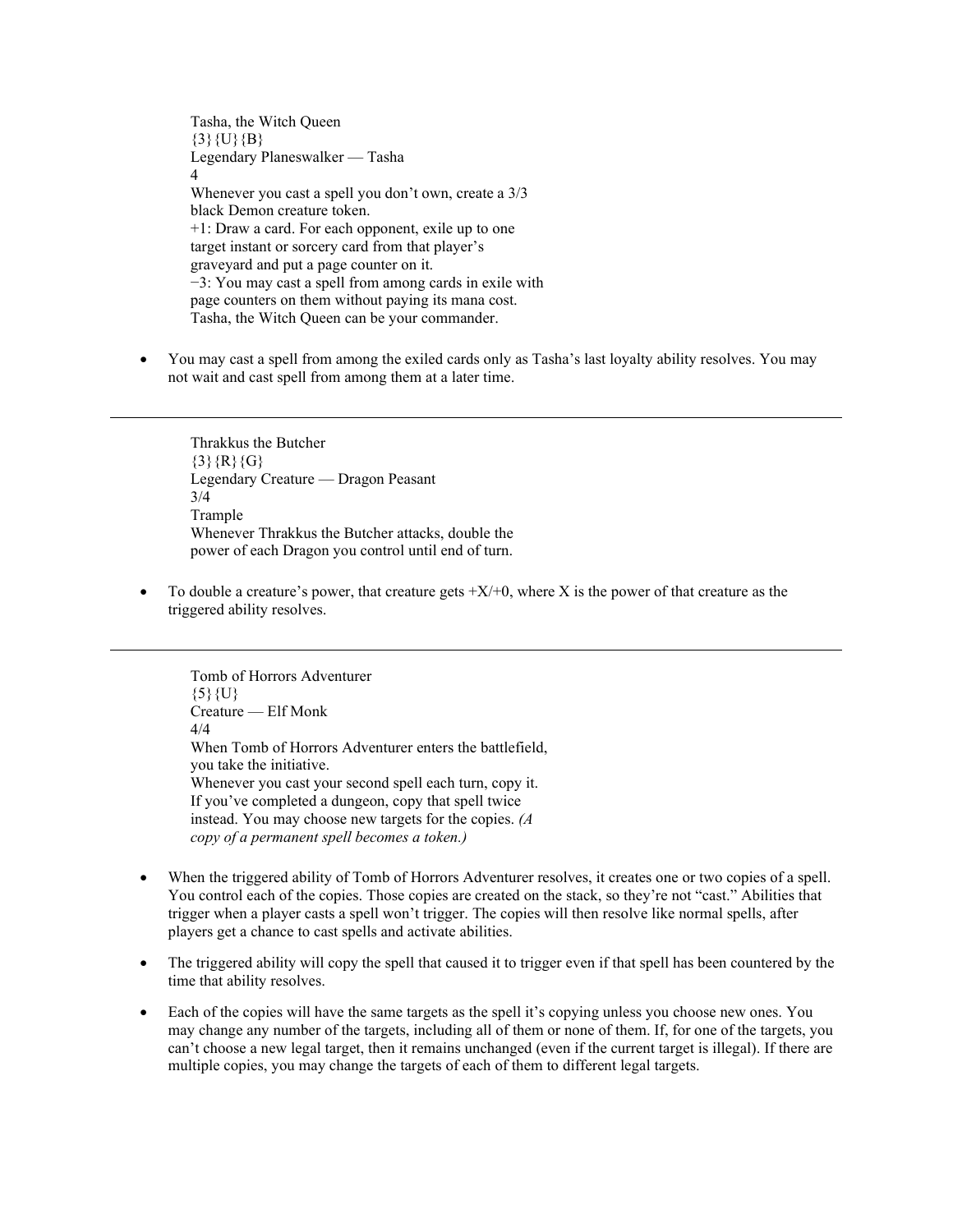- If the spell Tomb of Horrors Adventurer's ability copies is modal (that is, it has a bulleted list of choices), the copies will have the same mode(s). You can't choose different ones.
- If the spell Tomb of Horrors Adventurer copies has an X whose value was determined as it was cast (like Fireball does), the copy has the same value of X.
- You can't choose to pay any additional costs for the copies. However, effects based on any additional costs that were paid for the original spell are copied as though those same costs were paid for the copies too. For example, if you sacrifice a 3/3 creature to cast Fling and then copy it with Tomb of Horrors Adventurer, each copy of Fling will also deal 3 damage to its target.
- A resolving copy of a permanent spell becomes a token, so the token isn't "created." Effects that care about a token being created won't interact with a token that enters the battlefield because the triggered ability copied a permanent spell.

Two-Handed Axe  ${2}{R}$ Artifact — Equipment Whenever equipped creature attacks, double its power until end of turn. Equip  $\{1\}$ {R} // Sweeping Cleave  ${1}{R}$ Instant — Adventure Target creature you control gains double strike until end of turn. *(Then exile this card. You may cast the artifact later from exile.)*

To double a creature's power, that creature gets  $+X/+0$ , where X is that creature's power as the triggered ability resolves.

Veteran Soldier  ${1}{W}$ Legendary Enchantment — Background Commander creatures you own have "Whenever this creature attacks a player, if no opponent has more life than that player, for each opponent, create a 1/1 white Soldier creature token that's tapped and attacking that opponent."

- The ability granted by Veteran Soldier is looking to see if any of the attacking player's opponents have a higher life total than that defending player. The attacking player's life total is not included in this comparison.
- Veteran Soldier has received an update to its Oracle text to clarify its function. Specifically, a Soldier creature token is created for each opponent of the controller of the attacking commander.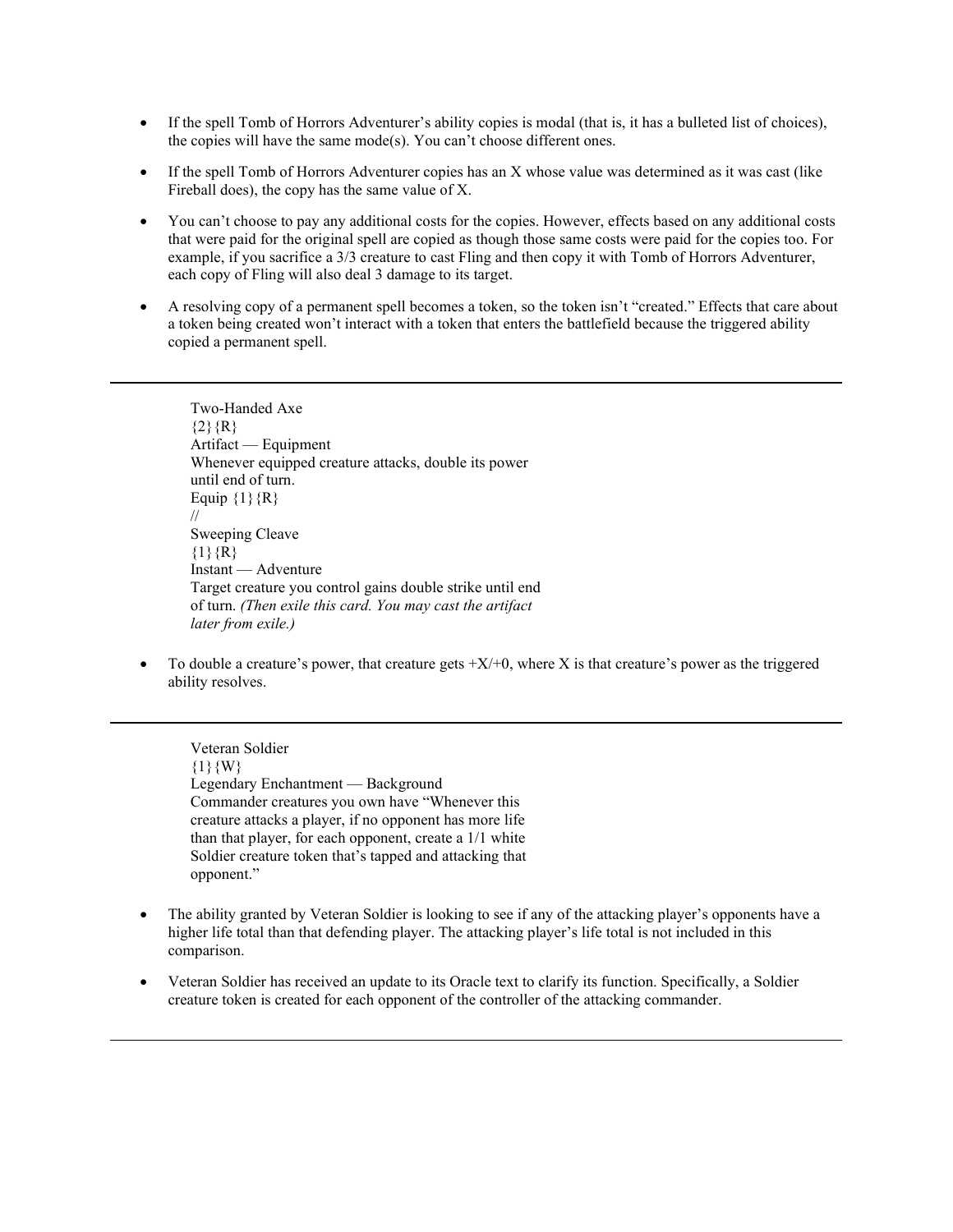Vexing Puzzlebox {3} Artifact Whenever you roll one or more dice, put a number of charge counters on Vexing Puzzlebox equal to the result. {T}: Add one mana of any color. Roll a d20. {T}, Remove 100 charge counters from Vexing Puzzlebox: Search your library for an artifact card, put that card onto the battlefield, then shuffle.

- If an effect instructs you to roll one or more dice and add some number to that roll, the result is the total after adding that number.
- If an effect instructs you to roll more than one die and ignore one or more of them, the result is only what wasn't ignored.
- In a game of Planechase, the result of rolling the planar die is not a number and does not cause Vexing Puzzlebox's first ability to put charge counters on it.
- Even though it includes rolling a die, Vexing Puzzlebox's second ability is a mana ability. It does not use the stack and cannot be responded to.

Vicious Battlerager  ${3}{B}$ Creature — Dwarf Barbarian 1/5 When Vicious Battlerager enters the battlefield, you take the initiative. *Spiked Retribution* — Whenever Vicious Battlerager becomes blocked by a creature, that creature's controller loses 5 life.

• If Vicious Battlerager becomes blocked by more than one creature, its triggered ability triggers once for each creature that blocked it.

Warehouse Thief  $\{3\}$ {R} Creature — Tiefling Rogue  $4/2$ {2}, {T}, Sacrifice an artifact or creature: Exile the top card of your library. Until the end of your next turn, you may play that card.

• You must pay all costs and follow all timing rules when playing a land or casting a spell this way. For example, you may only play a land this way during your main phase while the stack is empty, and only if you haven't previously played a land this turn.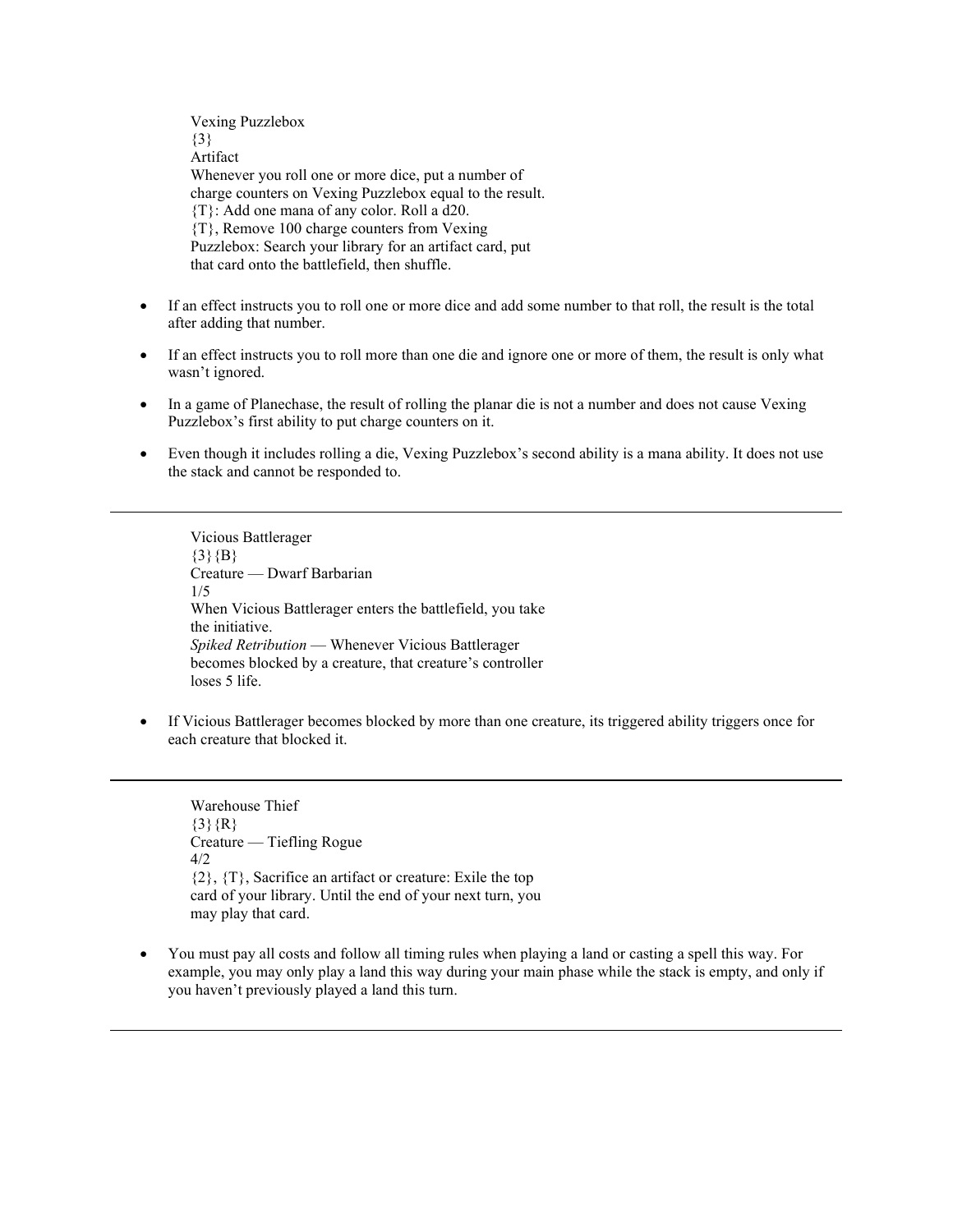Windshaper Planetar  $\{4\}$ {W} Creature — Angel 4/4 Flash Flying When Windshaper Planetar enters the battlefield during the declare attackers step, for each attacking creature, you may reselect which player or planeswalker that creature is attacking. *(It can't attack its controller or its controller's planeswalkers.)*

- You may cast Windshaper Planetar outside of a declare attackers step. If Windshaper Planetar enters the battlefield outside of a declare attackers step, its ability simply doesn't trigger.
- Reselecting which player or planeswalker a creature is attacking ignores all requirements, restrictions, and costs associated with attacking.
- Reselecting which player or planeswalker a creature is attacking doesn't cause "whenever this creature attacks" abilities to trigger.
- If you reselect which player or planeswalker an attacking creature is attacking, that creature is still considered to have attacked the player or planeswalker as declared, but it is now attacking the new player or planeswalker.
- If an ability targets something controlled by the "defending player" of an attacking creature and the defending player for that creature changes before that ability resolves, the ability won't resolve because its target has become illegal.

Wyll's Reversal  ${2}$ {R} Instant Choose target spell or ability with one or more targets. Roll a d20 and add the greatest power among creatures you control. 1–14 | You may choose new targets for that spell or ability. 15+ | You may choose new targets for that spell or ability. Then copy it. You may choose new targets for the copy.

- Even though you do not gain control of the original spell or ability, you control the copy. That copy is created on the stack, so it isn't "cast." Abilities that trigger when a player casts a spell won't trigger. The copy will then resolve like a normal spell or ability, after players get a chance to cast spells and activate abilities. The copy will resolve before the original spell or ability.
- The copy will have the same targets as the spell or ability it's copying unless you choose new ones. You may change any number of the targets, including all of them or none of them. If, for one of the targets, you can't choose a new legal target, then it remains unchanged (even if the current target is illegal).
- If the target spell or ability is modal (that is, it has a bulleted list of choices), the copy will have the same mode(s). You can't choose different ones.
- If the target spell or ability has an X whose value was determined as it was cast, activated, or put on the stack (like Fireball does), the copy has the same value of X.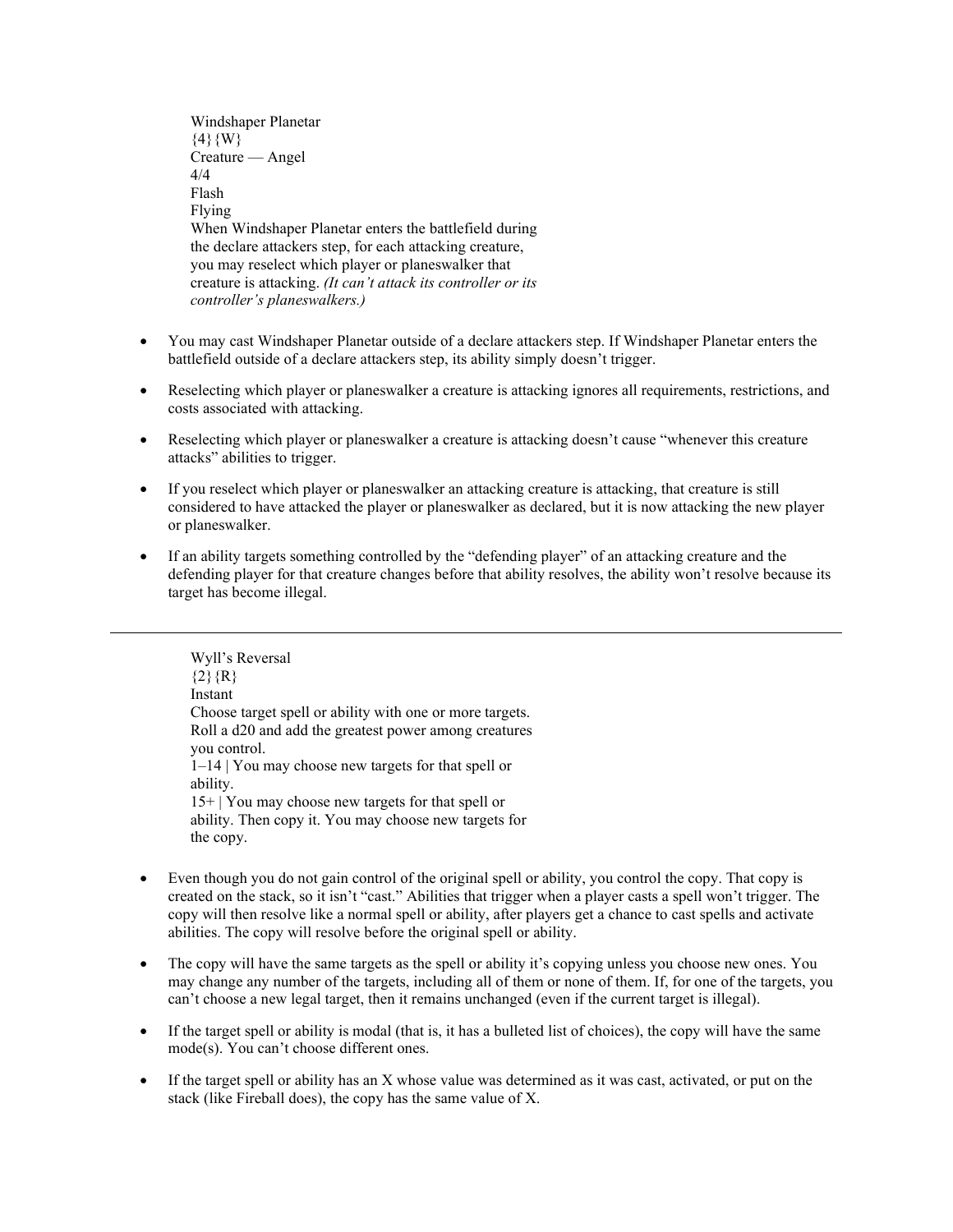- You can't choose to pay any additional costs for the copy. However, effects based on any additional costs that were paid for the original spell or ability are copied as though those same costs were paid for the copy. For example, if you sacrifice a 3/3 creature to cast Fling and then copy it with Wyll's Reversal, the copy of Fling will also deal 3 damage to its target.
- If the spell is a permanent spell with a target (such as an Aura spell), and you create a copy of it, the copy will become a token that you control. Because the spell becomes a token, the token isn't "created." Effects that care about a token being created won't interact with a token that enters the battlefield because Wyll's Reversal copied a permanent spell.

Zevlor, Elturel Exile  $\{1\}\{U\}\{B\}\{R\}$ Legendary Creature — Tiefling Warrior 4/2 Haste {2}, {T}: When you next cast an instant or sorcery spell that targets only a single opponent or a single permanent an opponent controls this turn, for each other opponent, choose that player or a permanent they control, copy that spell, and the copy targets the chosen player or permanent.

- Zevlor, Elturel Exile has received an update to its Oracle text. The word "only" was inadvertently left off the printed card. The updated text is included above. Notably, an instant or sorcery spell with multiple targets will not cause the delayed triggered ability to trigger, even if only one of those targets is an opponent or an permanent an opponent controls.
- When the delayed triggered ability of Zevlor, Elturel Exile resolves, it may create one or more copies of a spell. You control each of the copies. Those copies are created on the stack, so they're not "cast." Abilities that trigger when a player casts a spell won't trigger. The copies will then resolve like normal spells, after players get a chance to cast spells and activate abilities.
- The delayed triggered ability can copy the spell that caused it to trigger even if that spell has been countered by the time that ability resolves.
- As you make your choices for each other opponent, you can choose that opponent or any permanent they control, but if the chosen player or permanent isn't a legal target for the spell, the copy won't be created.
- Like any spell, each copy will check to see if its target is still legal as it tries to resolve.
- If instant or sorcery spell could have multiple targets but only one target is chosen as it is cast, that spell will cause Zevlor's delayed triggered ability to trigger. The copies will similarly have only one target. For example, if you cast Explosive Entry ("Destroy up to one target artifact. Put a  $+1/+1$  counter on up to one target creature") targeting only a creature, the copies can each legally target a single creature.
- If the spell is modal (that is, it has a bulleted list of choices), the copies will have the same mode(s). You can't choose different ones.
- If the spell has an X whose value was determined as it was cast (like Fireball does), the copy has the same value of X.
- You can't choose to pay any additional costs for the copies. However, effects based on any additional costs that were paid for the original spell are copied as though those same costs were paid for the copies too. For example, if you sacrifice a 3/3 creature to cast Fling and then copy it, each copy of Fling will also deal 3 damage to its target.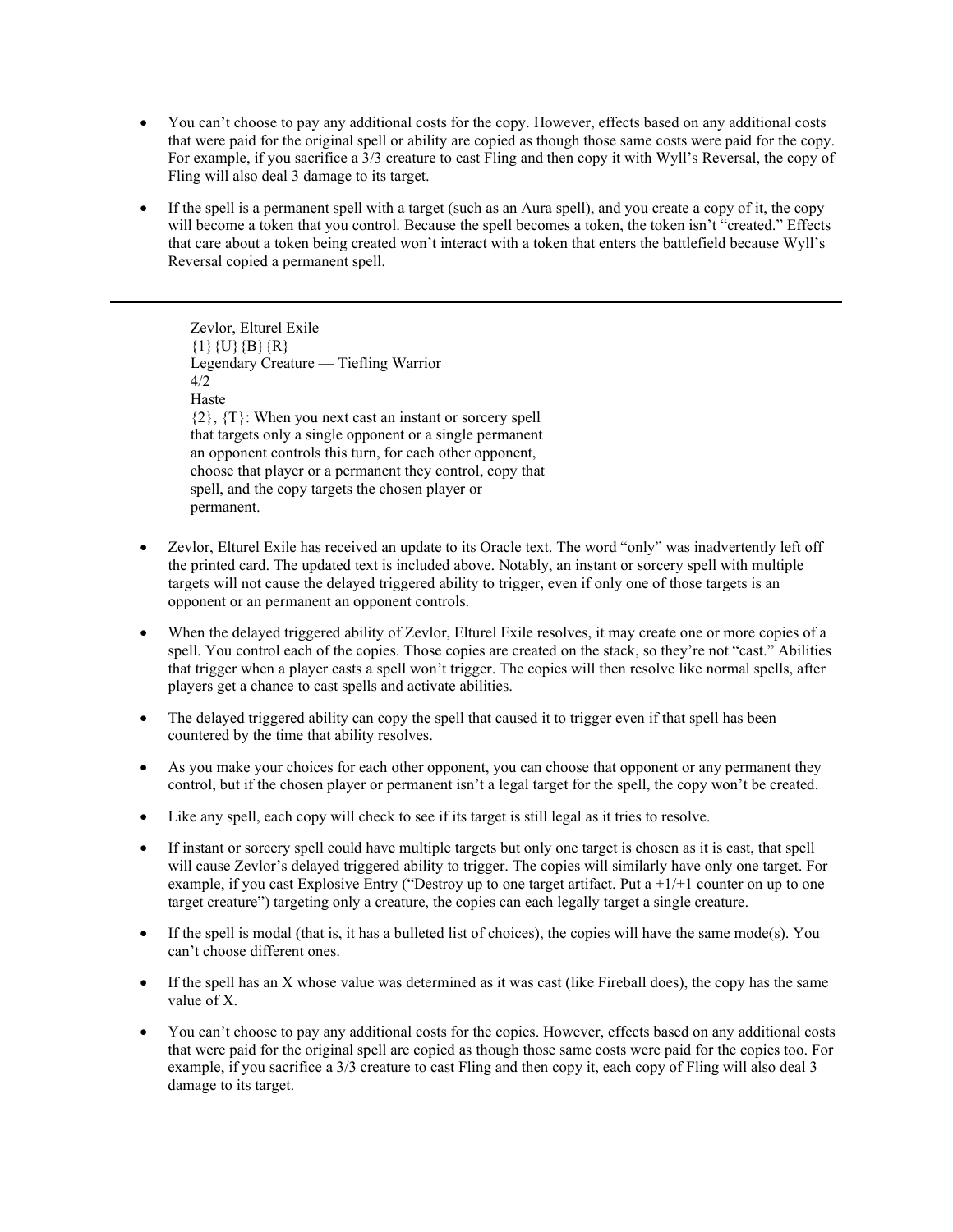# *COMMANDER LEGENDS: BATTLE FOR BALDUR'S GATE* **COMMANDER CARD-SPECIFIC NOTES**

Aboleth Spawn  ${2}{U}$ Creature — Fish Horror 2/3 Flash Ward  $\{2\}$ *Probing Telepathy* — Whenever a creature entering the battlefield under an opponent's control causes a triggered ability of that creature to trigger, you may copy that ability. You may choose new targets for the copy.

- Triggered abilities use the words "when," "whenever," or "at." They're often written as "[Trigger condition],[effect]."
- Effects that modify how a creature enters the battlefield are not triggered abilities and are not affected by Aboleth Spawn's ability. These include (but aren't limited to) entering the battlefield as a copy of another permanent, entering the battlefield with counters, and entering the battlefield tapped.
- Aboleth Spawn's ability will always go on the stack on top of the entering creature's triggered ability that caused it to trigger. The copy it creates will be created on the stack on top of the entering creature's triggered ability and the copy will resolve before that ability.
- Aboleth Spawn's ability cares only about triggered abilities of the creature that's entering, not abilities of other permanents that trigger when that creature enters the battlefield.
- The copy will have the same targets as the ability it's copying unless you choose new ones. You may change any number of the targets, including all of them or none of them. If, for one of the targets, you can't choose a new legal target, then it remains unchanged (even if the current target is illegal).
- If the ability is modal (that is, it has a bulleted list of choices), the copy will have the same mode(s). You can't choose new ones.

```
Artificer Class
{1}{U}
Enchantment — Class
(Gain the next level as a sorcery to add its ability.)
The first artifact spell you cast each turn costs \{1\} less to
cast.
{1}{U}: Level 2
//Level_2//
When this Class becomes level 2, reveal cards from the 
top of your library until you reveal an artifact card. Put 
that card into your hand and the rest on the bottom of 
your library in a random order.
{5}{U}: Level 3
//Level_3//
At the beginning of your end step, create a token that's a 
copy of target artifact you control.
```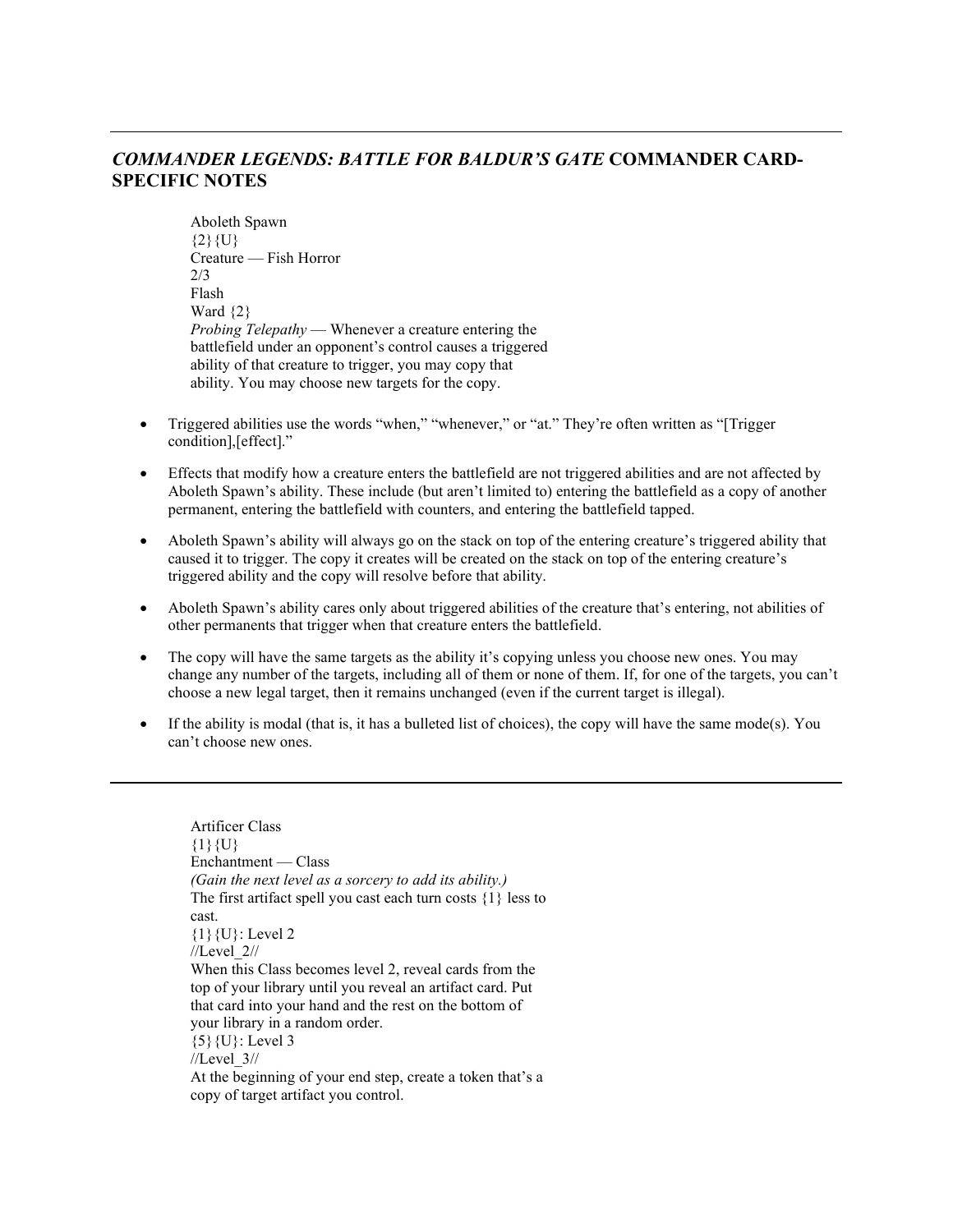- Class is a returning enchantment type. Each Class has five abilities. The three in the major sections of its text box are class abilities. Class abilities can be static, activated, or triggered abilities. The other two are level abilities, one activated ability to advance the Class to level 2 and another to advance the Class to level 3.
- Each Class starts with only the first of three class abilities. As the first level ability resolves, the Class becomes level 2 and gains the second class ability. As the second level ability resolves, the Class becomes level 3 and gains the third class ability.
- Gaining a level won't remove abilities that a Class had at a previous level.
- Gaining a level is a normal activated ability. It uses the stack and can be responded to.
- You can't activate the first level ability of a Class unless that Class is level 1. Similarly, you can't activate the second level ability of a Class unless that Class is level 2.
- You can multiclass or even control multiple Class enchantments of the same class. Each Class permanent tracks its own level separately.

Astral Dragon  $\{6\}\{U\}\{U\}$ Creature — Dragon 4/4 Flying *Project Image* — When Astral Dragon enters the battlefield, create two tokens that are copies of target noncreature permanent, except they're 3/3 Dragon creatures in addition to their other types, and they have flying.

- Except for power, toughness, types, and the flying ability, the token copies exactly what was printed on the original permanent and nothing else (unless that permanent is copying something else or is a token; see below). It doesn't copy whether that permanent is tapped or untapped, whether it has any counters on it or Auras and Equipment attached to it, and so on.
- If the copied permanent has  ${X}$  in its mana cost, X is considered to be 0.
- If the copied permanent is a token, the new token that's created copies the original characteristics of that token, with the exceptions noted above.
- If the copied permanent is copying something else, then the token enters the battlefield as whatever that permanent copied, with the exceptions noted above.
- Any enters-the-battlefield abilities of the copied permanent will trigger when the token enters the battlefield. Any "as [this permanent] enters the battlefield" or "[this permanent] enters the battlefield with" abilities of the chosen permanent will also work.
- If you target an Aura with Astral Dragon's ability, no tokens will be created.
- Since the tokens are creatures, they can't attack or {T} until your next turn if they don't have haste.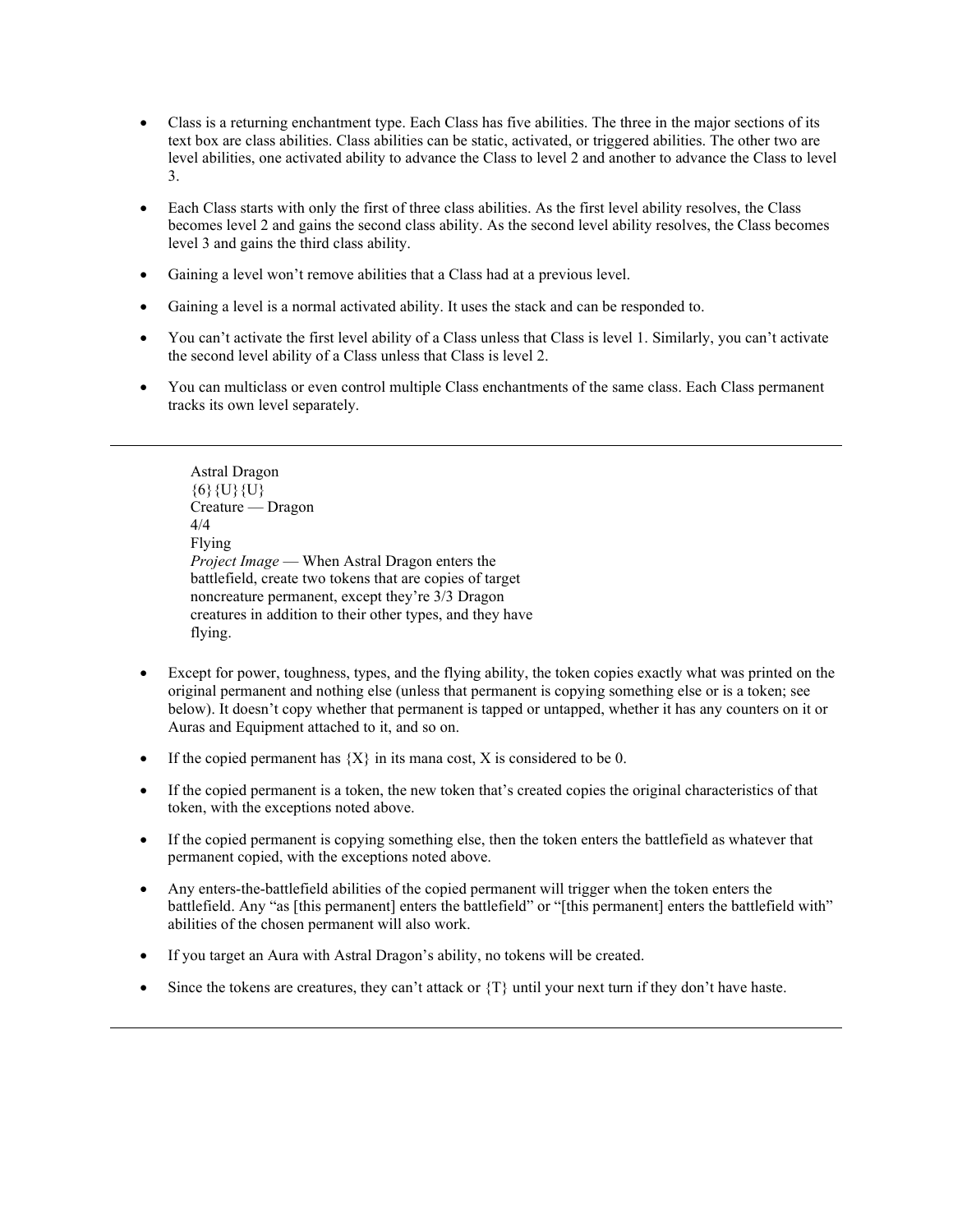Baeloth Barrityl, Entertainer  $\{4\}$ {R} Legendary Creature — Elf Shaman 2/5 Creatures your opponents control with power less than Baeloth Barrityl's power are goaded. *(They attack each combat if able and attack a player other than you if able.)* Whenever a goaded attacking or blocking creature dies, you create a Treasure token. Choose a Background *(You can have a Background as a second commander.)*

• Unlike most similar effects, Baeloth Barrityl's first ability doesn't cause a creature to be goaded until your next turn. Rather, it causes it to be goaded for as long as Baeloth Barrityl is on battlefield, has the ability, and has sufficient power.

Bothersome Quasit  ${2}{R}$ Creature — Demon 3/2 Menace Goaded creatures your opponents control can't block. Whenever you cast a noncreature spell, goad target creature an opponent controls. *(Until your next turn, that creature attacks each combat if able and attacks a player other than you if able.)*

• Goading a creature after it has been declared as a blocker will not remove it from combat.

Death Kiss  ${5}$ {R} Creature — Beholder 5/5 Whenever a creature an opponent controls attacks one of your opponents, double its power until end of turn. {X}{X}{R}: Monstrosity X. *(If this creature isn't monstrous, put*  $X + I/+I$  *counters on it and it becomes monstrous.)* When Death Kiss becomes monstrous, goad up to X target creatures your opponents control.

- To double a creature's power, it gets  $+X/+0$ , where X is its power as that ability resolves.
- Once a creature becomes monstrous, it can't become monstrous again. If the creature is already monstrous when the monstrosity ability resolves, nothing happens.
- Monstrous isn't an ability that a creature has. It's just something true about that creature. If the creature stops being a creature or loses its abilities, it will continue to be monstrous.
- An ability that triggers when a creature becomes monstrous won't trigger if that creature isn't on the battlefield when its monstrosity ability resolves.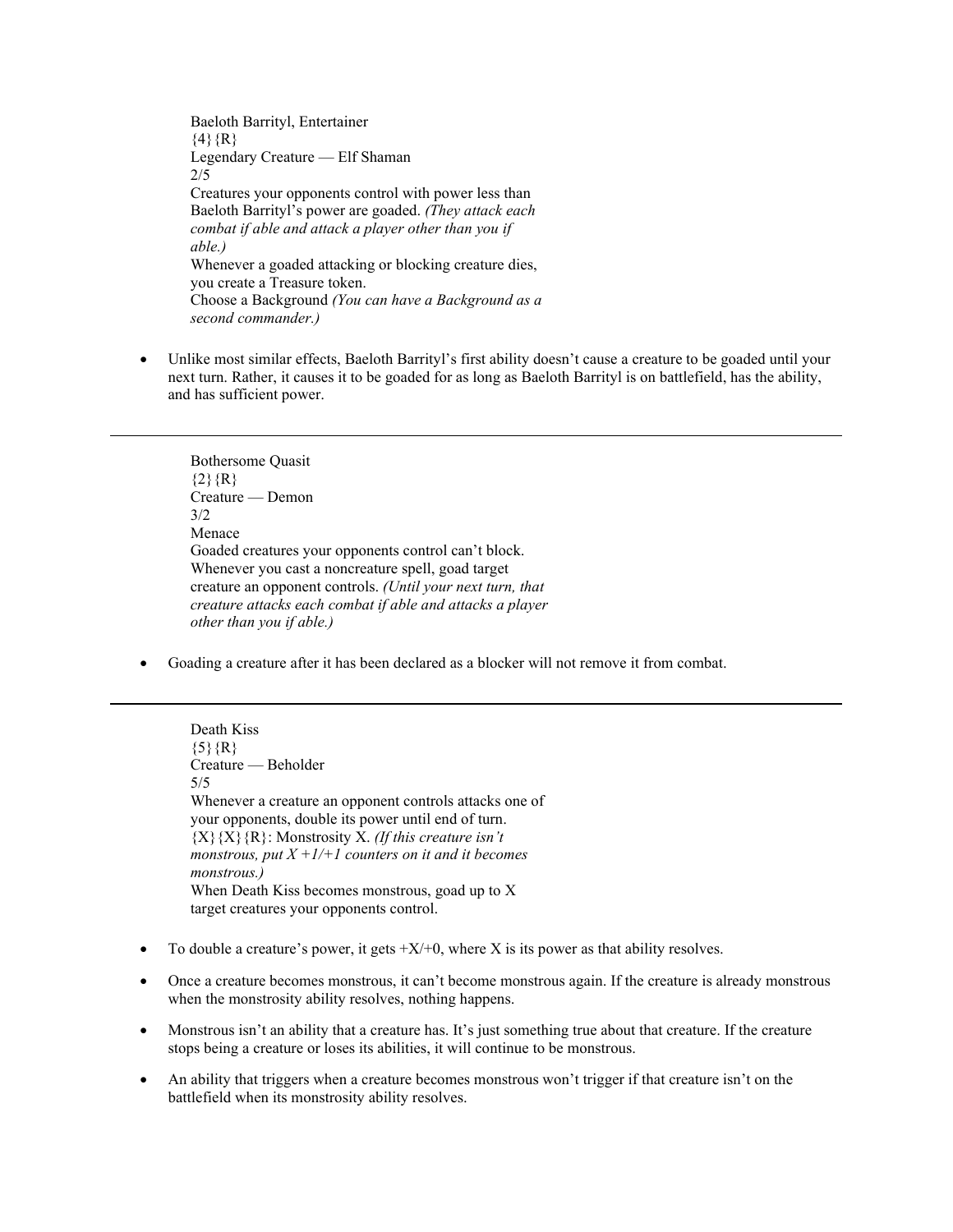Delayed Blast Fireball  $\{1\}$ {R}{R} Instant Delayed Blast Fireball deals 2 damage to each opponent and each creature they control. If this spell was cast from exile, it deals 5 damage to each opponent and each creature they control instead. Foretell {4}{R}{R} *(During your turn, you may pay {2} and exile this card from your hand face down. Cast it on a later turn for its foretell cost.)*

- Delayed Blast Fireball deals 5 damage if it was cast from exile for any reason; it doesn't have to be from its foretell ability.
- Because exiling a card with foretell from your hand is a special action, you can do so any time you have priority during your turn, including in response to spells and abilities. Once you announce you're taking the action, no other player can respond by trying to remove the card from your hand.
- Casting a foretold card from exile follows the timing rules for that card. If you foretell an instant card, you can cast it as soon as the next player's turn. In most cases, if you foretell a card that isn't an instant (or doesn't have flash), you'll have to wait until your next turn to cast it.
- If you're casting a foretold card from exile for its foretell cost, you can't choose to cast it for any other alternative costs. You can, however, pay additional costs, such as kicker costs. If the card has any mandatory additional costs, those must be paid to cast the spell.

Durnan of the Yawning Portal  $\{3\}\{G\}$ Legendary Creature — Human Warrior 3/3 Whenever Durnan attacks, look at the top four cards of your library. You may exile a creature card from among them. Put the rest on the bottom of your library in any order. For as long as that card remains exiled, you may cast it. That spell has undaunted. *(It costs {1} less to cast for each opponent.)* Choose a Background *(You can have a Background as a second commander.)*

- You must still pay all costs (as modified by the undaunted ability) and follow all normal timing rules when casting a spell this way.
- Causing an opponent to lose the game after you've announced that you're casting a spell with undaunted and determined its total cost won't cause you to have to pay more mana.
- Effects that reduce what you pay to cast a spell don't affect its mana value.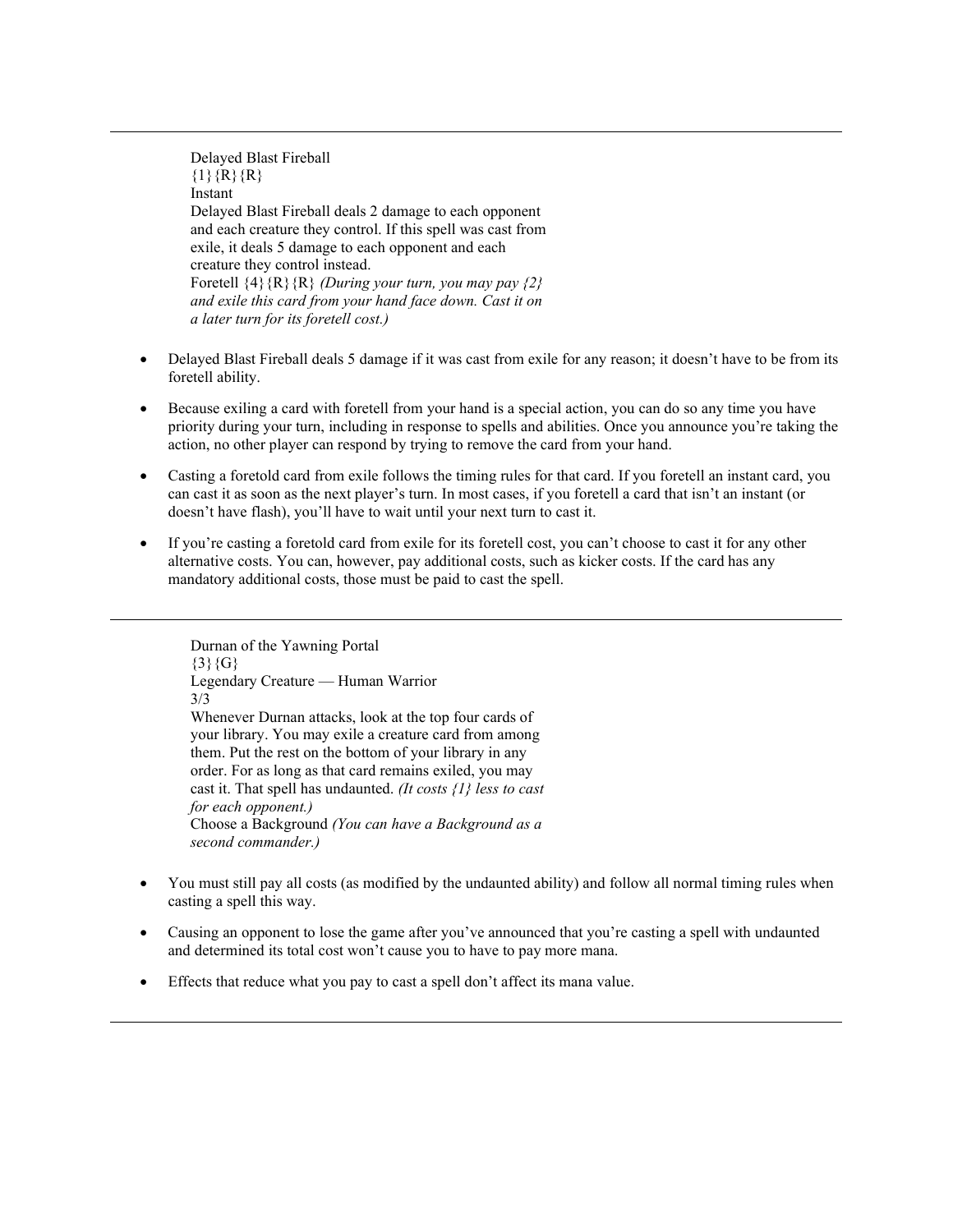Endless Evil  ${2}$ {U} Enchantment — Aura Enchant creature you control At the beginning of your upkeep, create a token that's a copy of enchanted creature, except the token is 1/1. When enchanted creature dies, if that creature was a Horror, return Endless Evil to its owner's hand.

- Except for power and toughness, the token copies exactly what was printed on the original creature and nothing else (unless that permanent is copying something else or it is a token; see below). It doesn't copy whether that creature is tapped or untapped, whether it has any counters on it or Auras and Equipment attached to it, and so on.
- If the copied creature has  ${X}$  in its mana cost, X is considered to be 0.
- If the copied creature is a token, the new token that's created copies the original characteristics of that token, with the exceptions noted above.
- If the copied creature is copying something else, then the token enters the battlefield as whatever that creature copied, with the exceptions noted above.
- Any enters-the-battlefield abilities of the copied creature will trigger when the token enters the battlefield. Any "as [this creature] enters the battlefield" or "[this creature] enters the battlefield with" abilities of the chosen creature will also work.

Faldorn, Dread Wolf Herald  ${1}{R}{G}$ Legendary Creature — Human Druid 3/3 Whenever you cast a spell from exile or a land enters the battlefield under your control from exile, create a 2/2 green Wolf creature token. {1}, {T}, Discard a card: Exile the top card of your library. You may play it this turn.

• You must pay all costs and follow all normal timing rules for cards played this way. For example, you may only play a land from exile this way during your main phase while the stack is empty, and only if you haven't played a land yet this turn.

Firkraag, Cunning Instigator  $\{3\}$ {U}{R} Legendary Creature — Dragon 3/3 Flying, haste Whenever one or more Dragons you control attack an opponent, goad target creature that player controls. Whenever a creature deals combat damage to one of your opponents, if that creature had to attack this combat, you put a +1/+1 counter on Firkraag, Cunning Instigator and you draw a card.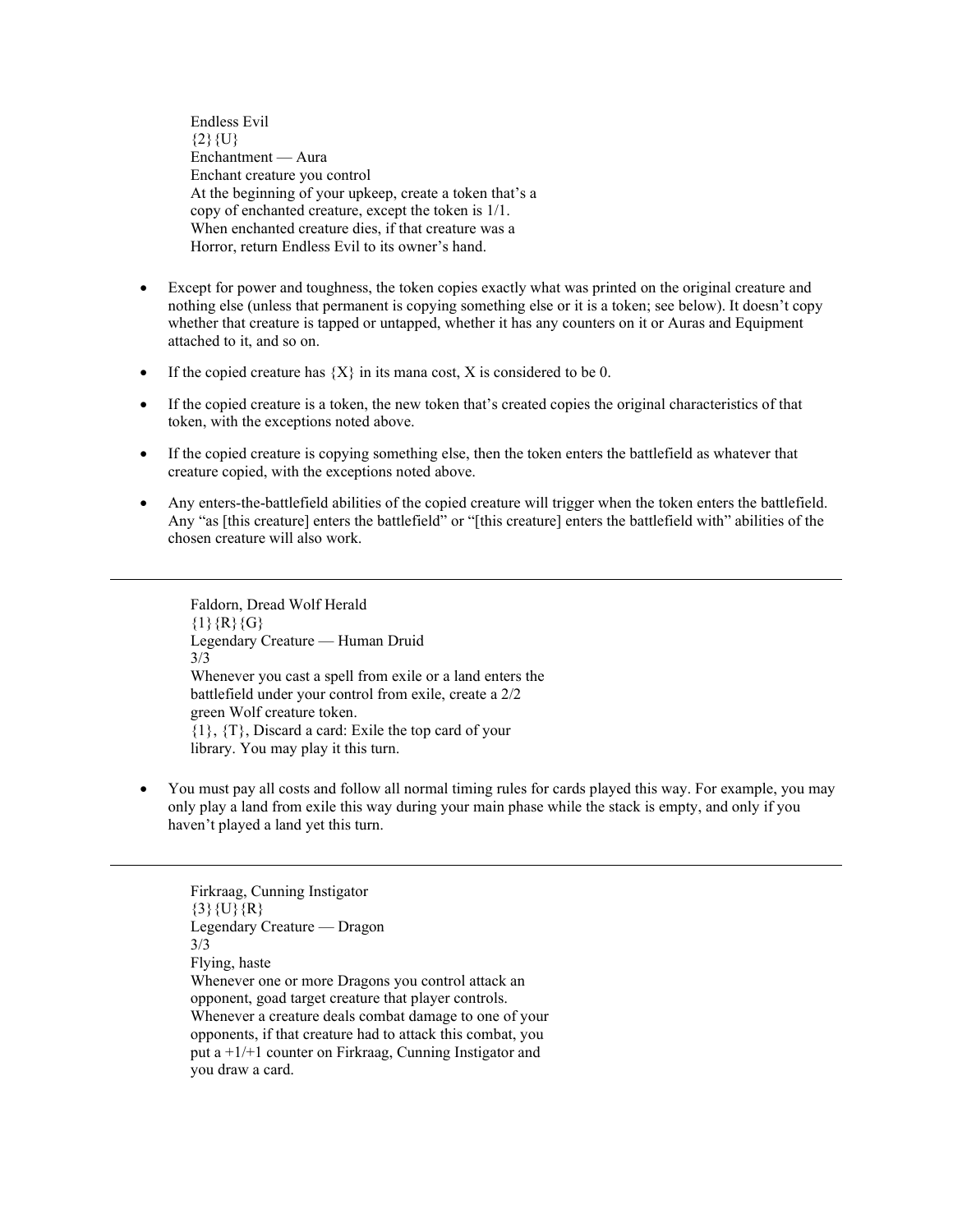• An ability that looks for whether a creature "had to attack" checks to see if there were any requirements to attack that were applying to that particular creature at the time it was declared as an attacker. If an ability required that creature's controller to attack rather than the creature itself (such as that of Trove of Temptation), that creature dealing combat damage won't cause Firkraag's last ability to trigger, even if it was the only creature that player could have attacked with to meet the requirement.

From the Catacombs  ${3}{B}{B}{B}$ Sorcery Put target creature card from a graveyard onto the battlefield under your control with a corpse counter on it. If that creature would leave the battlefield, exile it instead of putting it anywhere else. You take the initiative. Escape— $\{3\}$ {B}, Exile five other cards from your graveyard. *(You may cast this card from your graveyard for its escape cost.)*

- The corpse counter is only to help remind you which creatures will be exiled if they would leave the battlefield. If you somehow remove a corpse counter from a creature that was put onto the battlefield this way, the replacement effect that will exile it continues to apply. Similarly, moving the corpse counter onto another creature has no effect on that creature; the replacement effect will continue to apply to the original creature.
- Escape's permission doesn't change when you may cast the spell from your graveyard.
- To determine the total cost of a spell, start with the mana cost or alternative cost you're paying (such as an escape cost), add any cost increases, then apply any cost reductions. The mana value of the spell remains unchanged, no matter what the total cost to cast it was and no matter whether an alternative cost was paid.
- After From the Catacombs resolves, it returns to your graveyard. From there, you can use the escape ability to cast it again. Of course, you'll need five more cards to exile.
- If a card has multiple abilities giving you permission to cast it, such as two escape abilities or an escape ability and a flashback ability, you choose which one to apply. The others have no effect.
- If you cast a spell with its escape permission, you can't choose to apply any other alternative costs or to cast it without paying its mana cost. If it has any additional costs, you must pay those.
- If a card with escape is put into your graveyard during your turn, you'll be able to cast it right away if it's legal to do so, before an opponent can take any actions.
- Once you begin casting a spell with escape, it immediately moves to the stack. Players can't take any other actions until you're done casting the spell.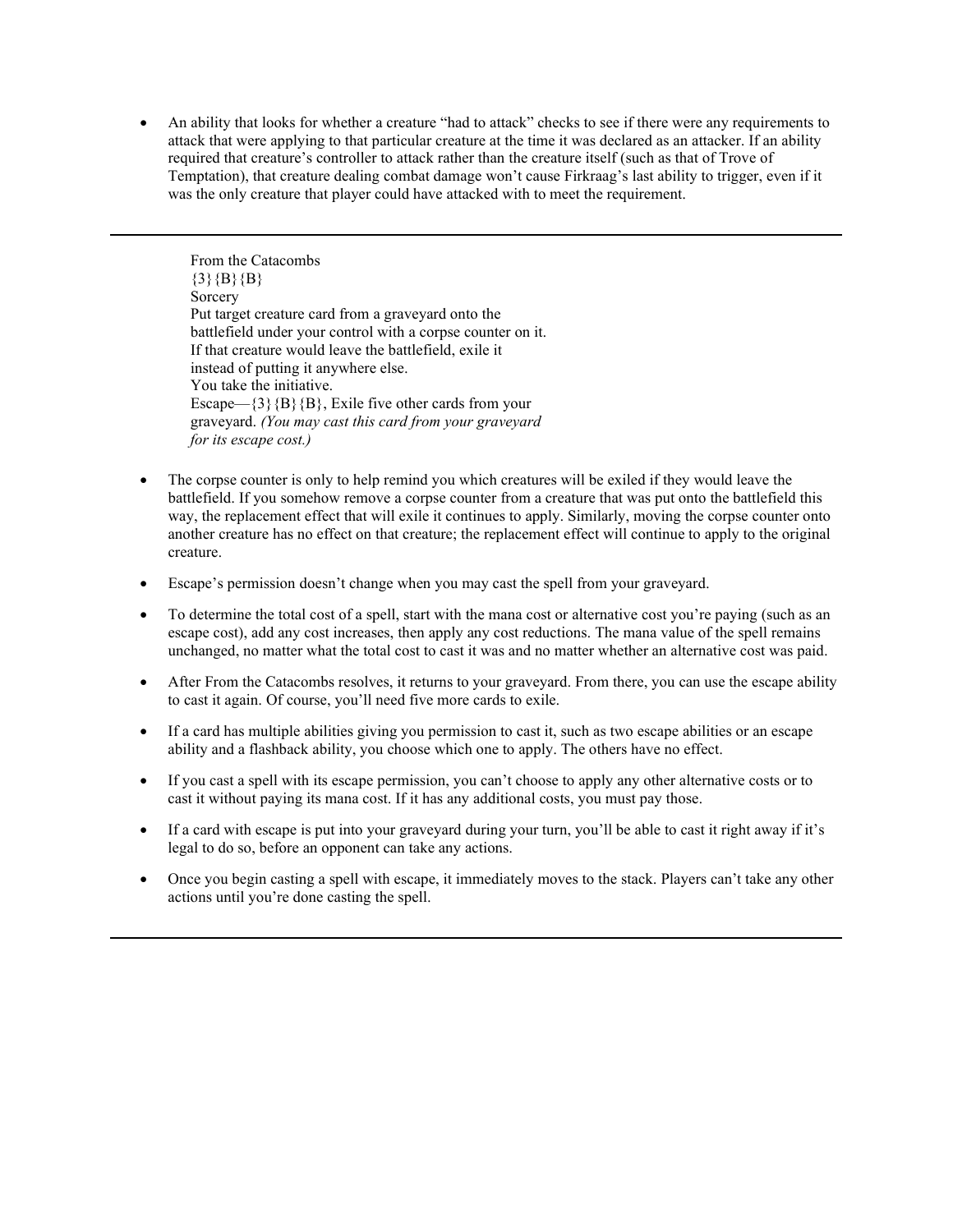Green Slime  ${2}{G}$ Creature — Ooze  $2/2$ Flash When Green Slime enters the battlefield, counter target activated or triggered ability from an artifact or enchantment source. If a permanent's ability is countered this way, destroy that permanent. Foretell {G} *(During your turn, you may pay {2} and exile this card from your hand face down. Cast it on a later turn for its foretell cost.)*

- Activated abilities contain a colon. They're generally written "[Cost]: [Effect]." Some keywords are activated abilities and will have colons in their reminder text.
- Triggered abilities use the word "when," "whenever," or "at." They're often written as "[Trigger condition], [effect]."
- Mana abilities don't use the stack and can't be responded to, so they cannot be countered this way.
- Because exiling a card with foretell from your hand is a special action, you can do so any time you have priority during your turn, including in response to spells and abilities. Once you announce you're taking the action, no other player can respond by trying to remove the card from your hand.
- Casting a foretold card from exile follows the timing rules for that card. If you foretell Green Slime (or an instant card), you can cast it as soon as the next player's turn. In most cases, if you foretell a card that isn't an instant (or doesn't have flash), you'll have to wait until your next turn to cast it.
- If you're casting a foretold card from exile for its foretell cost, you can't choose to cast it for any other alternative costs. You can, however, pay additional costs, such as kicker costs. If the card has any mandatory additional costs, those must be paid to cast the spell.

Grell Philosopher  ${2}{U}$ Creature — Horror Wizard 1/4 *Aberrant Tinkering* — When Grell Philosopher enters the battlefield and at the beginning of your upkeep, each Horror you control gains all activated abilities of target artifact an opponent controls until end of turn. You may spend blue mana as though it were mana of any color to activate those abilities.

- Grell Philosopher causes Horrors to gain only activated abilities. They don't gain keyword abilities (unless those keyword abilities are activated), triggered abilities, or static abilities.
- The granted abilities effectively use "this permanent" rather than "[that card's name]," so you treat the abilities as if they were printed on the creature that gained the ability. For example, say the artifact was Universal Solvent, which has the ability "{7}, {T}, Sacrifice Universal Solvent: Destroy target permanent." If Grell Philosopher gained that ability, you'd treat it as though it said "{7}, {T}, Sacrifice Grell Philosopher: Destroy target permanent."
- Activated abilities contain a colon. They're generally written "[Cost]: [Effect]." Some keywords are activated abilities and will have colons in their reminder text.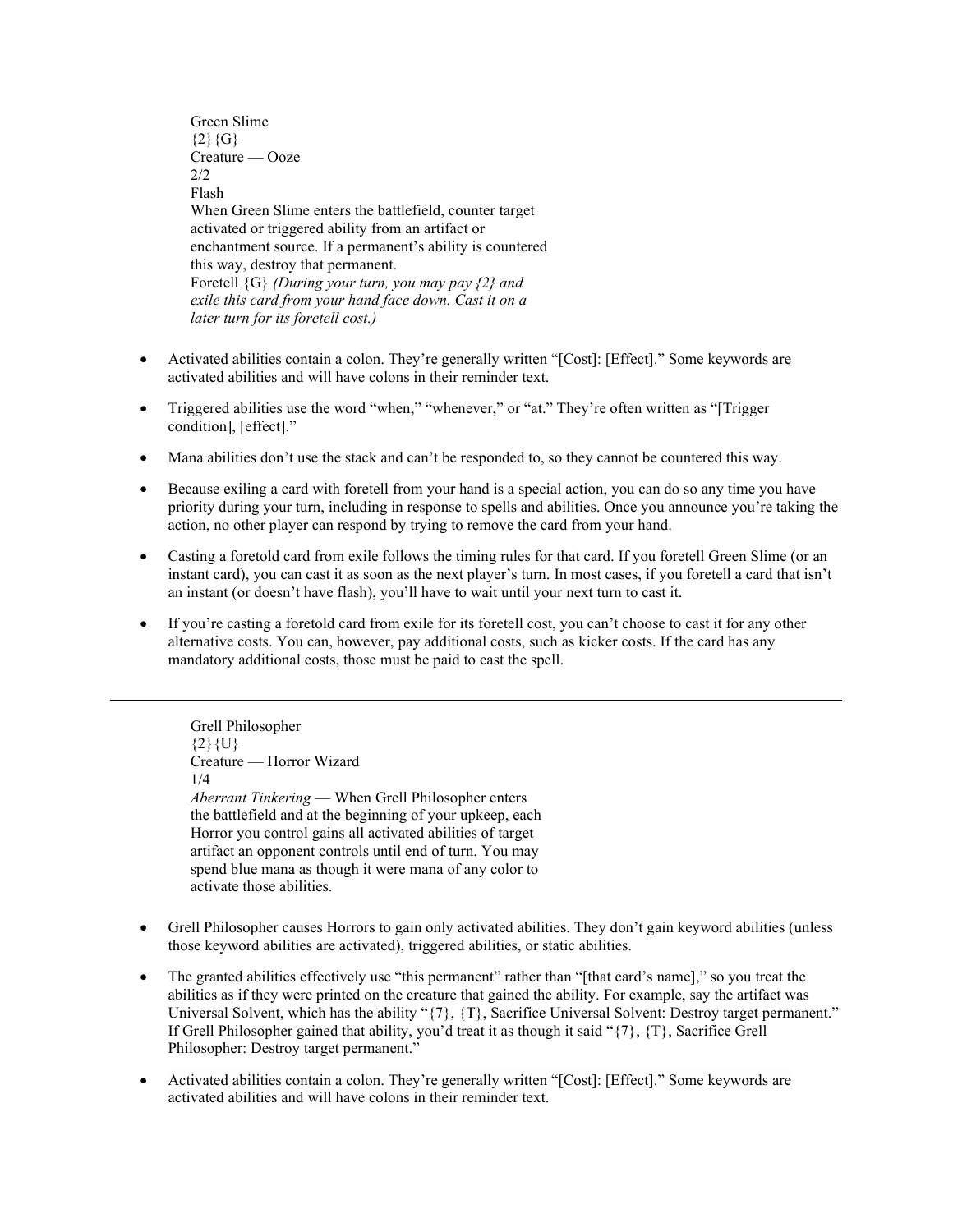Mocking Doppelganger  $\{3\}\{U\}$ Creature — Shapeshifter  $0/0$ Flash You may have Mocking Doppelganger enter the battlefield as a copy of a creature an opponent controls, except it has "Other creatures with the same name as this creature are goaded." *(They attack each combat if able and attack a player other than you if able.)*

- Except for the added ability, Mocking Doppelganger copies exactly what was printed on the original creature (unless that creature is copying something else or is a token; see below). It doesn't copy whether that creature is tapped or untapped, whether it has any counters on it, whether it has any Auras and/or Equipment attached to it, or any non-copy effects that changed its power, toughness, types, color, and so on.
- If the chosen creature has  $\{X\}$  in its mana cost, X is considered to be 0.
- If the chosen creature is a token, Mocking Doppelganger copies the original characteristics of that token, except for the added ability. Mocking Doppelganger doesn't become a token in this case.
- If the chosen creature is copying something else, Mocking Doppelganger will use the copiable values of the chosen creature. In most cases, it will be a copy of whatever the chosen creature is copying.
- Any enters-the-battlefield abilities of the copied creature will trigger when Mocking Doppelganger enters the battlefield. Any "as [this creature] enters the battlefield" or "[this creature] enters the battlefield with" abilities of the chosen creature will also work.
- If Mocking Doppelganger somehow enters the battlefield at the same time as another creature an opponent controls, it can't become a copy of that creature. You may choose only a creature that's already on the battlefield.

Nalia de'Arnise  ${1}{W}{B}$ Legendary Creature — Human Rogue 3/3 You may look at the top card of your library any time. You may cast Cleric, Rogue, Warrior, and Wizard spells from the top of your library. At the beginning of combat on your turn, if you have a full party, put a  $+1/+1$  counter on each creature you control and those creatures gain deathtouch until end of turn.

- You can look at the top card of your library whenever you want (with one restriction; see below), even if you don't have priority. This action doesn't use the stack. Knowing what that card is becomes part of the information you have access to, just like you can look at the cards in your hand.
- If the top card of your library changes while you're casting a spell, playing a land, or activating an ability, you can't look at the new top card until you finish doing so. This means that if you cast a spell from the top of your library, you can't look at the next one until you're done paying for that spell.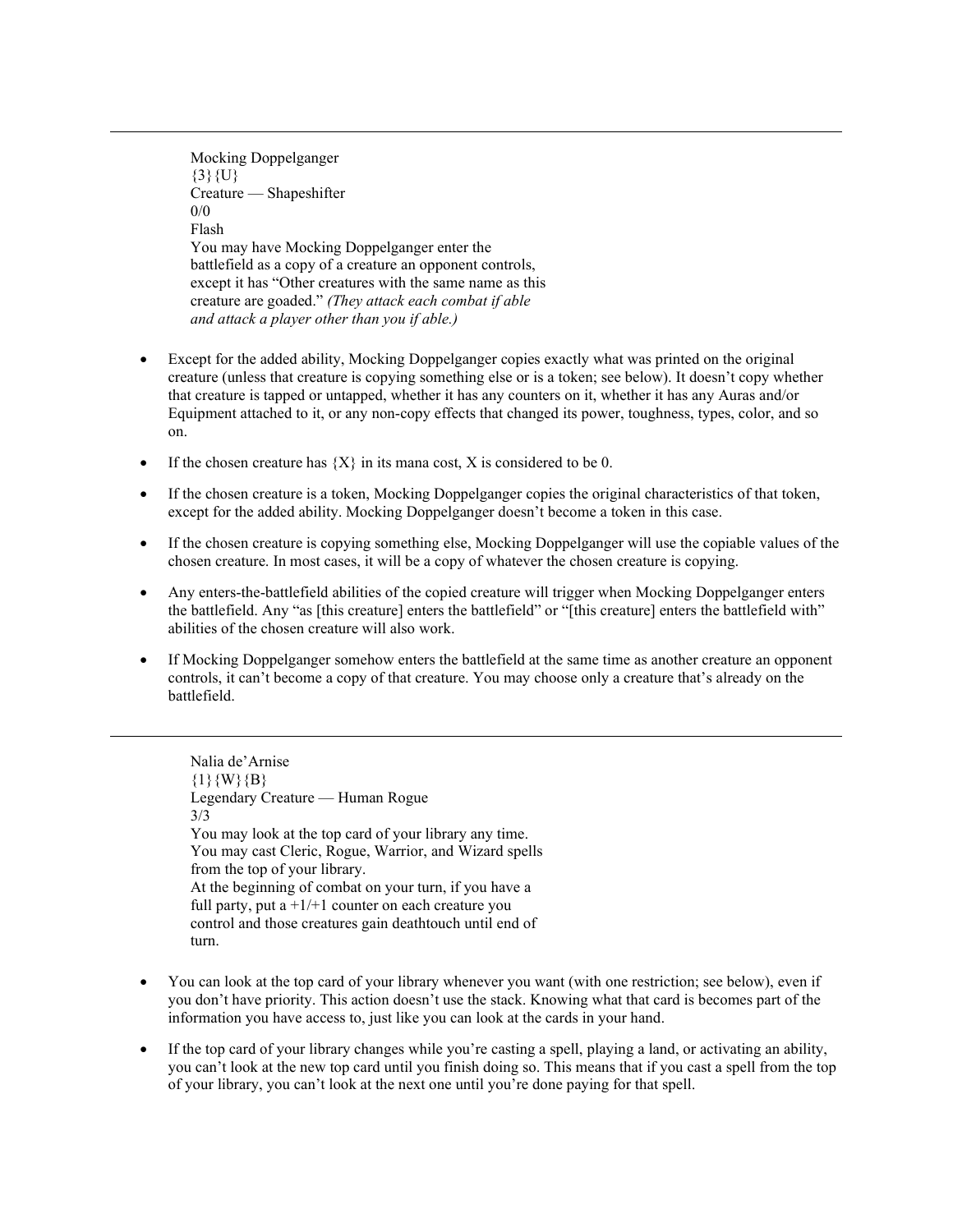- Nalia doesn't change when you can cast spells. Normally, this means during your main phase when the stack is empty, although flash may change this.
- You'll still pay all costs for the spell, including additional costs. You may also pay alternative costs if any are available.
- The top card of your library isn't in your hand, so you can't take other actions that would normally be allowed from your hand, such as discarding it due to an effect or activating a cycling ability.
- You have a "full party" if the number of creatures in your party is four (that is, you control a Cleric, a Rogue, a Warrior, and a Wizard, and they are four different creatures).
- Nalia's last ability will check whether you have a full party at the beginning of combat on your turn. If you don't, the ability won't trigger. If the ability does trigger, it will check again as it tries to resolve. If you don't have a full party at that time, the ability won't resolve and none of its effects will happen.
- After the last ability has resolved, no longer having a full party won't cause any of the creatures that gained deathtouch to lose it.

Spectacular Showdown  ${1}{R}$ Sorcery Put a double strike counter on target creature, then goad each creature that had a double strike counter put on it this way. *(Until your next turn, those creatures attack each combat if able and attack a player other than you if able.)* Overload {4}{R}{R}{R} *(You may cast this spell for its overload cost. If you do, change "target" in its text to "each.")*

- If you don't pay the overload cost of a spell, that spell will have a single target. If you pay the overload cost, the spell won't have any targets.
- Because a spell with overload doesn't target when its overload cost is paid, it may affect permanents with hexproof or with protection from the appropriate color.
- Overload doesn't change when you can cast the spell.
- Casting a spell with overload doesn't change that spell's mana cost. You just pay the overload cost instead.
- Effects that cause you to pay more or less for a spell will cause you to pay that much more or less while casting it for its overload cost, too.
- If you are instructed to cast a spell with overload "without paying its mana cost," you can't choose to pay its overload cost instead.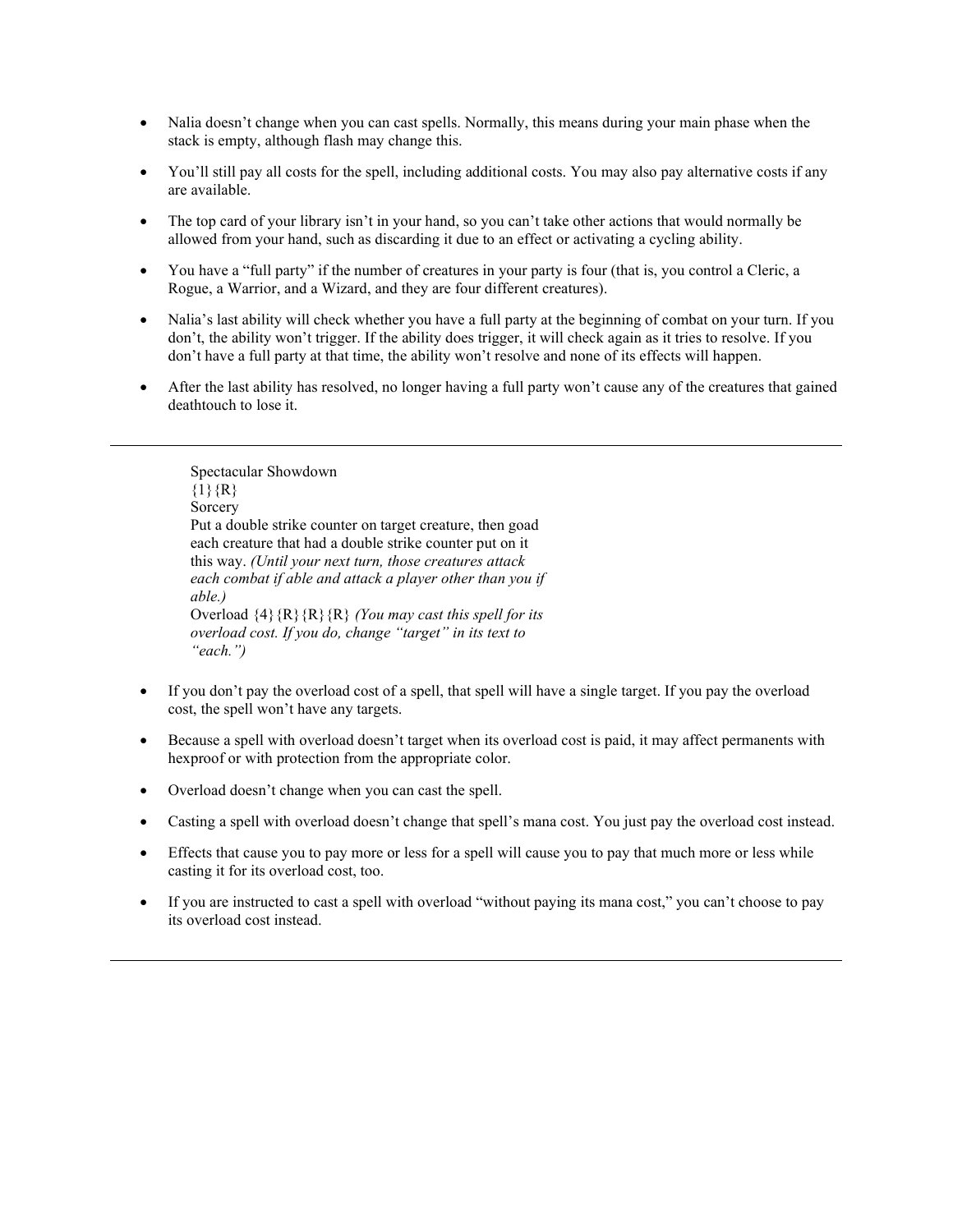Tlincalli Hunter  ${5}{G}{G}$ Creature — Scorpion Scout 7/7 Trample Once each turn, you may pay {0} rather than pay the mana cost for a creature spell you cast from exile. // Retrieve Prey  ${1}{G}$ Sorcery — Adventure Exile target creature card from your graveyard. Until the end of your next turn, you may cast that card. *(Then exile this card. You may cast the creature later from exile.)*

- Tlincalli Hunter's ability doesn't give you permission to cast any spells from exile. You'll need to find another way to do that, such as Retrieve Prey.
- You must pay all costs and follow all normal timing rules when casting a creature card from exile with Retrieve Prey. Normally, this means you may only cast that card during a main phase of your turn while the stack is empty.

Venture Forth  ${3}{G}$ Sorcery Exile cards from the top of your library until you exile a land card. Put that card onto the battlefield and the rest on the bottom of your library in a random order. Exile Venture Forth with three time counters on it. Suspend  $3-\{1\}\{G\}$ 

- You can exile a card in your hand using suspend any time you could cast that card. Consider its card type, any effect that affects when you could cast it (such as flash) and any other effects that could stop you from casting it (such as Revel in Silence's effect) to determine if and when you can do this. Whether or not you could actually complete all steps in casting the card is irrelevant. For example, you can exile a card with suspend that has no mana cost or requires a target even if no legal targets are available at that time.
- Exiling a card with suspend isn't casting that card. This action doesn't use the stack and can't be responded to.
- If the first triggered ability of suspend (the one that removes time counters) is countered, no time counter is removed. The ability will trigger again during the card's owner's next upkeep.
- When the last time counter is removed, the second triggered ability of suspend will trigger. It doesn't matter why the last time counter was removed or what effect removed it.
- If the second triggered ability of suspend (the one that lets you cast the card) is countered, the card can't be cast. It remains exiled with no time counters on it, and it's no longer suspended.
- As the second triggered ability resolves, you must cast the card if able. Timing restrictions based on the card's type are ignored.
- If you can't cast the card, perhaps because there are no legal targets available, it remains exiled with no time counters on it, and it's no longer suspended.